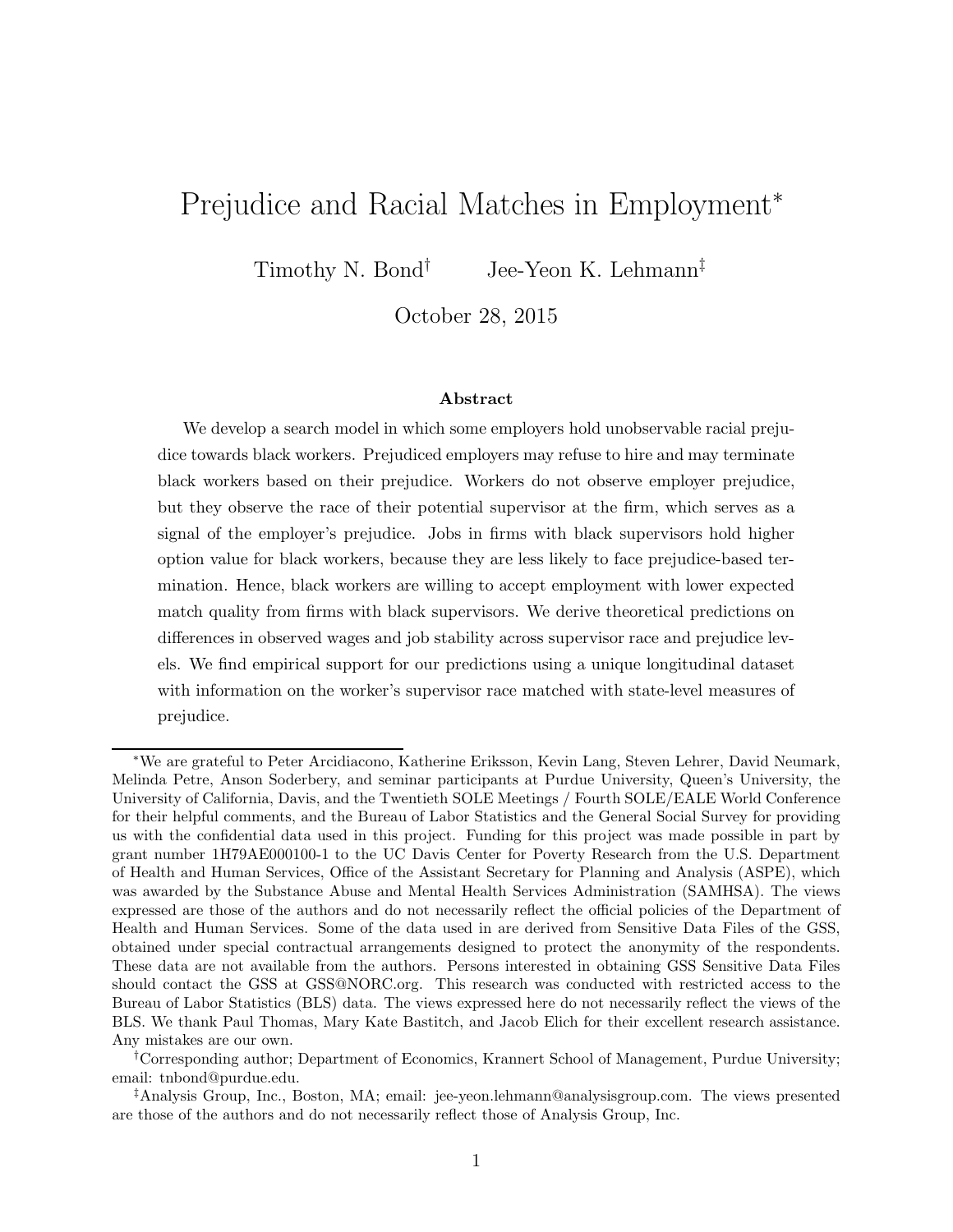# 1 Introduction

In this paper, we develop a new job search model in which black workers respond to imperfect signals of employer prejudice in the local labor market. We test the theoretical predictions from the model using a unique dataset on local prejudice levels and supervisor's race and provide a new explanation for the observed black-white differences in wages and unemployment in the  $U.S.<sup>1</sup>$  Our work builds on the taste-based discrimination framework that dates to Becker (1971). In Becker's seminal work, prejudiced employers dislike hiring black workers, and to offset their utility loss, they are only willing to hire black workers at a lower wage than whites. However, in a perfectly competitive labor market, prejudice *does not* cause long-run wage differentials, provided that there are enough unprejudiced employers in the labor market to offer employment to black workers. Instead, as emphasized by Arrow (1972), employment will be segregated, but there will be no long-run wage discrimination as unprejudiced firms enter and growing demand for black workers eliminates wage differentials.

Subsequent research have shown, however, that wage differentials can persist when there are search frictions (e.g., Black 1995, Bowlus and Eckstein 2002, Rosen 1997). A common prediction from these search models is that the existence of prejudiced employers lowers the arrival rate of job offers to blacks. Because search is costly, black workers are willing to set a lower reservation wage or match quality for accepting employment. The search framework can also facilitate predictions about employment differences between black and white workers. Compared to wage differentials, much less attention has been paid to racial gaps in employment, despite the fact that the size of the unexplained employment gap is substantially larger (e.g., Stratton 1993, Johnson and Neal 1998, Ritter and Taylor 2011; Lang and Lehmann 2012). The existence of large, unexplained black-white differentials in employment suggests that disentangling the factors behind racially varying frictions in job search is important for a better understanding racial inequalities in the labor market.

We begin with a random search model in which some employers hold prejudice towards black workers and workers face two sources of information friction: a job-specific match quality and employer prejudice. Productivity on the job is initially uncertain to both worker and firm. Upon matching, they receive a signal of the true productivity, and workers are paid their expected product until the uncertainty is resolved. After one period on the job, match quality is revealed, and if the match is poor, it is terminated and the worker returns

<sup>&</sup>lt;sup>1</sup>Racial disparities in the U.S. labor market are well-documented. In the 2000s, year-round full-time employed black men earned less than 80% of that earned by white men and faced more than double the rate of unemployment (Lang and Lehmann, 2012). A substantial portion of this wage gap can be attributed to differences in skill (Neal and Johnson, 1996), yet a sizable wage gap still remains even accounting for observable differences in education and cognitive test scores especially among low-skill workers (e.g., Carneiro, Heckman, and Masterov 2005, Lang and Manove 2011, Bjerk 2006, and Black et al. 2006).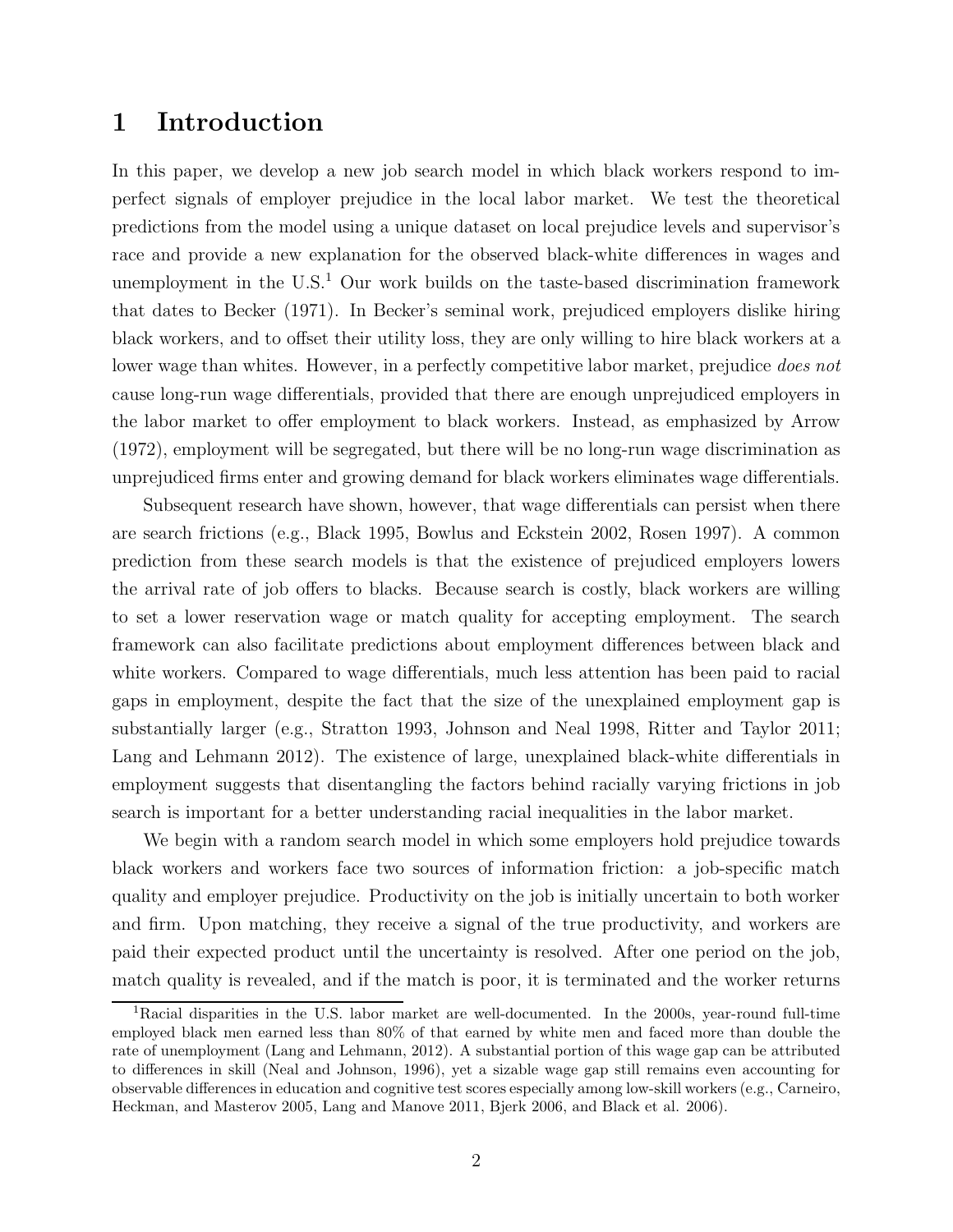to unemployment. An employer's prejudice manifests itself in two ways. First, similar to Black (1995), prejudiced firms may sometimes refuse to offer employment to blacks upon matching. Second, prejudiced firms may arbitrarily fire black employees after each period of employment.<sup>2</sup> When workers meet an employer during job search, they cannot observe whether the employer is prejudiced or not.<sup>3</sup> However, they observe the race of their potential supervisor at the firm. The presence of black supervisors serves as an informative signal that the employer lacks prejudice. Because black workers have greater confidence that they will not be arbitrarily terminated after the job-match quality is revealed, blacks are willing to accept lower wages from firms with black supervisors. In other words, jobs from unprejudiced firms provide black workers with a greater option value; if the job is revealed to be a better match than the worker had initially expected, he or she will not lose future wage benefits as a result of an arbitrary, prejudice-based termination.

Our model produces several new empirically testable predictions about wage and employment differentials between black and white workers across supervisor race and prejudice levels. First, black workers will have lower average wages in jobs with a black supervisor. However, they will be compensated for lower wages by longer employment spells. In other words, although black workers are willing to accept "riskier" jobs with worse signals of match quality from firms with black supervisors, the jobs they accept will provide them with a lower expected termination risk (i.e., greater option value). Second, as the proportion of prejudiced employers increases in the local labor market, the expected termination risk from employers without black supervisors increases and the wage and job stability effects are magnified. Our model predicts that as prejudice levels rise in the local labor market, black workers in jobs with black supervisors' wages will decrease both absolutely and relative to their wages in jobs with white supervisors, and their job stability will decrease absolutely. We test our theoretical predictions using the National Longitudinal Survey of Youth 1997 cohort (NLSY97) and the General Social Survey (GSS). Using the confidential geocode variables for both datasets, we construct the rate at which people report prejudiced beliefs by state and match these measures of prejudice to workers in the NLSY97 living in these states. The NLSY97 provides data on supervisor's race for most of the panel, allowing us to exam-

<sup>&</sup>lt;sup>2</sup>In our model, arbitrary termination is determined by a random draw. However, termination can be thought of as either the employer learning about how much animus he holds towards the worker or the employer acting on his prejudiced views to the fullest extent possible without facing legal repercussions.

<sup>3</sup> In a standard taste-based discrimination model, prejudiced firms do not make offers to black workers, so they know with full confidence that their potential employer is not prejudiced. However, there are many reasons to think that a job offer does not preclude a black worker from facing prejudice on the job. For example, the hiring officer may be unprejudiced, but the supervisor may be prejudiced. Implicit Association Tests have also shown that many individuals who do not believe they are prejudiced may still possess subconscious prejudices which may impact the employment relationship. See, for example, Ziegert and Hanges (2005), Bertrand, Chugh and Mullainathan (2005), and Rooth (2007).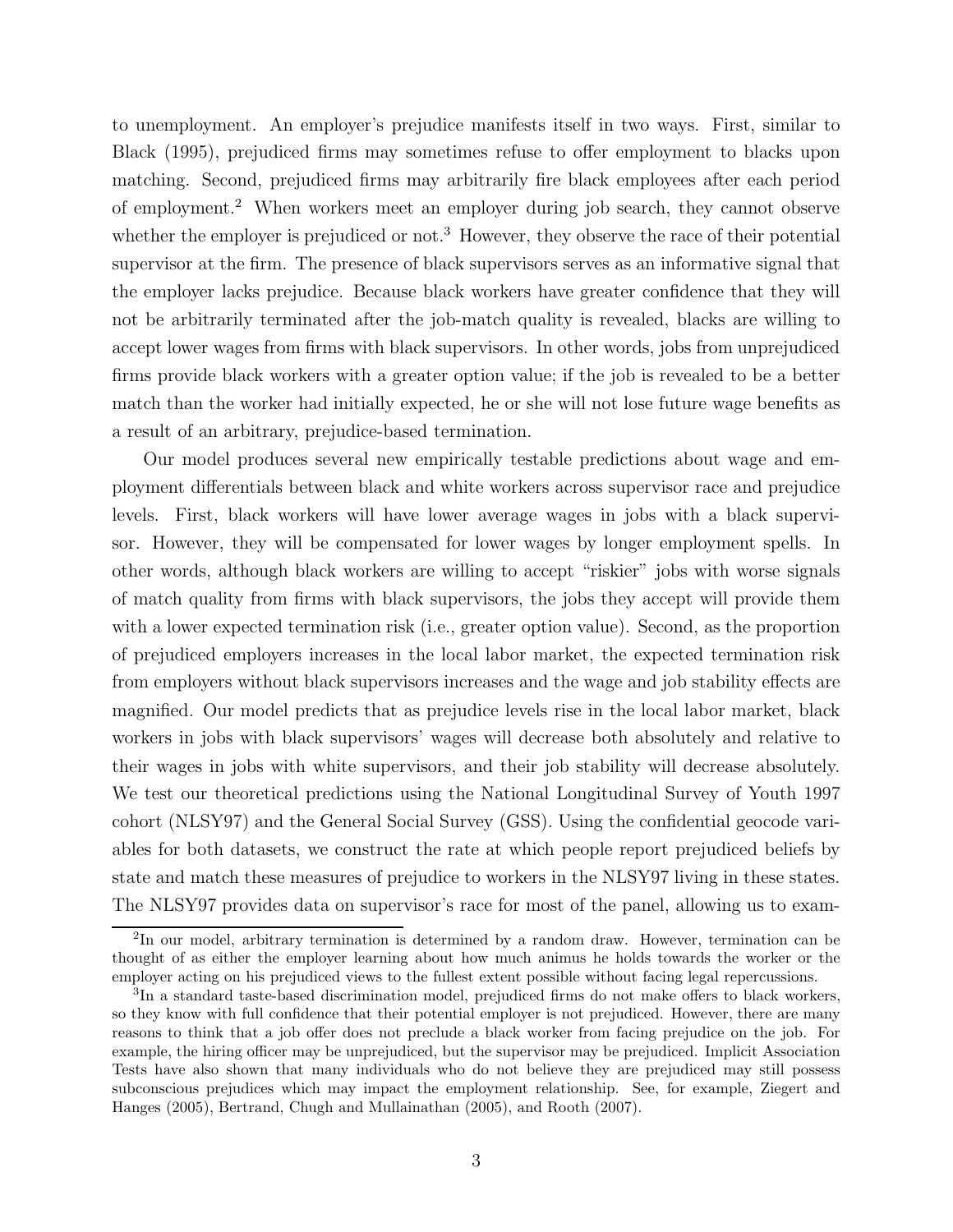ine wages and employment patterns for black and white workers across jobs with different supervisor races or perceived prejudice.

Likely due to lack of data, there exists only limited research on the impact of prejudice levels or employer/supervisor's race on labor market outcomes. Closely related to our work is that of Charles and Guryan (2008) in which they test the predictions of the canonical Becker model. Using measures of prejudice from the GSS, they find empirical support for the prediction that the prejudice levels of the "marginally prejudiced" firm in the state can explain wage differences between black and white workers.<sup>4</sup> Fadlon (2015) uses the NLSY97 to test a model of statistical discrimination in which black employers observe black workers' skill levels with better accuracy than white employers. To support this he finds that the correlation between wage and skills is stronger for workers who have a same race supervisor. Finally, using personnel data from a single firm, Giuliano et. al (2009, 2011) show that black managers disproportionately hire blacks relative to managers of other races, and that black workers under black managers have better career trajectories.

Our work differs in many important aspects from these papers. First, our model focuses on imperfect information on employer prejudice. Second, rather than equate supervisor's race with that of the hiring officer, we assume that the presence of a black supervisor provides a signal of the prejudice a worker may face on the job. Third, all employers observe the match quality signal of workers with equal precision. Finally, our model yields unique predictions about racial differentials in wages and job stability across employers and labor markets with varying levels of prejudice.

The rest of our paper proceeds as follows. In Section 2, we introduce our model of search with unobservable employer prejudice and derive our main predictions. We describe the data in Section 3 and present results from our empirical tests in Section 4. Section 5 concludes.

# 2 Model of Search and Racial Matches in Employment

In this section we outline a simple model to illustrate our ideas formally and to motivate our empirical work. Prejudice will have two negative repercussions on black workers. Prejudiced employers do not always make job offers to black workers, which decreases the arrival rate of jobs and makes black workers less selective in accepting employment than whites. Prejudiced employers also terminate black workers at higher rates, but black workers cannot observe which employers are prejudiced. They do observe the race of a supervisor, and prejudiced

<sup>4</sup>Charles and Guryan (2011) extends this analysis by showing that, despite decreases in the average level of prejudice in the U.S. over the past half-century, there has been little change in the level of prejudice held by the marginally prejudiced individuals who are most likely to interact with blacks given the segregation implied by Becker's model.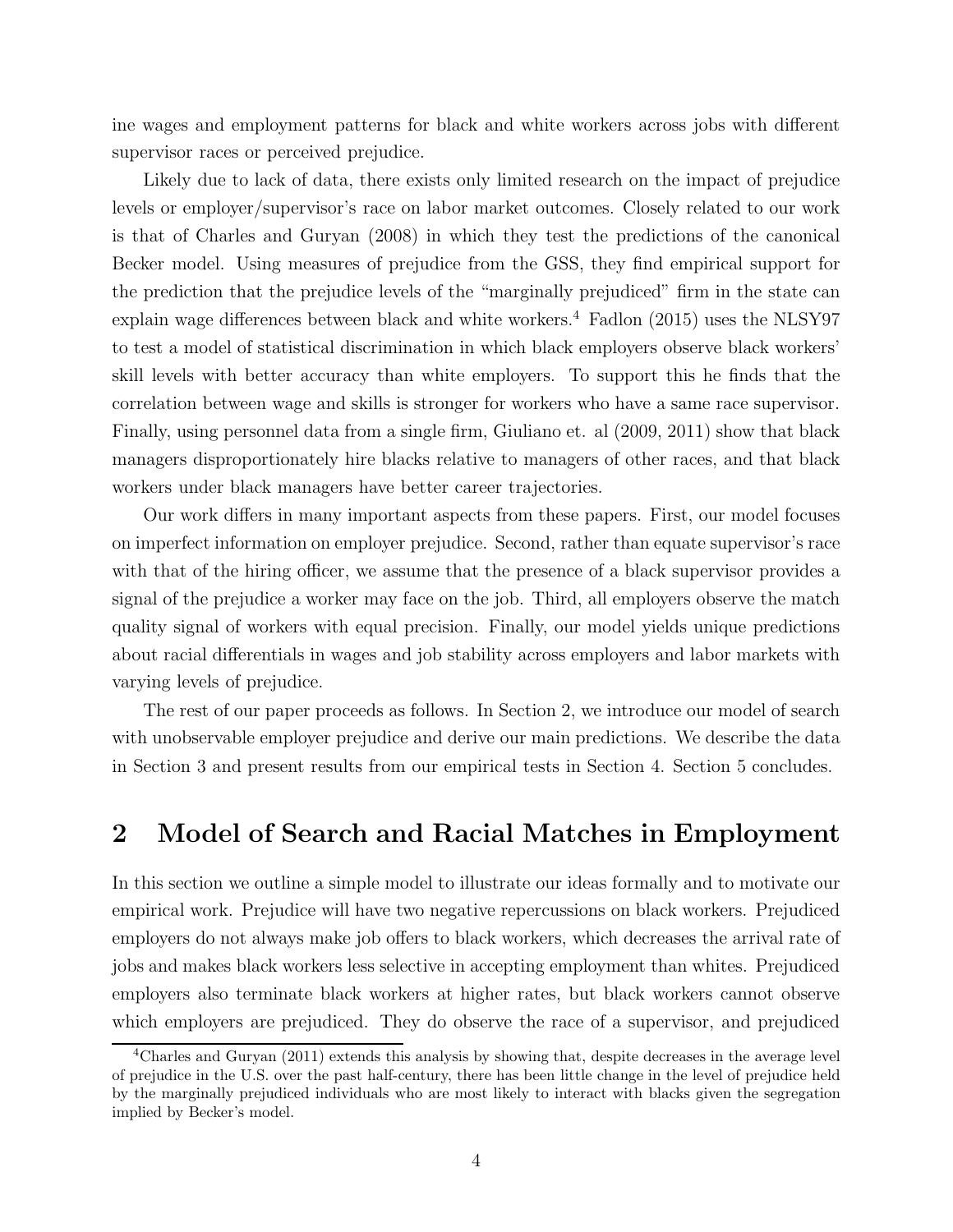firms do not employ black supervisors. Thus, black workers anticipate a higher chance of termination from a white supervisor firm. As a consequence, black workers are more selective on jobs they accept from white supervisor firms than black supervisor firms. The higher perceived termination risk decreases the option value of employment at white supervisor firms. Our theoretical model formalizes this intuition.

## 2.1 Primitives

We begin with a three-period model. Workers differ in their race but are otherwise identical. They are risk-neutral and do not discount the future. We outline the timing of our model graphically in Figure 1. All workers begin unemployed. In each period, unemployed workers earn  $h$  and are randomly matched with a firm (period 1). If that firm offers them a job and the worker accepts, they transition to employment with that firm in the next period (period 2). A worker's productivity on the job depends only on his job match quality, which is either good or bad. Workers are paid their expected marginal product.<sup>5</sup> In good matches, workers produce  $\omega > h > 0$ , while in bad matches, workers produce 0.<sup>6</sup> Upon matching, workers and firms observe a signal  $q$  which represents the probability that the match will be good. This signal is distributed uniformly over  $[0, 1]$ , which ensures that any results at the reservation wages hold for the average wages. In Appendix A.2, we describe the conditions under which our predictions hold for a more general distribution.<sup>7</sup>

After one period of employment, both the firm and the worker learn the quality of the match. If the match is bad, the worker quits and transitions to unemployment in the next period (period 3). Otherwise he remains employed at the firm and earns  $\omega$ .<sup>8</sup> A worker is either white  $(w)$  or black  $(b)$ . Some firms possess prejudice against black workers, and the prejudice manifests itself in two ways. First, prejudiced firms may choose not to make a wage offer to black workers upon meeting them. Second, prejudiced firms may arbitrarily terminate the employment relationship after each period.

<sup>5</sup>This wage setting mechanism greatly eases exposition and is commonly imposed on models with search frictions and evolving information about productivity. See, for example, Fryer Jr., Pager, and Spenkuch (2013). Jovanovic (1979) shows that this is one (of many) wage equilibrium is such models. All of our results would follow if wages were set by a non-cooperative two-stage alternating offer bargaining game. These results are available upon request.

<sup>6</sup>This ensures that workers do not prefer jobs with bad match quality to unemployment.

<sup>7</sup> In particular, all of our results except for Proposition 3 hold for any log-concave distribution.

<sup>&</sup>lt;sup>8</sup>As jobs which are accepted in period 2 begin in period 3, the quality of the match is never learned.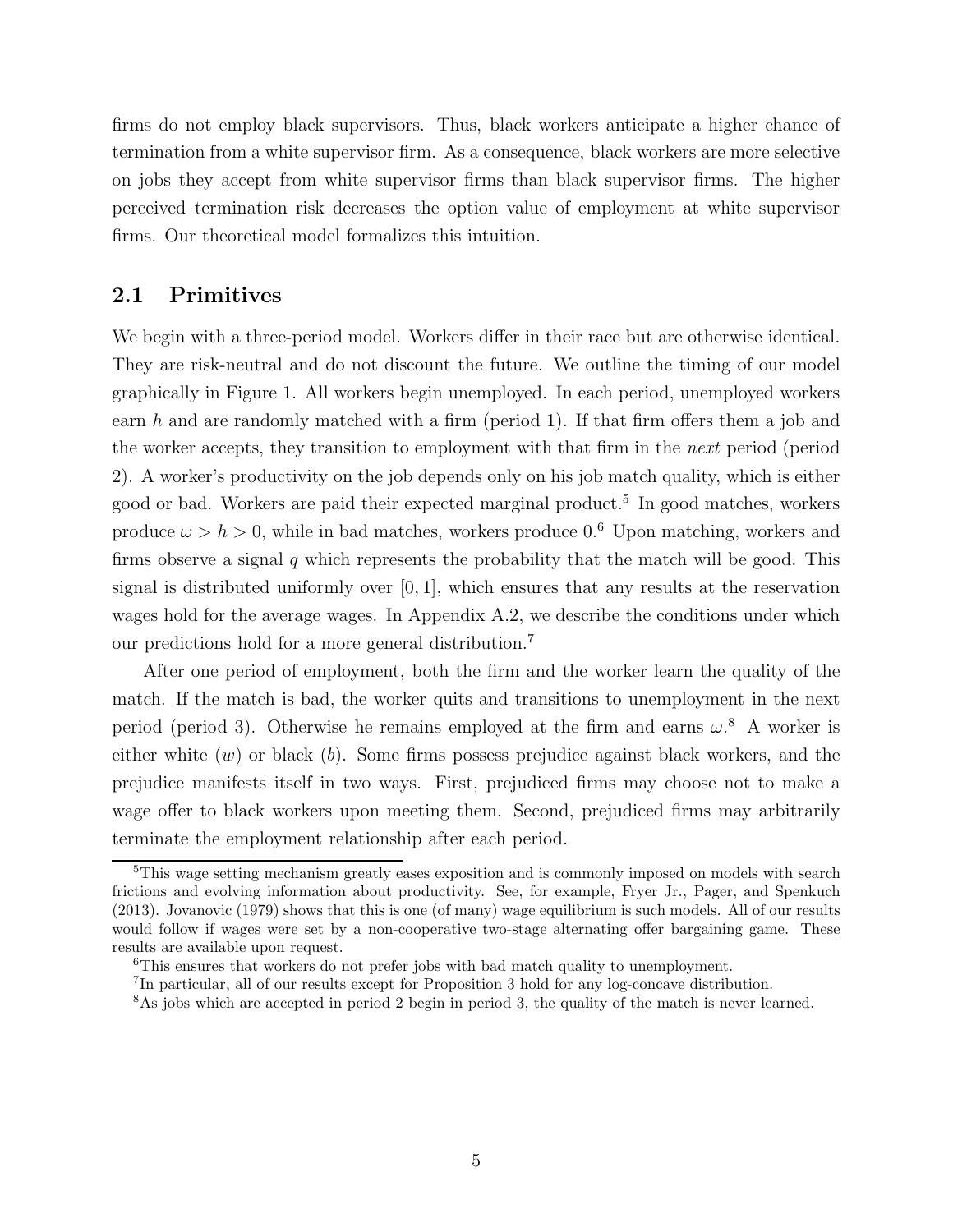## 2.2 White Workers

We first analyze the behavior of white workers. As whites do not face prejudice, they act as our baseline against which we can compare the impact of prejudice on black workers. Working backwards, an unemployed worker in period 3 receives  $h$ , the value of home production, while an employed worker with probability q of being a good match earns  $q\omega$ . It then follows that the worker will accept any offer for period 3 employment with a match quality greater than  $q_3^{rw}$ , where

$$
q_3^{rw} = \frac{h}{\omega}.\tag{1}
$$

The superscript rw denotes the reservation wage for white workers, and the subscript number denotes the period in which employment begins.

Unemployed white workers receive employment offers with probability 1. Thus, their value of unemployment in period 2 is

$$
U_2^w = h + \omega \left[ 1 - F(q_3^{rw}) \right] E(q|q \ge q_3^{rw}) + F(q_3^{rw})h \tag{2}
$$

where  $F(q)$  is the cumulative distribution function of match probabilities. Substituting for  $q_3^{rw}$  and applying the uniform distribution assumption to  $F$ ,

$$
U_2^w = h + \omega \left(1 - \frac{h}{\omega}\right) \frac{1 + \frac{h}{\omega}}{2} + \frac{h}{\omega} h
$$
  
=  $h + \frac{\omega^2 + h^2}{2\omega}$  (3)

An employed worker in period 2 receives his expected product. In period 3, he receives  $\omega$  if the match is good, which occurs with probability q. If the match is revealed to be bad he returns to unemployment and earns h. Therefore, the value of employment in period 2 with a match quality signal  $q$  is

$$
V_2^w(q) = q\omega + q\omega + (1 - q)h
$$
  
=  $2q\omega + (1 - q)h.$  (4)

Finally, in the first period, white workers will accept offers only when  $V_2^w(q) \geq U_2^w$ . This occurs when

$$
q > \frac{\omega^2 + h^2}{2\omega(2\omega - h)} \equiv q_2^{rw} \tag{5}
$$

which represents the zero prejudice baseline reservation match quality signal.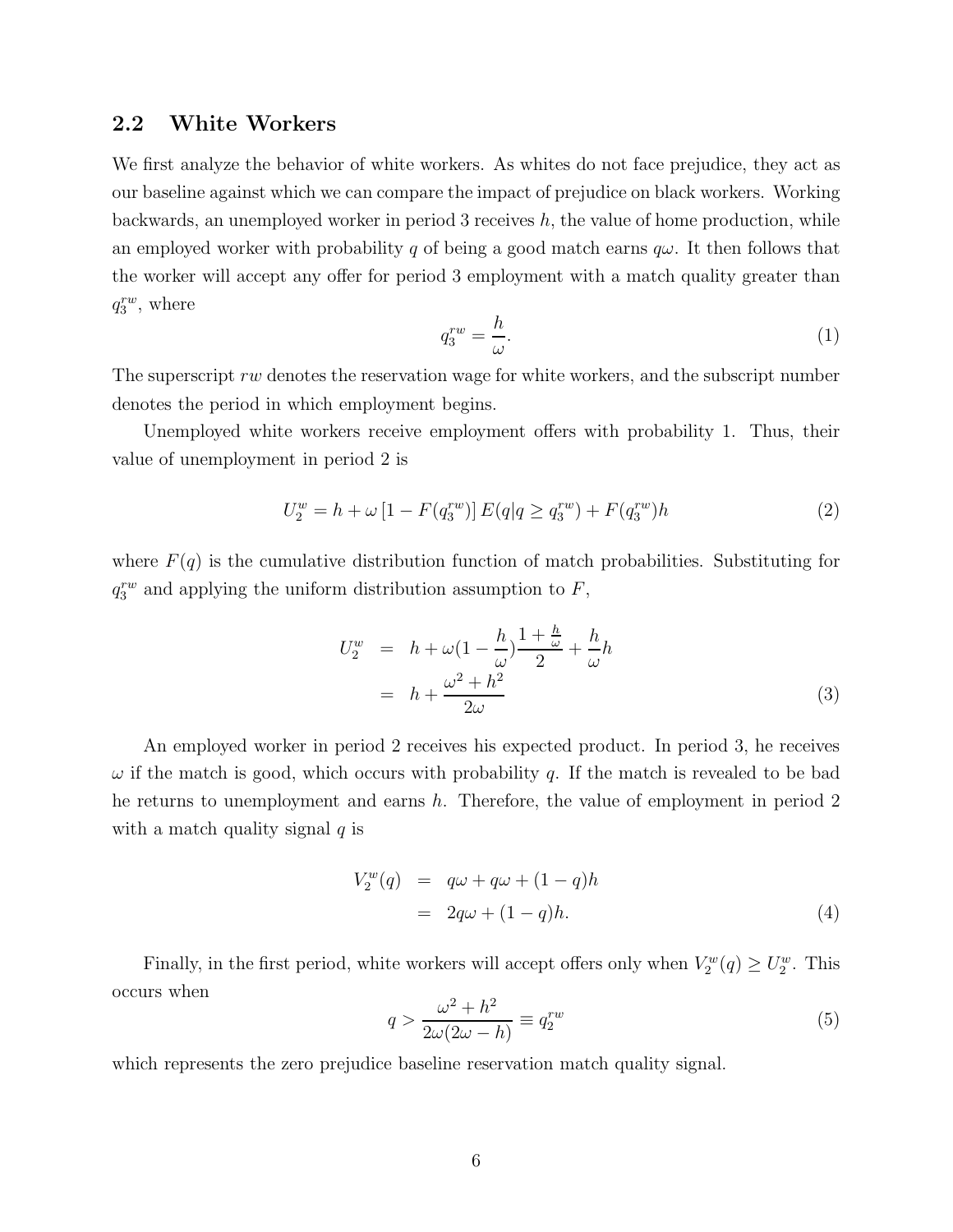# 2.3 Black Workers

We now turn to the strategy of black workers. A fraction  $p \in (0, 1)$  of firms possess prejudice against black workers. With probability  $s \in (0, 1)$ , a prejudiced firm will refuse to make a wage offer to a black worker upon matching.<sup>9</sup> In addition, a prejudiced firm will terminate the employment of a black worker with probability s after each period. Thus, on average, black workers have a lower chance of receiving job offers when unemployed and have lower option value from job offers from prejudiced firms. Workers do not observe whether a firm is prejudiced when they meet. However, they do observe the race of their supervisor at the firm, which acts as a signal of a firm's prejudice; firms with black supervisors are unprejudiced with certainty.<sup>10</sup> A fraction  $b \in (0, 1)$  of non-prejudiced firms have black supervisors.

We again work backwards. Just as with white workers, black workers receive  $h$  when unemployed in period 3 and  $q\omega$  when employed in a job with probability q of being a good match. Thus, they follow an identical reservation  $q$  strategy,

$$
q_3^{rb} = \frac{h}{\omega}.\tag{6}
$$

Prejudice does not enter this decision, because a worker's life ends after period 3. Conditional on receiving an offer, the threat of termination does not matter as there is no period 4.

This is not the case in period 2. With probability p, black workers will encounter a prejudiced firm, and with probability  $s$ , a prejudiced firm will refuse to offer them employment.<sup>11</sup> Thus, the value of unemployment is

$$
U_2^b = h + \omega(1 - ps) \left[ 1 - F(q_3^{rb}) \right] E(q|q \ge q_3^{rb}) + \left[ ps + (1 - ps)F(q_3^{rb}) \right] h \tag{7}
$$

Applying the uniform distribution and substituting for  $q_3^{rb}$ , the value of unemployment in period 2 simplifies to

$$
U_2^b = h + \omega (1 - ps)(1 - \frac{h}{\omega}) \frac{1 + \frac{h}{\omega}}{2} + \left[ ps + (1 - ps) \frac{h}{\omega} \right] h
$$
  
=  $(1 + ps)h + \frac{(1 - ps)(\omega^2 + h^2)}{2\omega}$ . (8)

<sup>9</sup>We note that it is not necessary for our results for prejudiced firms to sometimes refuse to make offers to black workers. This modeling feature is simply for realism and keeping in line with previous search models of prejudice. In the absence of this, an increase in prejudice causes a decrease in the value of unemployment for black workers by decreasing the value of all job offers from white supervisor firms, and the results then all carry through.

<sup>10</sup>Our results hold so long as firms with black supervisors are less likely to be prejudiced than those with white supervisors.

<sup>&</sup>lt;sup>11</sup>Note that supervisor race does not matter for jobs offered at this stage, as workers are unconcerned about future termination risk due to the finiteness of the model.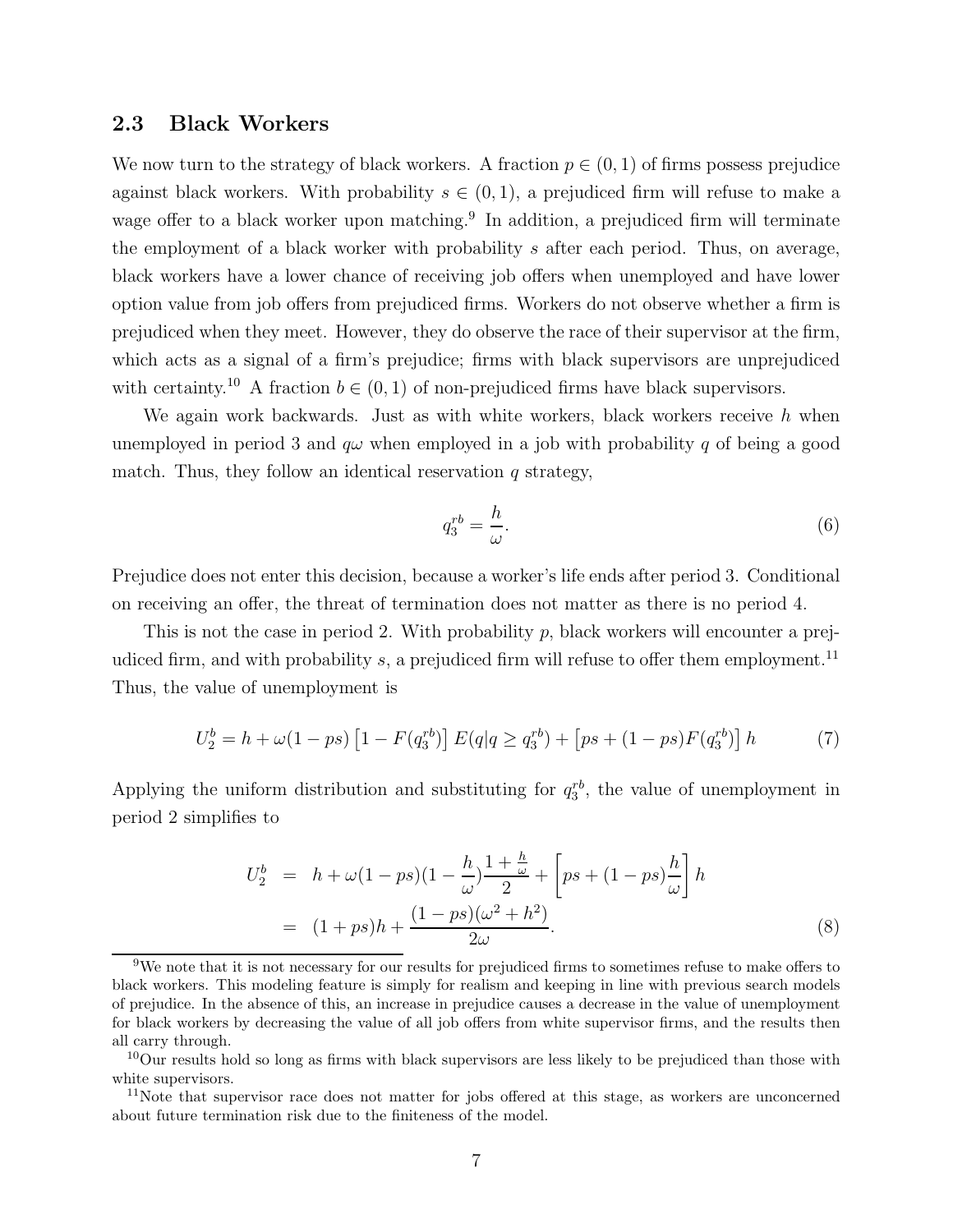As  $\frac{\omega^2 + h^2}{2\omega} > h$ , black workers have a lower value of period 2 unemployment than white workers, which is a direct implication of the ps probability that they will not receive a job offer.

Prejudice also causes black workers to differentially value job offers from supervisors with different races. As a black supervisor acts as a perfect signal of non-prejudice, these jobs pose no involuntary termination risk. Black workers with black supervisors earn their expected product in period 2 and have a q probability of earning  $\omega$  in period 3. With probability  $1-q$ , the job is not a good match, and they return to unemployment in period 3 and receive h. Thus, the value of a job offer from a black supervisor firm is

$$
V_2^{bb}(q) = q\omega + q\omega + (1 - q)h
$$
  
=  $2q\omega + (1 - q)h$  (9)

where the superscript refers to the value to black workers of a black supervisor job. Note that conditional on  $q$ , the value function is identical to that of white workers. Both white workers and black workers with black supervisors experience no prejudice-based termination risk. In period 1, if black workers receive a job offer from a black supervisor firm, they will accept if and only if  $V_2^{bb}(q) \ge U_2^b$ , which occurs when

$$
q \ge \frac{psh}{(2\omega - h)} + \frac{(1 - ps)(\omega^2 + h^2)}{2\omega(2\omega - h)} \equiv q_2^{rbb} \tag{10}
$$

where  $q_2^{rbb}$  represents the black worker reservation match probability for black supervisor jobs that begin in period 2. Despite valuing jobs identically conditional on  $q$ , black workers are less selective in the offers they accept from black supervisors than white workers, because they have a lower value of unemployment.

This is not the case for job offers from white supervisor firms. A fraction  $\pi$  of job offers from white supervisor firms come from prejudiced employers, where

$$
\pi \equiv \frac{p(1-s)}{(1-b)(1-p) + p(1-s)}.\tag{11}
$$

This expression is simply derived from Bayes' rule where the denominator is the fraction of firms with white supervisors who will offer employment to a black worker: all unprejudiced firms and a fraction  $(1-s)$  of prejudiced firms. Black workers with white supervisors earn their expected product in period 2, and with probability  $q$  learn the job is a good match in period 3. However, with probability  $\pi$  their employer is prejudiced, and prejudiced employers terminate black employees regardless of match quality with probability s. Thus, the expected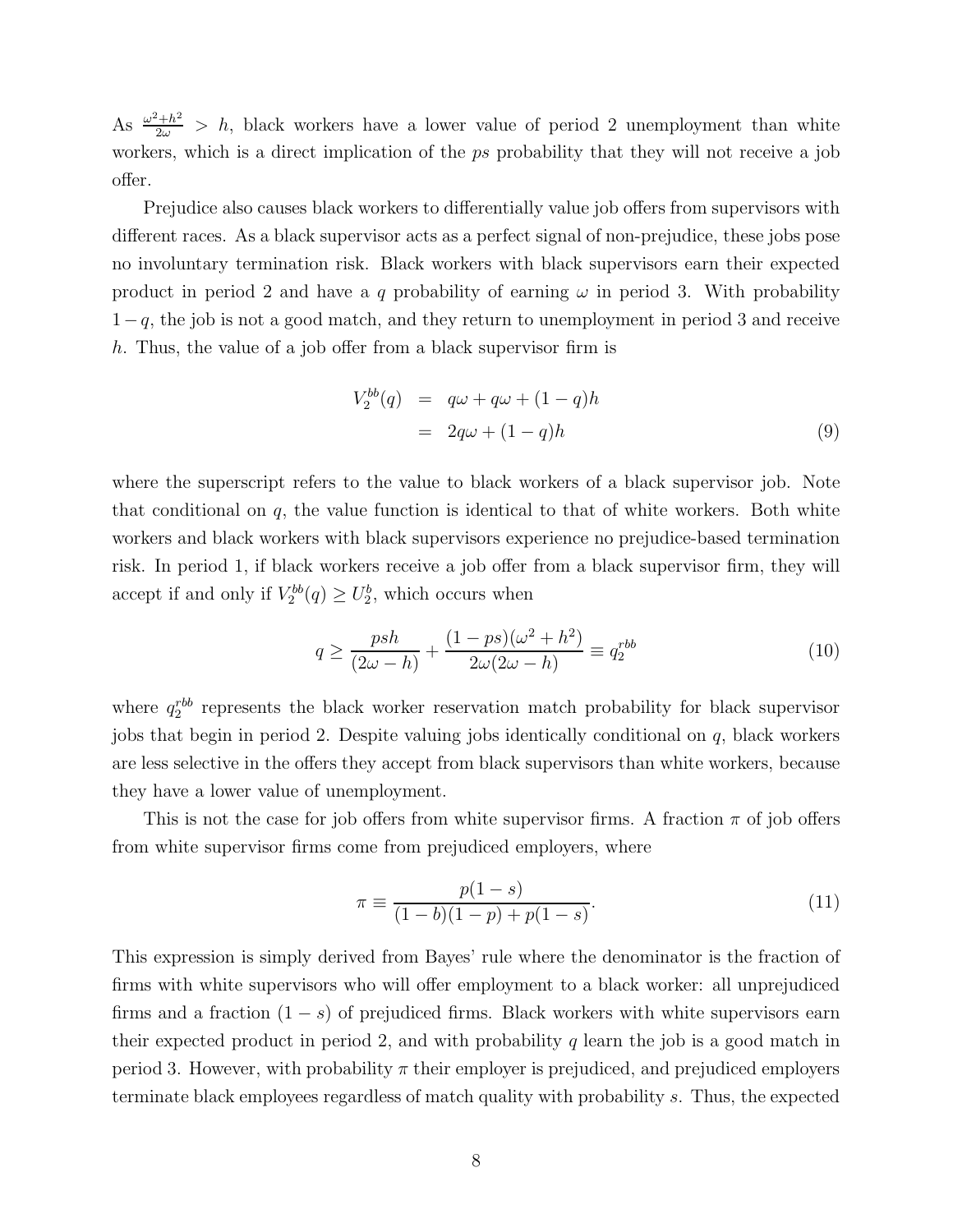value of these jobs is

$$
V_2^{bw}(q) = q\omega + q(1 - \pi s)\omega + [(1 - q) + q\pi s]h
$$
  
=  $(2 - \pi s)q\omega + [1 - q(1 - \pi s)]h$  (12)

Conditional on  $q$ , the value of white supervisor jobs to black workers is strictly lower than the value of black supervisor jobs to black workers and the value of employment to white workers. This is a direct result of the positive  $\pi s$  probability that they will lose a good match job due to a prejudice-based termination. If they receive a job offer from a white supervisor firm in period 1, they will accept it so long as  $V_2^{bw}(q) \geq U_2^b$ , which occurs whenever

$$
q \ge \frac{psh}{(2-\pi s)\omega - (1-\pi s)h} + \frac{(1-ps)(\omega^2 + h^2)}{2\omega [(2-\pi s)\omega - (1-\pi s)h]} \equiv q_2^{rbw}.\tag{13}
$$

Note that since  $\omega > h$ ,  $q_2^{rbw} > q_2^{rbb}$ . Relative to jobs with black supervisors, black workers have a higher reservation  $q$  for jobs with white supervisors. This is due to black workers' lower option value of jobs with white supervisors. As they have  $\pi s$  probability of losing their job when it is a good match, black workers compensate for this increased risk by only accepting white supervisor jobs when they have a relatively higher initial wage (and higher chance of being a good match).

To summarize, prejudice decreases the value of unemployment for black workers relative to white workers, which in turn induces them to accept less valuable employment opportunities. However, the threat of prejudice reduces the value of employment opportunities for black workers at firms with white supervisors. Thus they are more selective with respect to q on job offers from white supervisors than black supervisors.

# 2.4 Comparative Statics: Supervisor Race

The results of section 2.3 allow us to develop a rich set of empirical predictions on the behavior of black workers across firms which do and do not have an observable black supervisor, which we outline here. When the results we present include weak inequalities, it is only because workers ignore supervisor race in the final period of the model.

**Proposition 1.** Conditional on tenure and potential experience, black workers with white supervisors earn (weakly) higher wages on average than black workers with black supervisors.<sup>12</sup>

 $12$ Proof of this and all other results can be found in Appendix A.1.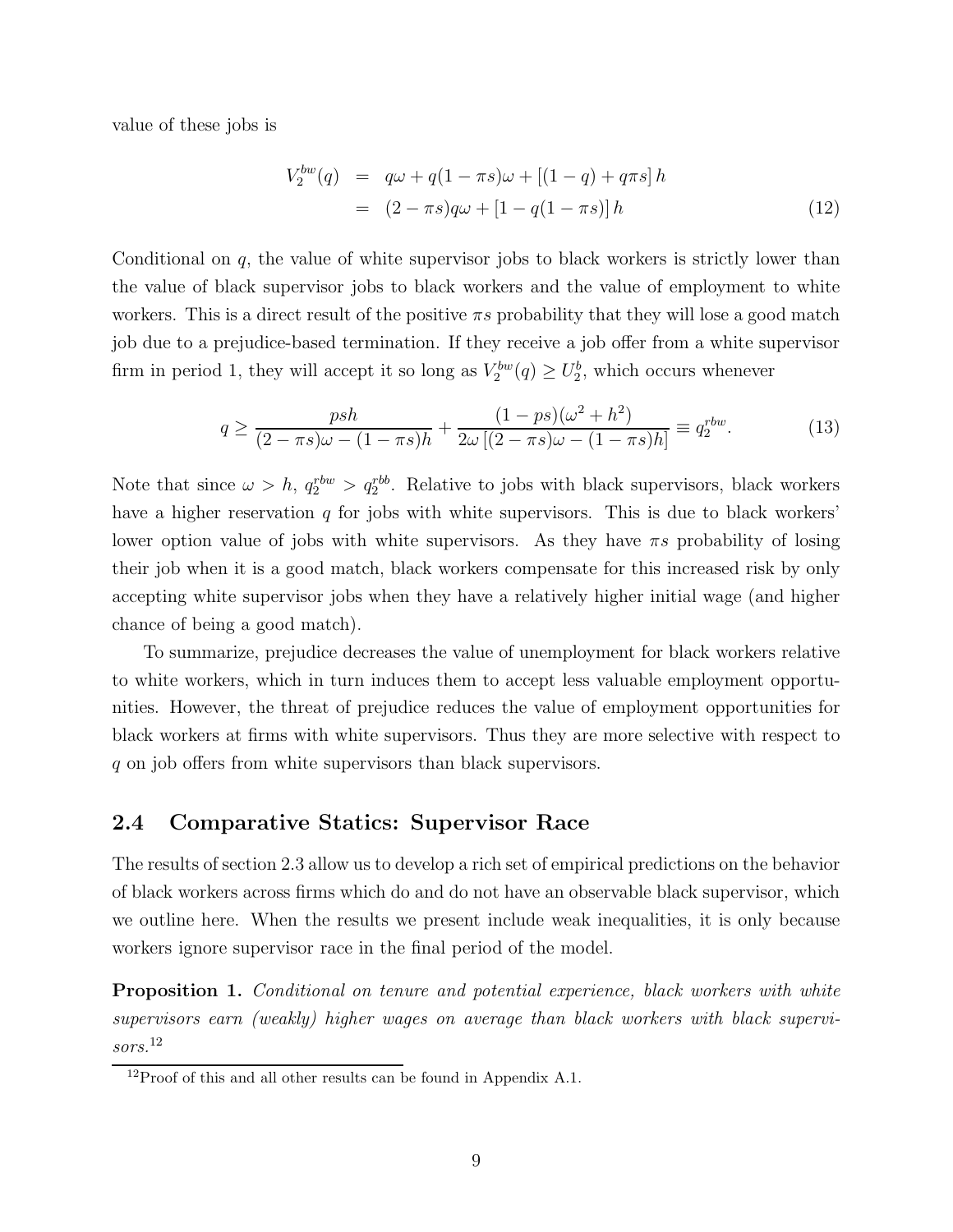As we showed in the previous subsection, black workers have a higher reservation  $q$  for jobs with white supervisors than black supervisors, as there is a higher threat of termination from white supervisor firms. Thus, the wages for black workers with white supervisors is drawn from a strictly higher distribution than the wages of black workers with black supervisors.

**Proposition 2.** Conditional on tenure and potential experience, the average wage of black workers with black supervisors (weakly) decreases as prejudice increases.

As the fraction of prejudiced firms increases in the labor market, the job arrival rate for black workers decreases, because prejudiced employers sometimes refuse employment to black workers. This decreases the value of unemployment for black workers, and thus black workers lower their reservation signal for jobs with black supervisors. As the lower limit of the match quality signal of accepted jobs with black supervisors decreases, the average wage of black workers decreases also.

**Proposition 3.** Conditional on tenure and potential experience, the difference in mean wages between black workers with white supervisors and black workers with black supervisors is (weakly) increasing in the level of prejudice, so long as prejudice among white supervisors is not too pervasive. A sufficient condition for this property to hold is  $(1 - b)(1 - 2ps)$  $p^2s(b-s).$ 

Proposition 3 is perhaps our model's most surprising wage result. When the fraction of prejudiced firms increases, the wage gap between workers with black supervisors and workers with white supervisors actually increases. As prejudice increases, the value of unemployment decreases which causes black workers to become less selective on the jobs they accept. For black supervisor jobs, this simply requires a reduction in  $q_2^{rbb}$ . However, an increase in the number of prejudiced firms increases the probability that white supervisor firms are prejudiced. This increased termination risk decreases the value of white supervisor jobs holding  $q_2^{rbw}$  constant. Thus an equal reduction in reservation job *value* due to a increase in prejudice will generally involve a larger decrease in  $q_2^{rbb}$  than  $q_2^{rbw}$ .

The exception is when workers are fairly certain that white supervisors firms are prejudiced (i.e.,  $\pi$  is very high) which generally occurs for large values of b and p. In this case, the termination risk from a white supervisor job is sufficiently high that changes in the match quality signal have very little marginal impact on the value of the job opportunity. Regardless of initial match quality, jobs with a white supervisor will likely be terminated after one period. Since the worker must be indifferent between unemployment and employment at the reservation wage, large downward adjustments in the reservation wage for white supervisors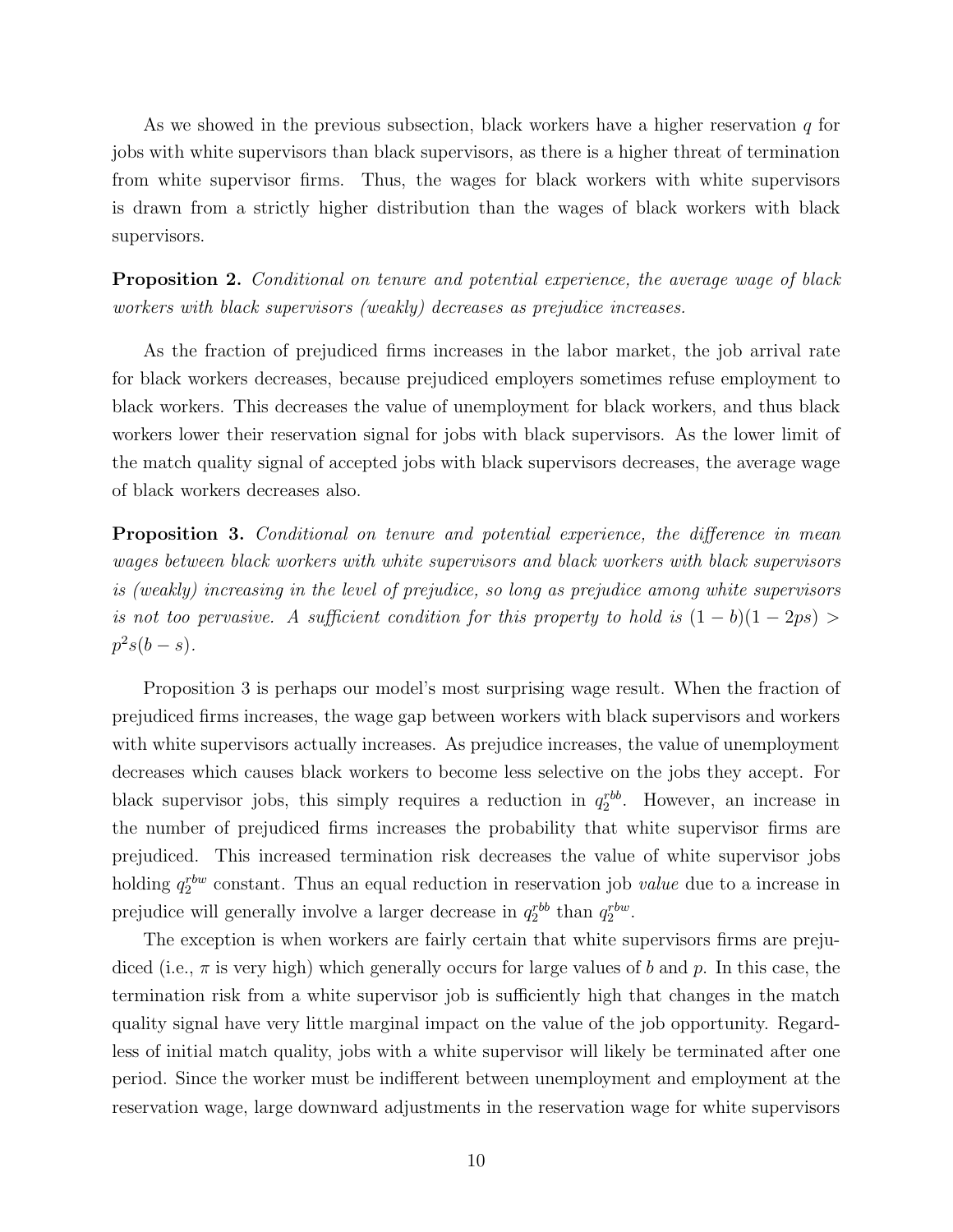are required when prejudice changes slightly. The parameters required for this proposition to fail are unlikely be relevant in our current society. It would hold even if 75% of firms were prejudiced and 50% of unprejudiced firms employed a black supervisor, which are well above estimates from both our own paper and other sources.<sup>13</sup>

Our model also generates predictions on job stability.

Proposition 4. Conditional on starting potential experience, black workers have (weakly) more stable matches (longer job durations) in jobs with black supervisors than with white supervisors.

Although black workers have a lower reservation match quality signal for accepting jobs with black supervisors, it is never sufficiently low so as to offset the termination risk posed from white supervisor jobs. At the reservation wages, workers are indifferent between offers from white supervisor firms and black supervisor firms. Since white supervisor job wages are higher at the reservation match probabilities, it must be that black supervisor jobs are more stable.

Proposition 5. Conditional on starting potential experience, the stability of black workers' matches with black supervisors (weakly) decreases as prejudice increases.

This result follows from Proposition 2. Black workers accept black supervisor jobs with lower probabilities of being good matches as prejudice increases, leading to more bad matches and turnover.

Proposition 6. Conditional on starting potential experience, the stability of black workers' matches with white supervisors (weakly) decreases as prejudice increases.

The effect of prejudice on the average wage of black workers with white supervisors is ambiguous; the effect on job stability is not. As discussed before, an increase in prejudice levels increases the probability that white supervisor firms are prejudiced, which increases the termination risk at these jobs. Although black workers can compensate for this by becoming more selective on the quality of jobs they can accept, prejudice increases also decrease the

<sup>13</sup>Structural estimates from Bowlus and Eckstein (2002) imply that 56% of firms have some prejudice against hiring blacks. Using our own measures of prejudice, we do not observe a level of prejudice above 75% in any region other than the South, and only on the weakest questions of prejudice. Lang and Lehmann (2012) draw on similar surveys of social attitudes to conclude that widespread "strong prejudice" cannot be a credible foundation for a discrimination model, although the prejudice in our model may be more similar to their idea of "weak prejudice." Giuliano et. al (2009) report that 6.6% of retail managers in the Consumer Population Survey are black, and 5.9% of managers within the particular firm for which they have data. In our model, if 75% of firms were prejudiced and 50% of non-prejudiced firms employed black supervisors, then 12.5% of white workers should have a black supervisor. However, in our data, white workers encounter black supervisors during only 8% of their job-spells.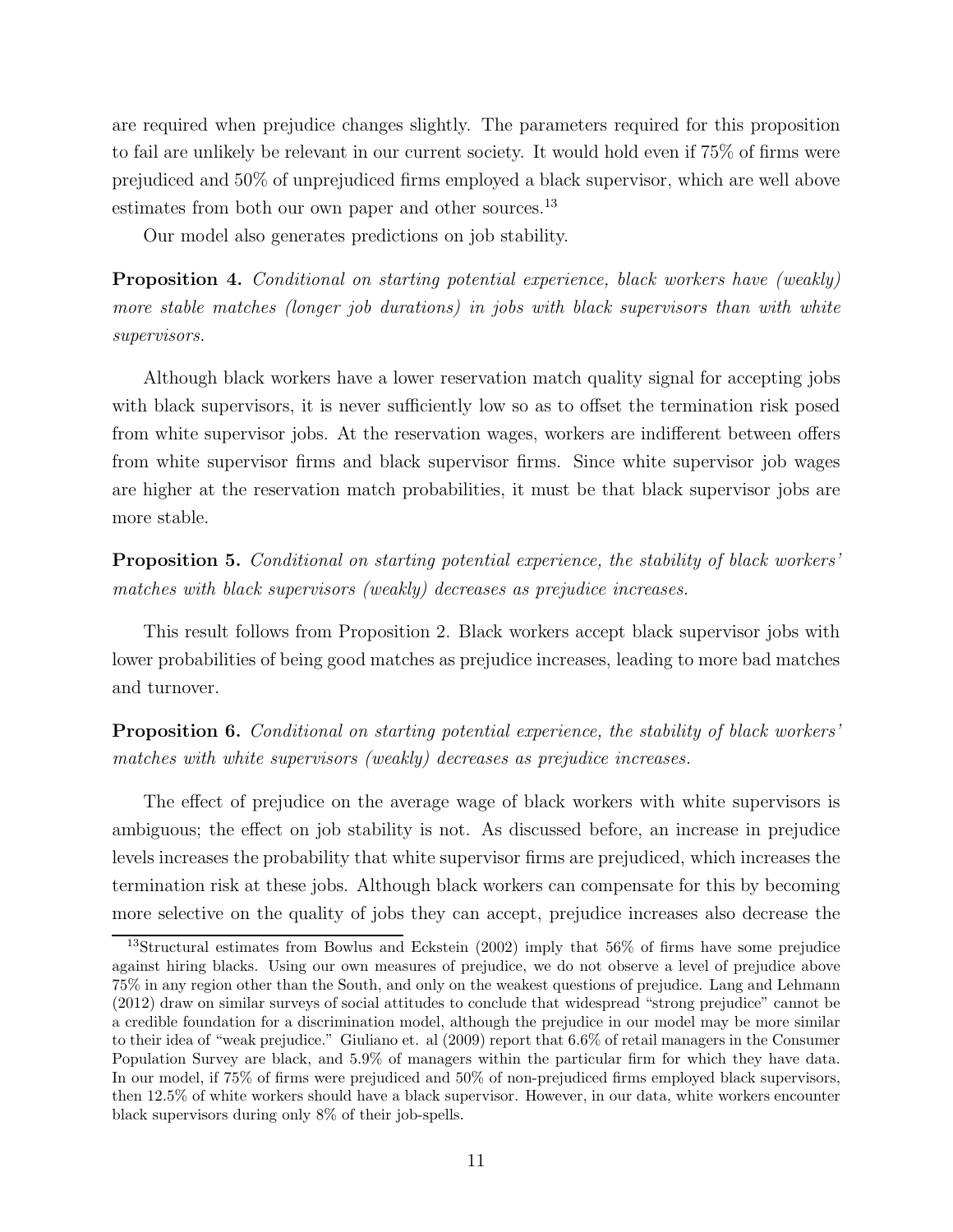value of unemployment, making them unwilling to do so enough to completely offset this risk.

# 2.5 Comparative Statics: Worker Race

We can also compare the results of 2.2 and 2.3 to generate predictions across worker race.

**Proposition 7.** Conditional on tenure and potential experience, the average wage of black workers in jobs with black supervisors is (weakly) lower than the average wage for white workers.

As we saw in section 2.3, black workers have lower reservation match quality probabilities for jobs with black supervisors than white workers, and thus the distribution of accepted black worker-black supervisor wages is strictly lower. Note that this is not necessarily the case for black workers with white supervisors. This comparison depends on the fraction of prejudiced firms, the probability of arbitrary termination, and the informativeness of the supervisor's race. For example, if supervisor race is a very informative of employer prejudice, and thus termination risk to black workers from white supervisors is very high, black workers will only accept jobs from white supervisor firms with a very high  $q$ . This would lead to very few black worker-white supervisor jobs, but these jobs would pay higher wages conditional on tenure than earned by the typical white worker.

Proposition 8. Conditional on starting potential experience, black workers have on average (weakly) less job stability than white workers regardless of supervisor race.

As black workers are less selective in accepting jobs with black supervisors than white workers, these jobs will be less stable. Further, Proposition 6 shows that black worker jobs with white supervisors will be even less stable than jobs with black supervisors. Thus our model produces the empirical regularity that blacks have lower job stability than whites.

# 3 Data

We use data from the National Longitudinal Survey of Youth 1997 (NLSY97) and the General Social Survey (GSS) to test our theoretical predictions. The NLSY97 surveys a sample of individuals who were aged 12 to 18 in 1997 annually on a wide array of topics including scholastic aptitude, family characteristics, and labor market outcomes. Of most interest to us are the annual job surveys. In each year, the NLSY97 tracks all jobs in which the respondent worked in the previous year and allows these jobs to be linked across survey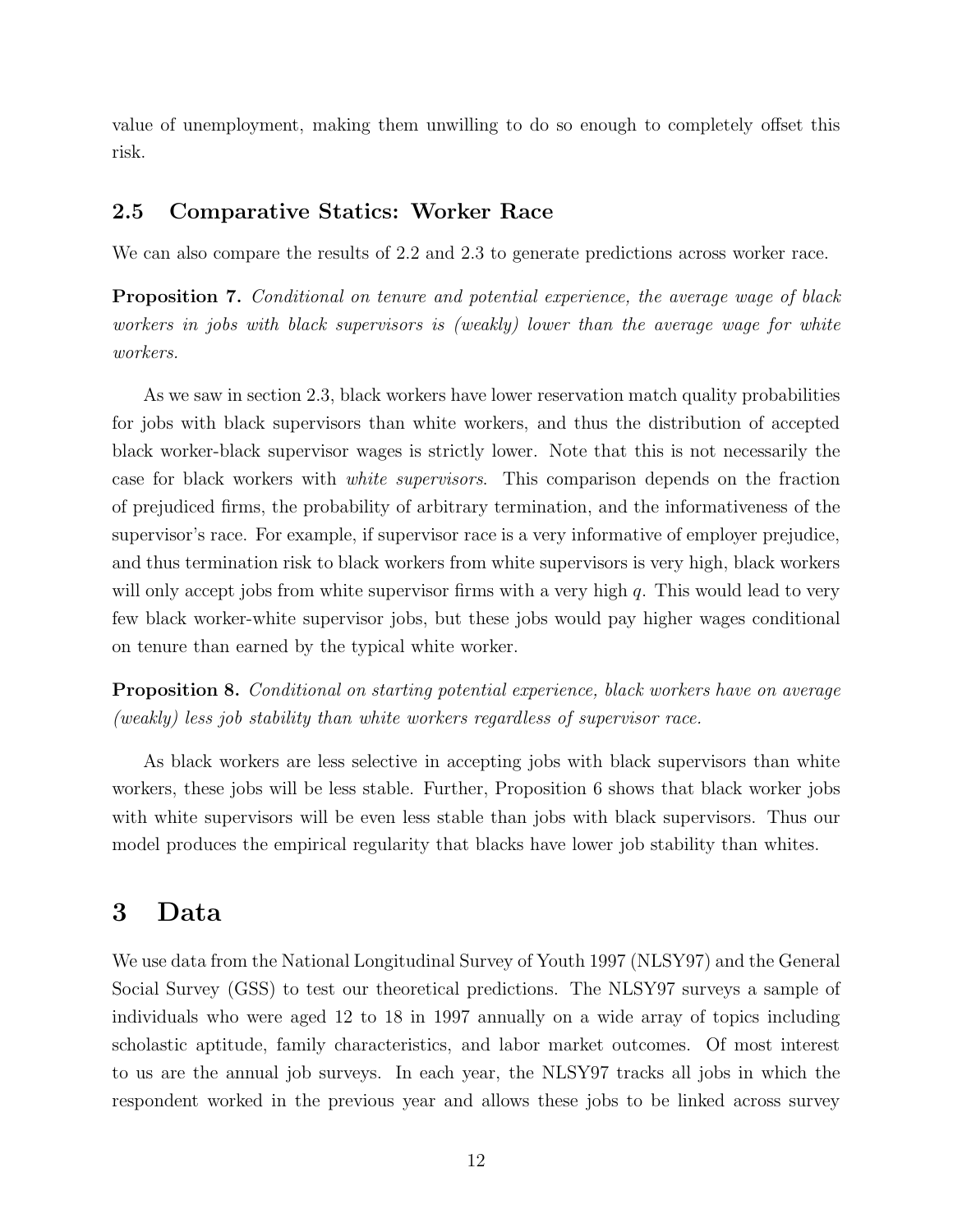years. Hence, we are able to measure the duration of employment matches that terminated before 2012 (the final released year of the survey) and the duration of employment as of 2012 for the most current job. Important for our purposes, the NLSY97 provides information on the race of the individual's supervisor for each job until the 2009 survey. This variable allows us to estimate the effect of supervisor race on labor market outcomes predicted by our theoretical model.

The GSS is a biannual survey of social attitudes conducted on a nationally representative sample in the United States.<sup>14</sup> Included in this survey are various questions assessing individuals' racial attitudes with which we can measure prejudice. We combine the crosssectional samples from the 1998-2010 waves of the GSS and calculate the fraction of white individuals who hold certain racial beliefs at the state-level.

Prejudice in our model is specifically defined as a distaste for black workers strong enough that one would make employment decisions on the basis of race. Although the GSS asks questions about a variety of racial attitudes, none directly addresses attitudes towards black workers in the workplace. We thus view each of these as measures that are positively correlated with employment prejudice and measured with error. If we define  $p_k$  as the rate of employment prejudice in state k and  $m_{jk}$ ,  $j \in \{1, ...J\}$  as the J measures of prejudice in the GSS, then we can relate these measures by  $15$ 

$$
m_{jk} = \alpha_j p_k + \epsilon_{jk} \tag{14}
$$

Under the assumptions that  $E[\epsilon_{jk}\epsilon_{lk}] = 0 \forall j \neq l$  and  $E[p_k\epsilon_{jk}] = 0$ , we can estimate  $p_k$  up to a positive scalar using standard factor analysis.<sup>16</sup>

We restrict our attention to questions that we felt best measure racial animus rather than,

<sup>&</sup>lt;sup>14</sup>The Survey was conducted every year from 1972 to 1994 (except in 1979, 1981, and 1992). Since then, it has been conducted biannually.

<sup>&</sup>lt;sup>15</sup>One way to interpret this would be that  $\alpha_j$  is the rate at which an individual who holds employment prejudice p also holds belief  $m_j$ . Values of  $\alpha_j > 1$  then indicate that only some individuals who hold  $m_j$ would display prejudice in employment decisions, while values of  $\alpha_i < 1$  would indicate that there are additional individuals in the population who would display prejudice in employment decisions beyond those who express  $m_{ik}$ .

<sup>16</sup>Factor analysis is an increasingly common tool used to estimate latent variable models in economics. It has been used, for example, to estimate college quality (Black and Smith, 2006), the skill content of jobs (Bacolod, Blum, and Strange, 2009), parental investment (Aizer and Cunha, 2012), and the prevalence of crack cocaine (Fryer Jr. et al., 2013). It also frequently used to estimate cognitive and non-cognitive human capital in a dynamic setting. See, for example, Cunha and Heckman (2008), Cunha, Heckman, and Schennach (2010), and Sarzosa (2015).

Charles and Guryan (2008) take great care to measure prejudice as the "marginally prejudiced individual" which in Becker's friction-less model is the relevant prejudice measure for the theoretical predictions. We intentionally measure prejudice differently, as in our model with market frictions the relevant measure of prejudice is the fraction of prejudiced employers, which is identified up to a positive scalar multiple by factor analysis under the set of assumptions we laid out.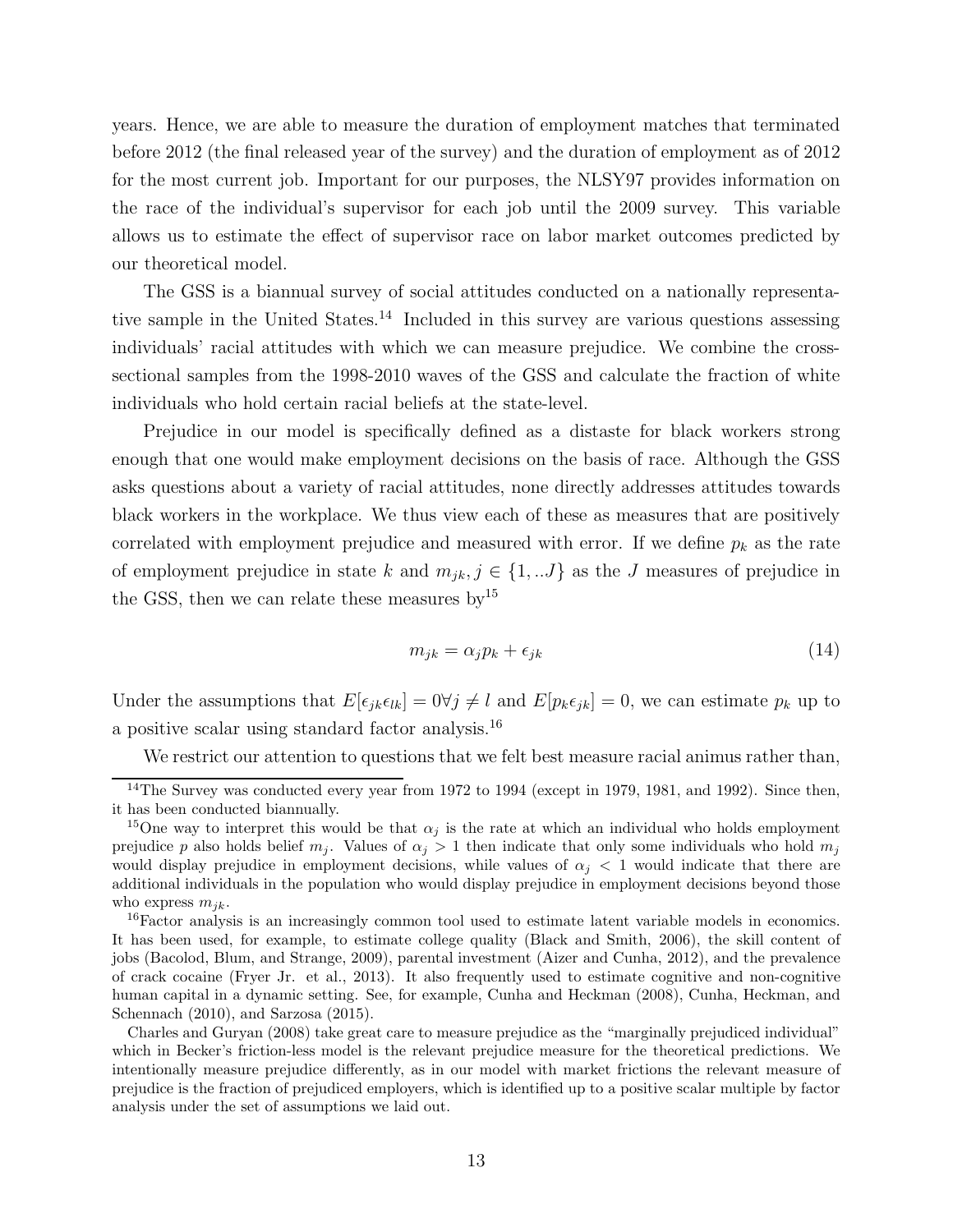for example, political sentiments.<sup>17</sup> From this subset of questions, we select a diverse set of five questions for  $m_i$  that had large samples of respondents: 1) whether they believe racial disparities are due to blacks' "lack of will", 2) whether they believe racial disparities are not due to discrimination, 3) whether they would be opposed to a close family member marrying a black individual, 4) whether they are opposed to open housing laws, and 5) whether they believe blacks are "lazy."<sup>18</sup> In practice, the choice of questions is of little consequence to our results.<sup>19</sup> We calculate the fraction of prejudiced responses for each question at the state-level. To avoid confounding our measures with time trends in prejudice, we adjust each state's yearly prejudice rates using a common national time trend.<sup>20</sup> We then use these measures to estimate the factor model.<sup>21</sup> Following convention, we normalize our measure to be mean 0 and standard deviation 1 across states. $22$ 

In Table 1, we report these racial attitudes and our prejudice measure by census division.<sup>23</sup> Prejudice appears to be highest in the South (divisions 5-7), particularly in the East South Central (division 7) which consists of Alabama, Kentucky, Mississippi, and Tennessee. The New England (division 1), Mountain (division 8), and Pacific (division 9) regions appear to have the least level of prejudice, although the ordering depends on the question. Our prejudice measure matches the conclusions one would draw from the underlying questions, with prejudice highest in the South and lowest on the two coasts. We also see substantial variation in prejudice within each census division; the standard deviation of state-level prejudice is less than 0.4 in only two of the nine divisions. To provide a context for interpreting the prejudice magnitudes, a one standard deviation increase in prejudice corresponds roughly to moving from New England to the West North Central (Iowa, Kansas, Minnesota, Missouri, Nebraska, North Dakota, and South Dakota).

<sup>23</sup>The number of states in a census division ranges from 3 (Division 2) to 8 (Division 5). For confidentiality reasons, we are not permitted to display descriptive statistics at a level that is less aggregated than 3 states.

 $17$  For example, we did not consider a question on whether a racist book should be removed from a library, as this may elicit one's attitudes towards free speech. We also did not consider any of the numerous questions gauging attitudes on affirmative action, which may provoke responses on one's political ideology.

<sup>&</sup>lt;sup>18</sup>For a detailed description of these questions, see the Appendix B.

 $19$ See Appendix C for results from a large set of alternative measures of prejudice from the GSS.

 $^{20}$ We first calculate the fraction in each state who holds each view in each wave of the survey. We than estimate a linear time-trend in these data, and subtract the trend from each state-year estimate before combining the years to create one state measure.

<sup>&</sup>lt;sup>21</sup>The factor loadings are lack of will  $(.92)$ , no discrimination  $(.82)$ , oppose marriage of close family member (.83), oppose open housing laws (.68), and lazy (.88).

<sup>&</sup>lt;sup>22</sup>We note here that  $p$  in our model is more accurately defined as the rate of prejudice held by employers, while we can only measure this for the population at large. This would be a concern if the relationship between prejudice held by the population and prejudice held by employers differed systematically across states in a way that was correlated with local labor market conditions. While it is difficult to test directly for this in the GSS, we see little difference across states in the relationship between real income and responses on our individual prejudice questions, suggesting that this is not likely to be a major concern.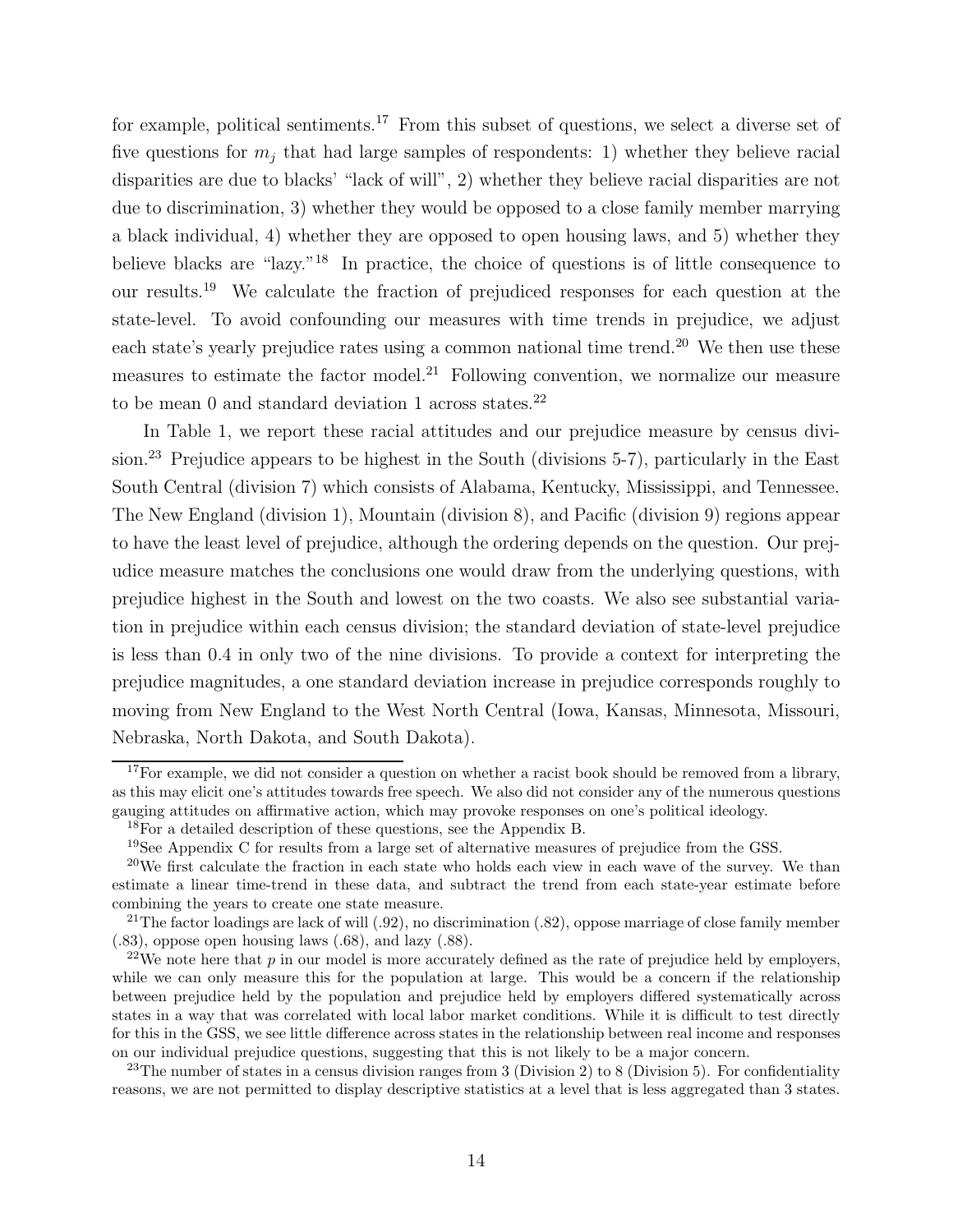We match these prejudice measures with the individuals in the NSLY97 geocode files to create a panel of jobs, supervisor race, and levels of prejudice for the state in which the worker lives. Supervisor race is of particular importance. Throughout a job spell, workers often work under different supervisors of different races.<sup>24</sup> As we view supervisor race as a signal of employer prejudice to workers, we are interested in supervisor race as a measure the prevalence of blacks in observable authority positions in a firm. We therefore record a worker as working for a firm with a black supervisor if we *ever* observe them working with a black supervisor during that job spell. In this sense, we can think of our variable as a noisy measure of whether the employer employs any blacks in supervisory positions.<sup>25</sup>

We drop all job-year observations with reported wages less than \$1 per hour or above \$100 per hour, job-years with less than 30 hours or more than 80 hours of work per week, and job-years before an individual has completed his education.<sup>26</sup> We drop individuals who report less than 9 years of education and keep only white and black individuals in order to focus our attention on the black-white wage and employment gap. We likewise drop job spells where we observe non-white, non-black supervisors in each year, and job spells for which we never observe supervisor's race. These restrictions yield a sample with  $34,123$ job-year observations, 31,666 of which have a valid state-level measure of prejudice.

In Table 2, we show descriptive statistics of our sample broken down by race. To avoid over-weighting jobs with very short spells, we weight each observation by the number of days the worker was employed in that position in a given year.<sup>27</sup> We can thus view our results as representative of the average job a worker worked in a given year. Consistent with previous research, blacks earn lower wages, have lower average education, have shorter job durations, score in the lower percentiles on the Armed Services Vocational Aptitude

 $^{24}$ For instance, in our data 4% of white workers work underneath a black supervisor at a given point in time, but 8% of white workers are employed in a job spell where they have in the past or will in the future work underneath a black supervisor.

<sup>&</sup>lt;sup>25</sup>Since all job spells are finite, and assuming most supervisors are white, our measure is biased towards 0 (having a white supervisor). Further this bias will be greater for shorter job spells, as we have less information to infer the composition of the firm's hierarchy. It will also be greater for jobs that last after 2008, for which we do not observe supervisor's race. As we will discuss later, this should only be a problem if we believe this bias differs in magnitude for white and black workers conditional on supervisor race. We will also explore robustness of our results to measures of supervisor race that do not have a correlation between the bias and job spell duration.

<sup>&</sup>lt;sup>26</sup>A small number of workers report starting jobs very early in their lifetime (in some cases even before they were born). We drop all jobs that report being started before age 14 even if they pass our hours restrictions, as these likely represent data errors that can distort our tenure measure.

<sup>&</sup>lt;sup>27</sup>Because the NLSY97 is a panel, we use the interview dates to calculate the number of days of employment at a firm each observation represents for jobs that were held over multiple surveys. We weight all jobs that were worked for more than 365 days between surveys (either due to the survey being not quite annual or because the worker did not respond in a previous survey year) as if they were worked for exactly 365 days. Our results are not sensitive to this modification, and are robust to weighting all jobs equally.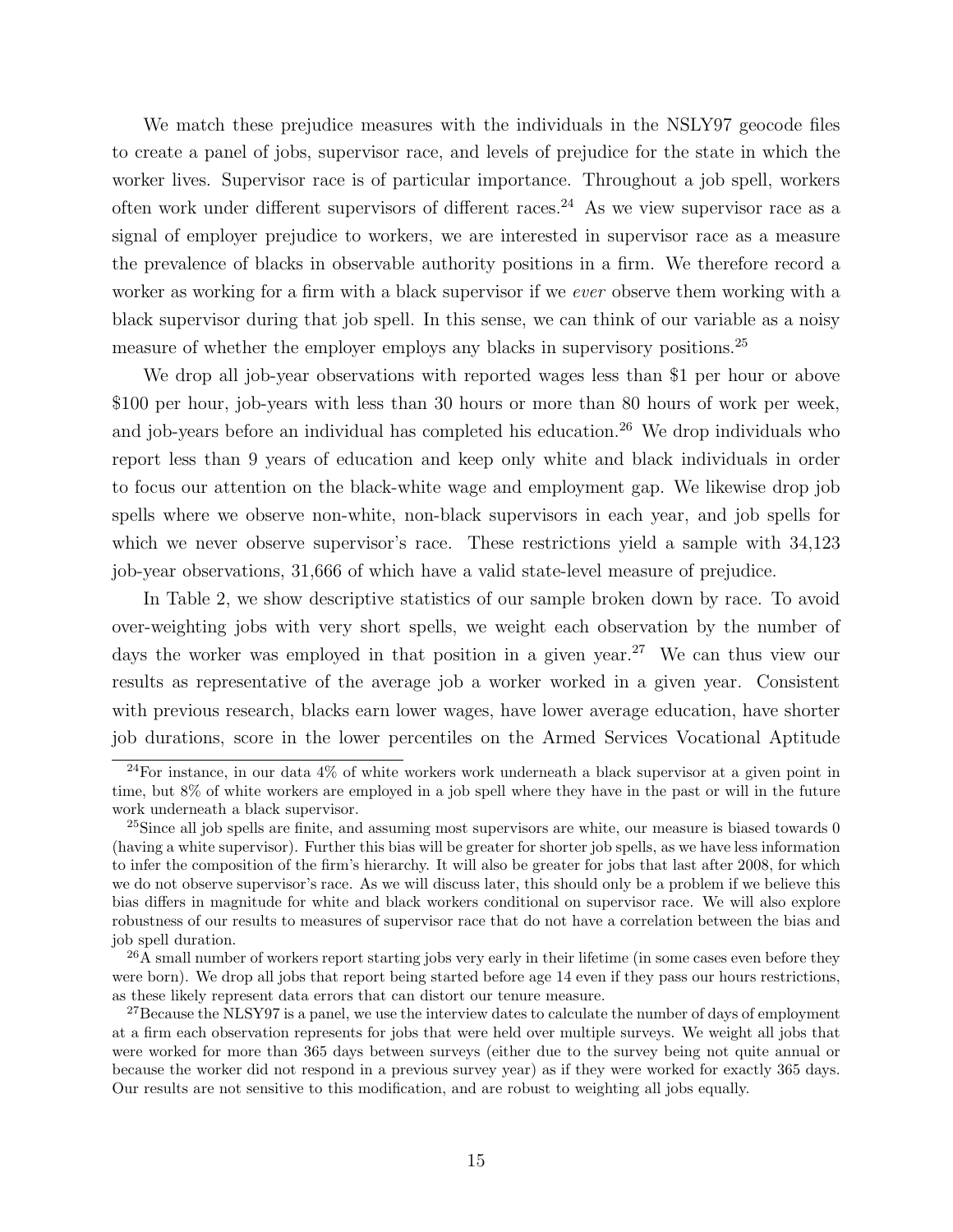and Battery (ASVAB), and have a higher implied female labor force participation rate.<sup>28</sup> There is a startling amount of implied segregation by supervisor race. Only 8% of white workers work at an establishment in which they will encounter a black supervisor, compared to 53% of black workers. Black workers live, on average, in areas with slightly higher rates of prejudice.<sup>29</sup> While the difference in responses on each individual question is small, it amounts to a 0.41 standard deviation difference in overall prejudice. This is roughly equivalent to the difference in prejudice between the Mid-Atlantic States and the West North Central States.

In Table 3, we break down our sample by supervisor race. Black supervisors' workers earn lower wages, are less educated, and score in lower percentiles of the ASVAB than those who work for white supervisors. However, this is likely because black workers account for 76% of black supervisor job-years, compared to just 20% of white supervisor job-years. Similar to black workers, the average worker in a job spell with a a black supervisor lives in a state with a 0.32 standard deviation higher level of prejudice, which is roughly the difference between the Upper Midwest and the Mid-Atlantic States.

# 4 Results

## 4.1 Wage Effects

In this section, we test the key predictions of our model along two dimensions: wage and job stability. We first examine how wages vary across supervisor race. Our main specification estimates a pooled regression model of

$$
\log W_i = \beta X_i + \gamma_1 b_i^w + \gamma_2 b_i^e + \gamma_3 b_i^w b_i^e + \varepsilon_i \tag{15}
$$

where  $X_i$  is a vector of job- and worker-specific controls,  $b_i^w$  is an indicator equal to one if the worker is black,  $b_i^e$  is an indicator equal to one if the employer is a black supervisor establishment, and  $\varepsilon_i$  is the econometric error term. The coefficient  $\gamma_1$  represents the conditional black-white wage gap among white supervisors. The coefficient  $\gamma_2$  represents the conditional difference in wages between workers with black supervisors and white supervisors for white workers. The coefficient  $\gamma_3$  represents the conditional difference in the "supervisor wage gap" for black workers relative to whites.

There are inevitably unobservable differences between establishments that employ black

<sup>&</sup>lt;sup>28</sup>Previous research has shown that the labor force participation decisions of women differ across race (Neal, 2004). Restricting our sample to only males yields similar results.

 $^{29}$ As workers may sometimes switch states of residence during a job spell, we measure prejudice only through the state they resided in when they first report the spell. This is primarily a concern during the final year of the spell, where the job may have ended because the worker moved to a new location.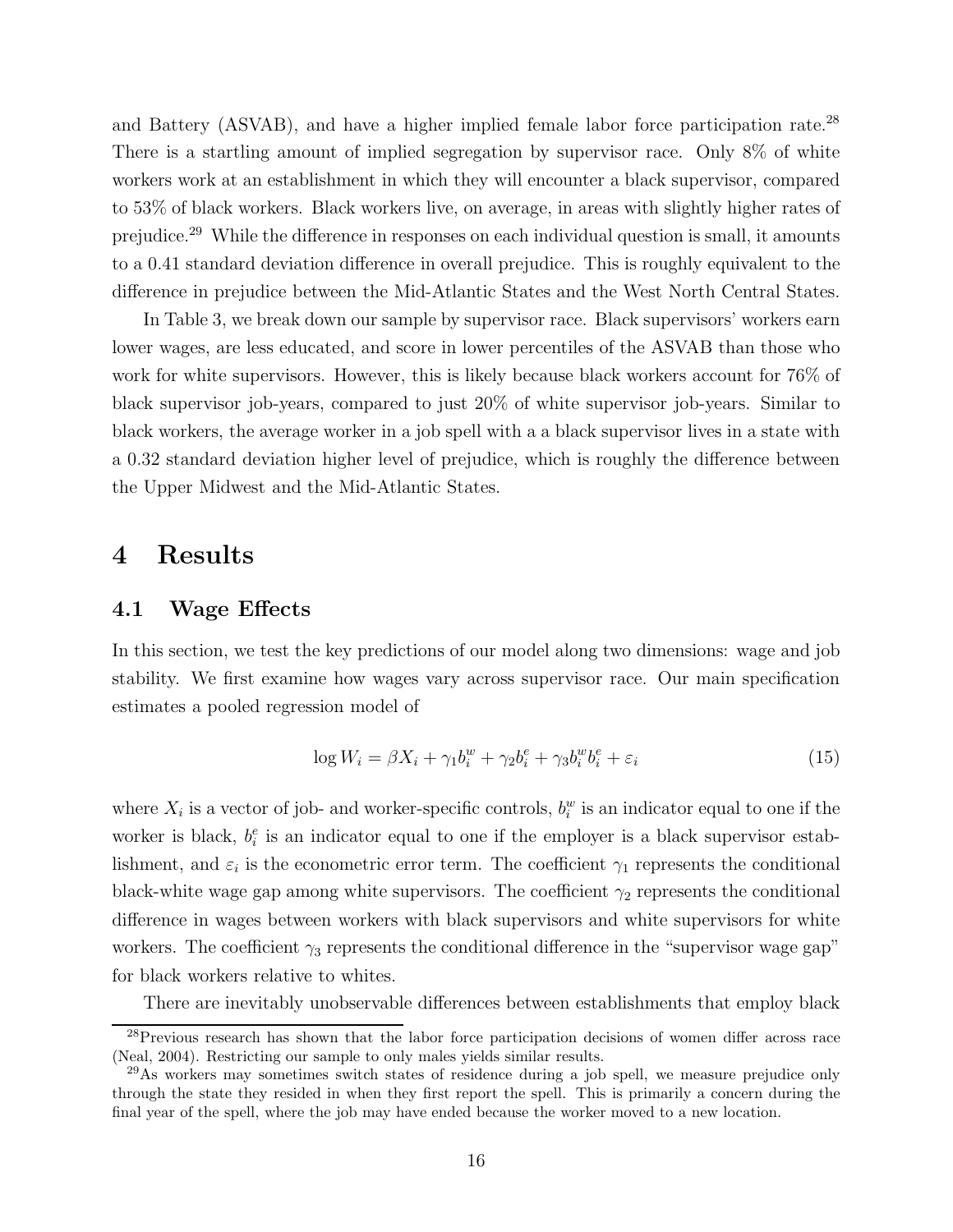supervisors and those that do not which are correlated with wage. While we have some limited employer characteristics in the NLSY97 to use as controls, it is unlikely that they can fully account for these differences. Our identifying assumption is that the remaining unobservable factors influence the wages of blacks and whites equally. Our model assumes that the establishment-level prejudice should not influence the wages of whites, and hence the effect of unobservables establishment differences on wages will be accounted for by  $\gamma_2$ .<sup>30</sup> Our model's prediction is then  $\gamma_3$  < 0: blacks accept positions with lower wages to work at firms with a strong black presence in supervisor roles.

We report our results on wages in Table  $4^{31}$  In column (1) we estimate a standard Mincer regression with controls for education, gender, and quartics in experience and tenure. Black workers whom we only observe with white supervisors earn about 12% less than white workers with white supervisors. Interestingly, white wages do not vary with supervisor race once controlling for worker characteristics, which suggests unobservable firm differences across supervisor race may not be too severe. Consistent with our model, blacks earn 5.9 percent less in firms observed with black supervisors relative to wages in firms with white supervisors.

To control for differences in geographic dispersion by race, we include state and year fixed effects in column (2). Our results remain unchanged. In column (3), we account for differences in job quality by controlling for industry and occupation fixed effects, the log of establishment size, and indicators for whether the worker receives any job benefits, whether he is a member of a union, and whether he has employer sponsored health insurance.<sup>32</sup> Our main parameter of interest remains negative and statistically significant. Finally, to further account for individual heterogeneity, we control for a quartic in the worker's ASVAB percentile score in column (4). Although inclusion of the full set of controls reduces the racial wage gap at white supervisor establishments by roughly 60%, the wage differences for black workers across supervisor race is only slightly reduced.<sup>33</sup> Our point estimates suggest that the racial wage gap at white supervisor establishments is 4.7%, but 8.4% at black supervisor

<sup>&</sup>lt;sup>30</sup>One concern is that  $\gamma_2$  could be picking up white worker tastes for segregated firms or same-race management. As we will discuss in a later section, the data do not appear to support this interpretation.

<sup>&</sup>lt;sup>31</sup>As there are likely common shocks to individual wages, we cluster our standard errors at the individual level. This formulation allows errors to be correlated within a job spell, the unit of variation of our main variable of interest.

 $32$ For state fixed effects, we use the state in which the individual was living when they first reported the job. This is to avoid, for example, recording a job which was terminated due to a move as being in the state in which the worker recently moved to. Industry fixed effects are 2-digit NAICS (2002) codes, while occupation fixed effects are 2-digit SOC (2002) codes. We convert the census industry and occupation codes provided by the NLSY into NAICS and SOC codes using the crosswalk provided by the Census.

<sup>&</sup>lt;sup>33</sup>We lose a non-trivial portion of the sample in this specification due to missing ASVAB scores. There is little difference in our results when we re-estimate columns (1)-(3) excluding those with a missing ASVAB.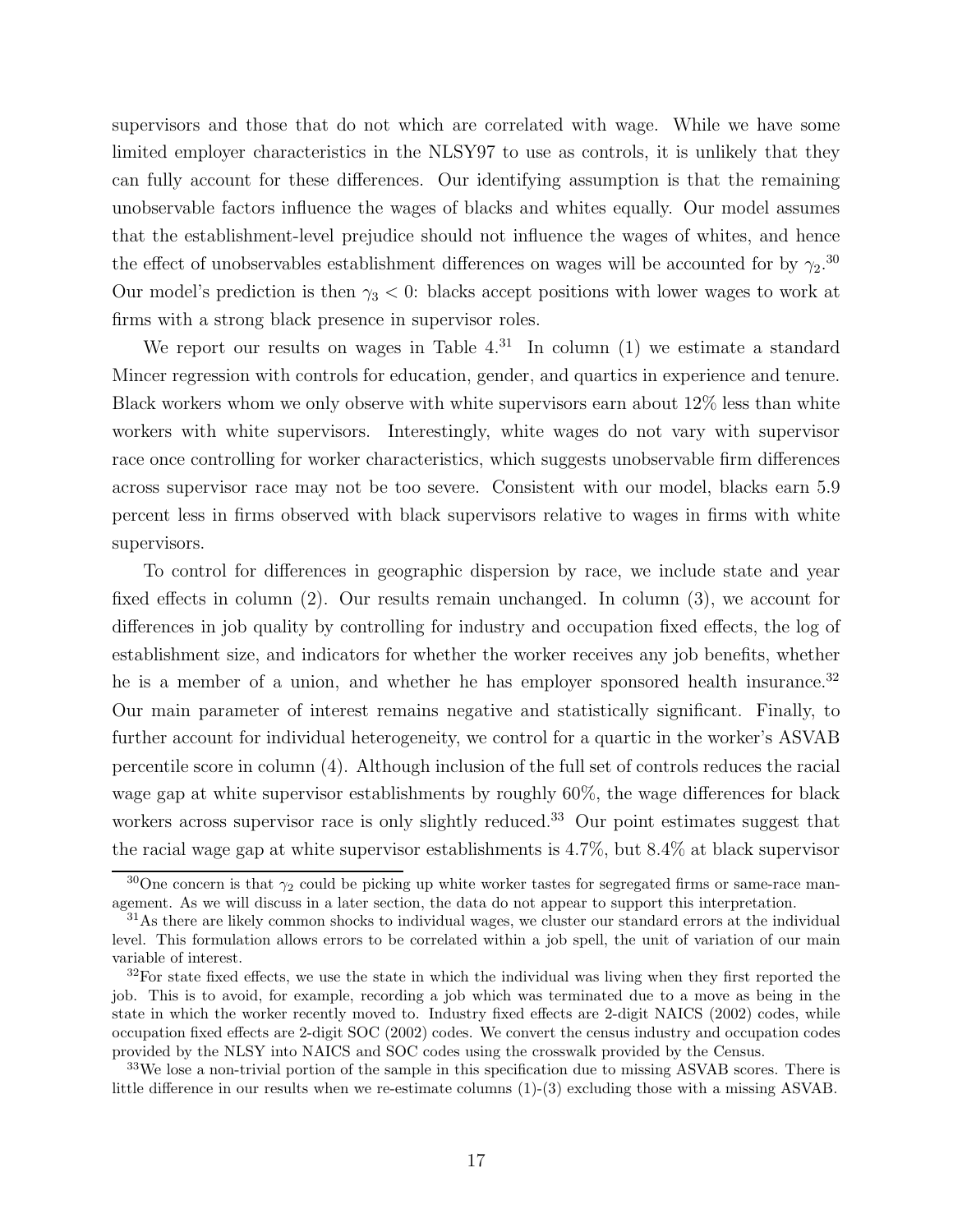establishments.

We can alternatively control for worker heterogeneity by exploiting the panel nature of the NLSY97. In columns (5) through (7), we estimate

$$
\log W_{it} = \beta X_{it} + \gamma_2 b_{it}^e + \gamma_3 b_i^w b_{it}^e + \omega_i + \varepsilon_{it}
$$
\n(16)

where  $X_{it}$  is a vector of time-varying controls, and  $\omega_i$  is a worker fixed effect. Here we identify the supervisor race effect from workers who have worked in both black supervisor and white supervisor jobs. This strategy would be appropriate if the bias induced by the unobservable differences in workers who work for supervisors of varying races is less than the bias induced by the unobservable factors which would cause an individual to accept a job offer with a supervisor of a different race than before.<sup>34</sup> The trade-off is that we have less power for estimation: only 1,307 of our 5,496 workers have both a black supervisor and white supervisor job spell.

Our within-worker results are consistent with the estimates from our pooled specification. In column (4) which includes quartics in tenure and potential experience, we observe that relative to whites, blacks see a 5.5 percent decrease in their wages when moving from an establishment with a white supervisor to one with a black supervisor. We add state and year fixed effects in column (5), and state, year, industry, and occupation fixed effects, as well as our employer characteristics, in column (6). In each of these specifications,  $\gamma_3$  remains negative, statistically significant, and of similar magnitude to the analogous pooled results

Our model also makes predictions on how the correlation between supervisor race and wages will vary with levels of prejudice in the market. For our pooled cross-sectional approach, we estimate

$$
\log W_{is} = \beta X_i + \gamma_1 b_i^w + \gamma_2 b_i^e + \gamma_3 b_i^w b_i^e + \gamma_4 p_s + \gamma_5 b_i^w p_s + \gamma_6 b_i^e p_s + \gamma_7 b_i^w b_i^e p_s + \varepsilon_{is} \tag{17}
$$

As prejudice is normalized to be mean zero,  $\gamma_1, \gamma_2$ , and  $\gamma_3$  represent the same statistics as in (16) for the mean state. The coefficient  $\gamma_4$  represents the rate at which white workers wages with white supervisors changes with a one standard deviation increase the number of prejudiced individuals in a worker's state, while  $\gamma_5$  represents the differential effect for black workers with white supervisors. The parameter  $\gamma_6$  represents the rate at which white workers wages with black supervisors change relative to white workers with white supervisors

 $34$ It is difficult to know how large this bias could be, but workers who have worked in both a white supervisor and a black supervisor job spell have nearly identical education and ASVAB test scores to those who have worked only in occupations with a supervisor of one race. This of course does not rule out that there could be differences across the two samples in time invariant unobservables, or that time-varying unobservables differ at the times in which they accept employment with a supervisor of a different race.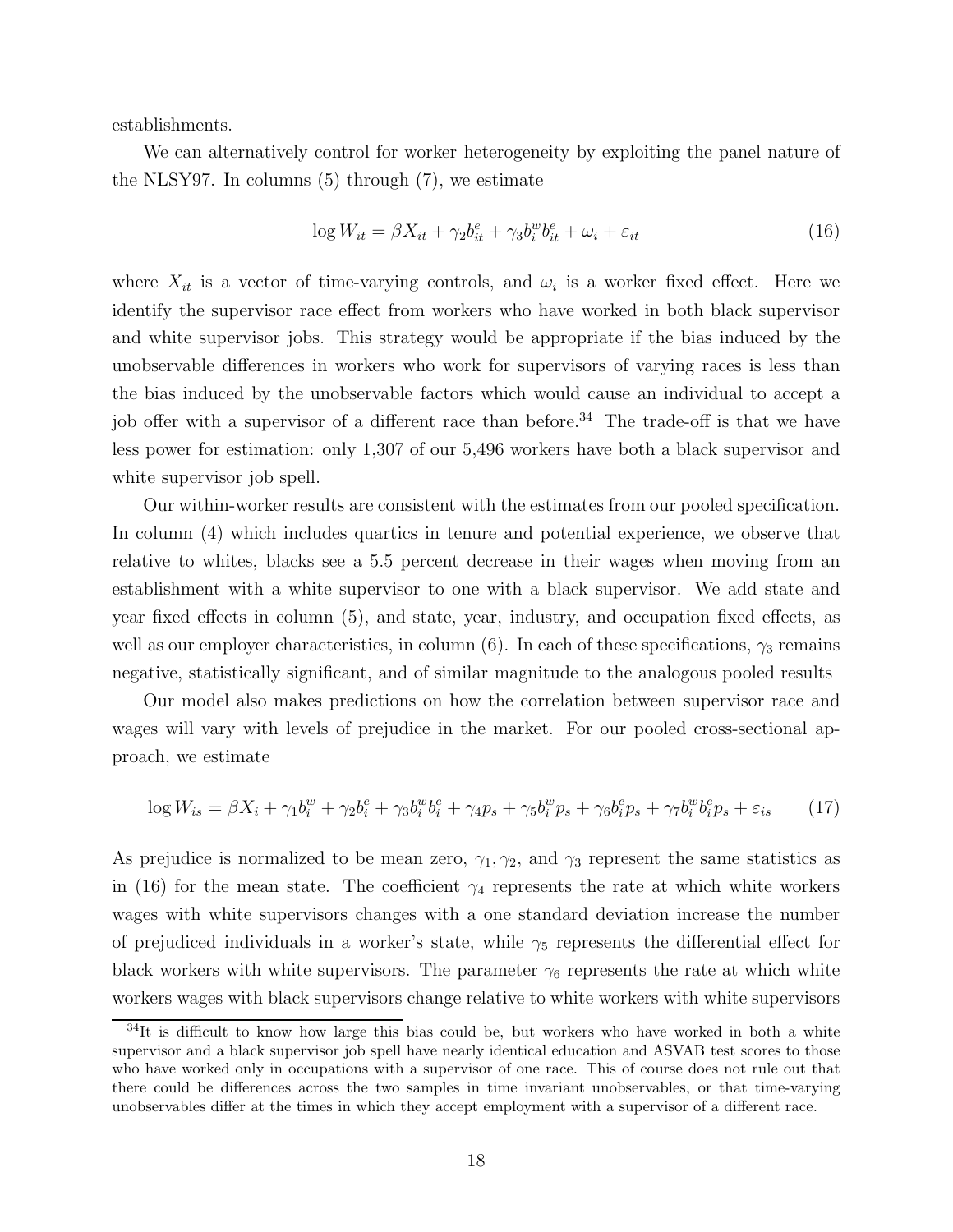as prejudice increases. Finally,  $\gamma_7$  estimates how black wages with black supervisors change as prejudice increases relative to the rate at which white wages with black supervisors change.

As with our previous empirical model, there are likely unobservable firm characteristics that influence wages and are correlated with the race of supervisors. Further, it is likely that these characteristics differ in areas of the country where there are more or less prejudice. So long as these characteristics do not have different effects on black and white workers, they should be accounted for by  $\gamma_4$  and  $\gamma_6$  (i.e. the prejudice-varying impact of different raced supervisors on white worker wages.) Our model makes two empirical predictions. First,  $\gamma_7$  < 0; the supervisor race wage gap among black workers is increasing in the level of local prejudice. Second,  $\gamma_5 + \gamma_7 < 0$ ; black workers with black supervisors in more prejudiced areas earn less than those in less prejudiced areas.

We estimate equation (17) in Table  $5^{35}$  Column (1) estimates the basic Mincer specification. The coefficient on prejudice, which represents the impact of increasing prejudice on the wages of white workers, is strongly and statistically significantly negative. Meanwhile, the interaction between prejudice and black supervisor, which represents the differential impact of prejudice for white workers with black supervisors is positive, though not statistically significant. There are two likely reasons for these results. First, due to the geographical concentration of prejudice in the south, prejudice is likely correlated with lower wage economic conditions. Second, the types of firms which employ black supervisors likely vary with levels of prejudice. For instance, in areas of high prejudice, employing a racially diverse leadership group may become correlated with other positive business decisions that lead to higher wages. We thus do not place a strong weight on the interpretation of these variables for analyzing the impact of prejudice. Our model, however, is concerned with how prejudice impacts black workers. To the extent that our estimates for white workers capture these unobservable geographic differences, our tests for black workers should still remain valid.

Turning our attention to the impact on black workers, in column (1) we see that prejudice does not have any impact on the wages of black workers with white supervisors. This is consistent with our model; black workers respond to an increase in prejudice by being more selective on the types of jobs they accept with white supervisors, which may lead to their observed wages increasing or remaining constant. As predicted, the wages for blacks with black supervisors  $(\gamma_5 + \gamma_7)$  are decreasing in prejudice and the "supervisor race gap"  $(\gamma_7)$  is increasing, although neither of these effects are statistically significant. In part to control for the geographic concentration of prejudiced beliefs, we add in fixed effects for the nine

<sup>&</sup>lt;sup>35</sup>To allow for errors to be correlated within states, we cluster our standard errors at the state level, which is the level of variation for prejudice. This approach generally produces more conservative estimates than clustering at the individual-level.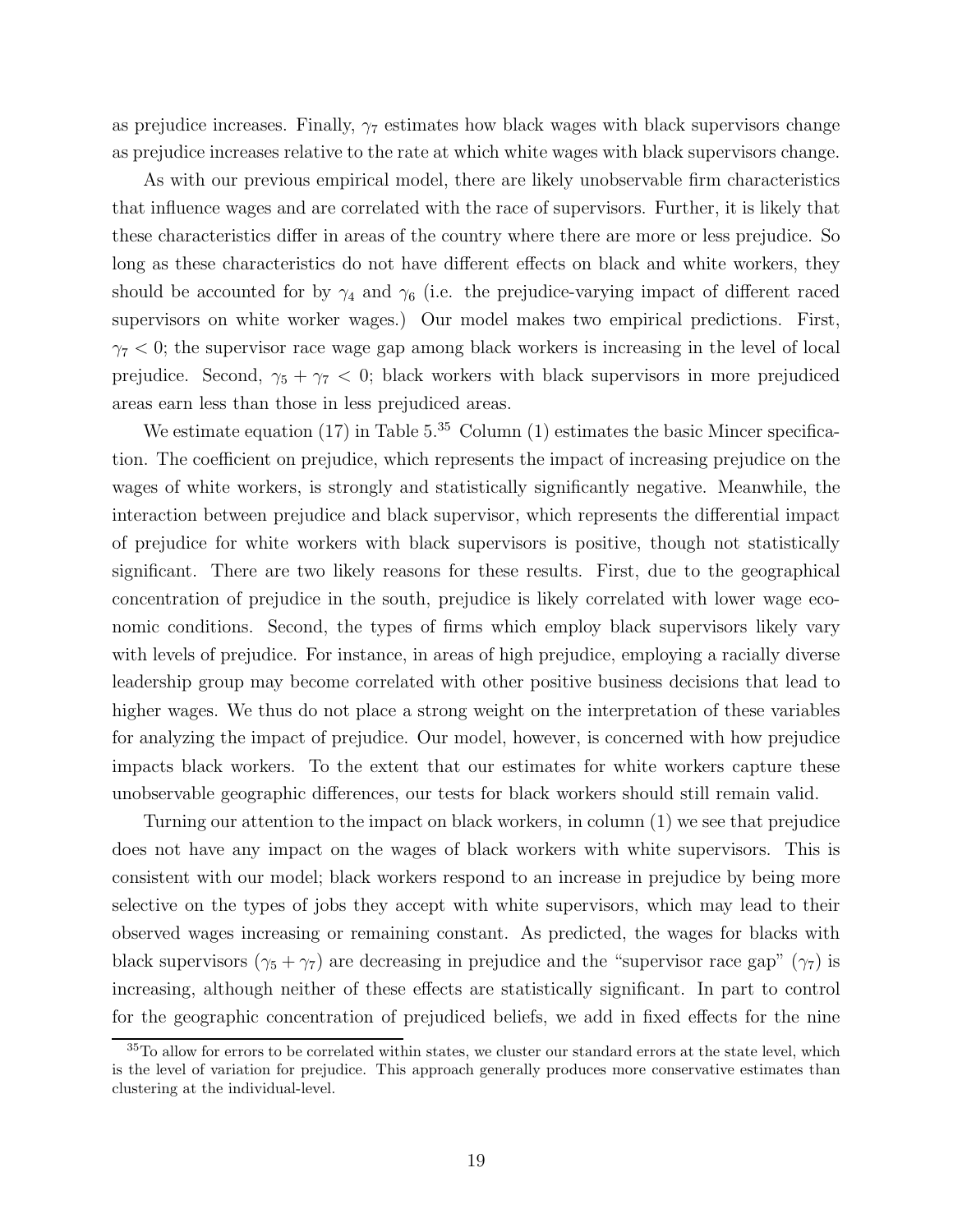geographic census divisions in column (2), and thus our effects are estimated off of variation within states that are in close geographical proximity to one another.<sup>36</sup> These controls have little impact on our results; the coefficients of interest retain the proper sign but are not statistically significant. Adding industry, occupation, and employer controls in column (3), and a quartic in ASVAB score in column (4) likewise yield similar results.

We include worker fixed effects in columns  $(5)-(7)$ . Here the impact of prejudice on workers with white supervisors is identified off of workers who move to a different state. The interactions with being employed with a black supervisor are identified off of variations in the magnitude of the change in wages when switching from a white supervisor establishment to a black supervisor establishment across states with different measured prejudice. In column (5), which includes only controls for time-varying worker characteristics, the effect of increasing prejudice on black worker-black supervisor wages  $(\gamma_5 + \gamma_7)$  is negative and significant at the 1% level. This result is robust to including census division and year effects in column (6) and industry and occupation effects in column (7). The effect of prejudice on the "supervisor race" wage gap, the triple interaction term, is negative and much larger than estimated in the pooled cross-section. This too becomes statistically significant with a full set of controls in column  $(7).^{37}$  Interestingly, the results of column  $(5)$  to  $(7)$  suggest that black workers with white supervisors also see a decrease in their wages as prejudice increases. Our estimates suggest that a one standard deviation increase in prejudice, which roughly corresponds to moving from New England to the West North Central division of the Midwest, leads to a 11% decrease in the accepted wages of black workers at establishments with black supervisors, and a 6 percentage point widening of the observed wage gap between black workers with white supervisors and black workers with black supervisors.

# 4.2 Job Stability

Our model makes a separate prediction on job stability by supervisor race. As jobs with black supervisors offer black workers less exposure to prejudice than jobs with white supervisors, we expect these jobs to have greater job stability. To investigate this relationship, we calculate the total duration of each job-worker match, to create a sample of jobs rather than job-years. In our three-period model, employment durations last at most two periods, and there

<sup>36</sup>As an additional robustness check, we estimated all of our main results excluding workers in the South which has by far the highest concentration of prejudice. The magnitudes of our results are nearly universally stronger, although they are estimated with less precision. These results are available upon request.

<sup>&</sup>lt;sup>37</sup>One concern is that, as our main results are identified off of only workers who move to a different state or work under jobs with supervisors of different races, our stronger results are due to a change in the sample relative to the pooled cross-sections. However, this does not appear to be the case. Estimating our model without worker fixed effects on the sample of workers who move states or work jobs with supervisors of different races yields nearly identical results to the full sample.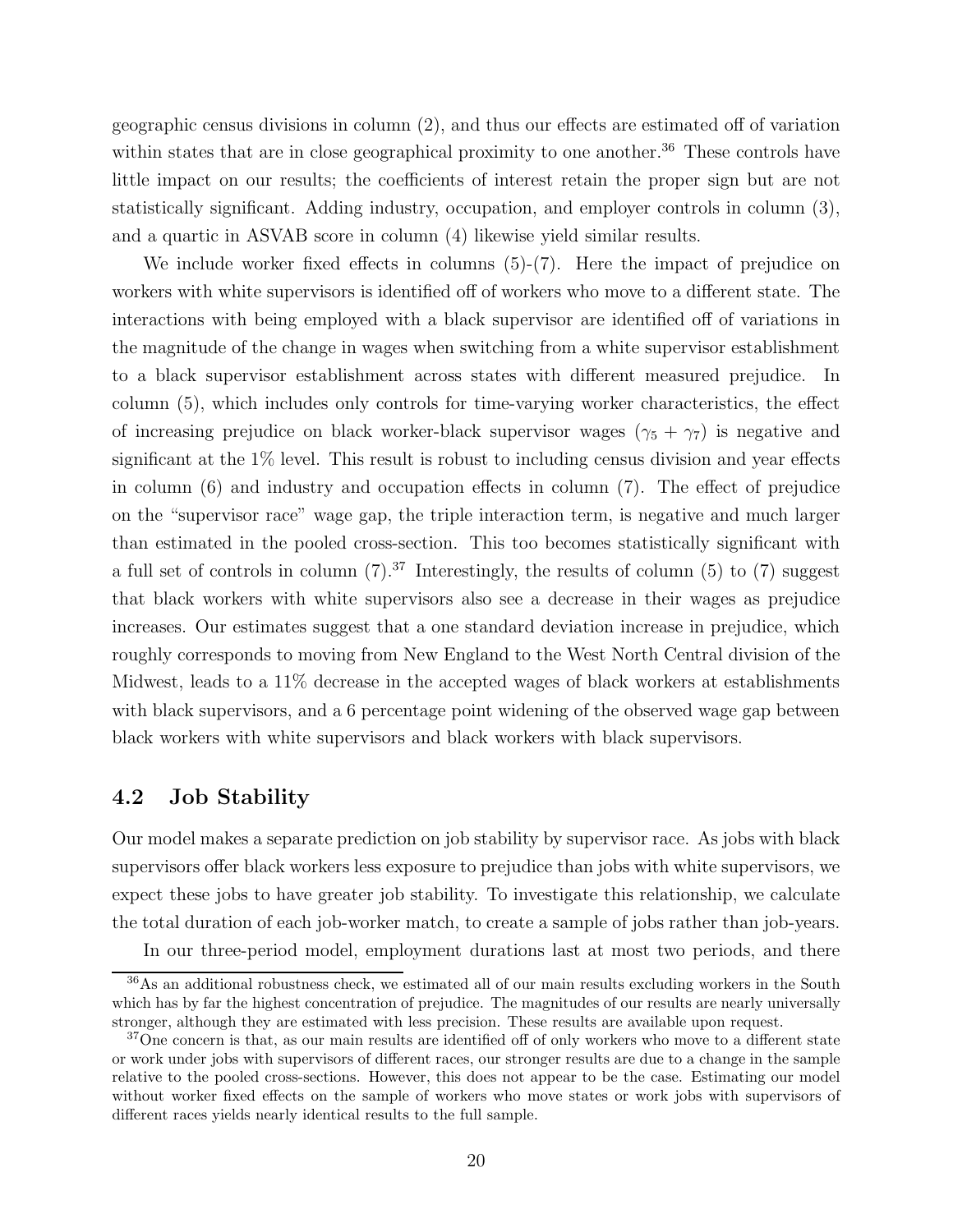is only one opportunity for a prejudiced employer to terminate the relationship. In reality, an employer has many opportunities to terminate employment and thus a worker's belief about an employer are constantly evolving. Since black workers are more selective on the jobs they accept with white supervisors, it is possible that long-standing black worker-white supervisor matches may be more stable; their historical stability is evidence that they are not prejudiced.<sup>38</sup> We thus focus on short-term stability, where our model more clearly holds. Specifically, we define a job as stable if it lasts more than one year. We drop any jobs which we observe for less than one year and do not observe an end date. Note that since our sample ends three years after the NLSY stops asking the supervisor race question, missing observations are due only to attrition, not right-censoring. Given that our workers are in their early-career, job durations are relatively short. Only 57% of our sample of 14,125 jobs last more than one year.

We estimate a linear probability model,

$$
Z_i = \beta X_i + \gamma_1 b_i^w + \gamma_2 b_i^e + \gamma_3 b_i^w b_i^e + \varepsilon_i \tag{18}
$$

where  $Z_i$  is an indicator for whether job i lasted more than one year and  $X_i$  is a vector of joband worker-specific controls.<sup>39</sup> Again, while we expect that unobservable firm characteristics which may influence job stability are correlated with the likelihood of employing a black supervisor, these will be captured by  $\gamma_2$  provided they do not effect black and white workers differently.<sup>40</sup> Our model predicts that  $\gamma_1 > 0$  and  $\gamma_3 < 0$ . Blacks have less stable employment with white supervisors as these firms are more likely to take prejudiced action against them.

We show the results of this estimation in Table 6. The results support our model. In column (1), with only a basic set of worker controls, we observe that black workers with white supervisors are 8.1 percentage points less likely to remain employed after one year than whites with white supervisors. While all workers have more job stability at black supervisor establishments, black workers gain 4.9 percentage points more than whites. Both of our main results are statistically significant. These results are robust to including state and start year fixed effects in column 2. Industry, occupation, and employer characteristic controls, which we include in column (3), can explain all of the increased job stability for white workers with black supervisors. However, our estimate for the stability gain for black supervisors actually increases in magnitude.<sup>41</sup> Our results remain consistent once accounting

 $38$ It would, thus, not be appropriate to estimate a proportional hazard model in this case, as the hazard function would depend on worker and supervisor race.

<sup>39</sup>Our results are robust to alternatively estimating a logit or probit model.

<sup>&</sup>lt;sup>40</sup>This will also capture the fact that our measure of having a black supervisor is correlated with job duration by construction.

<sup>&</sup>lt;sup>41</sup>Workers sometimes report changes in occupation and industry during a job spell. We use fixed effects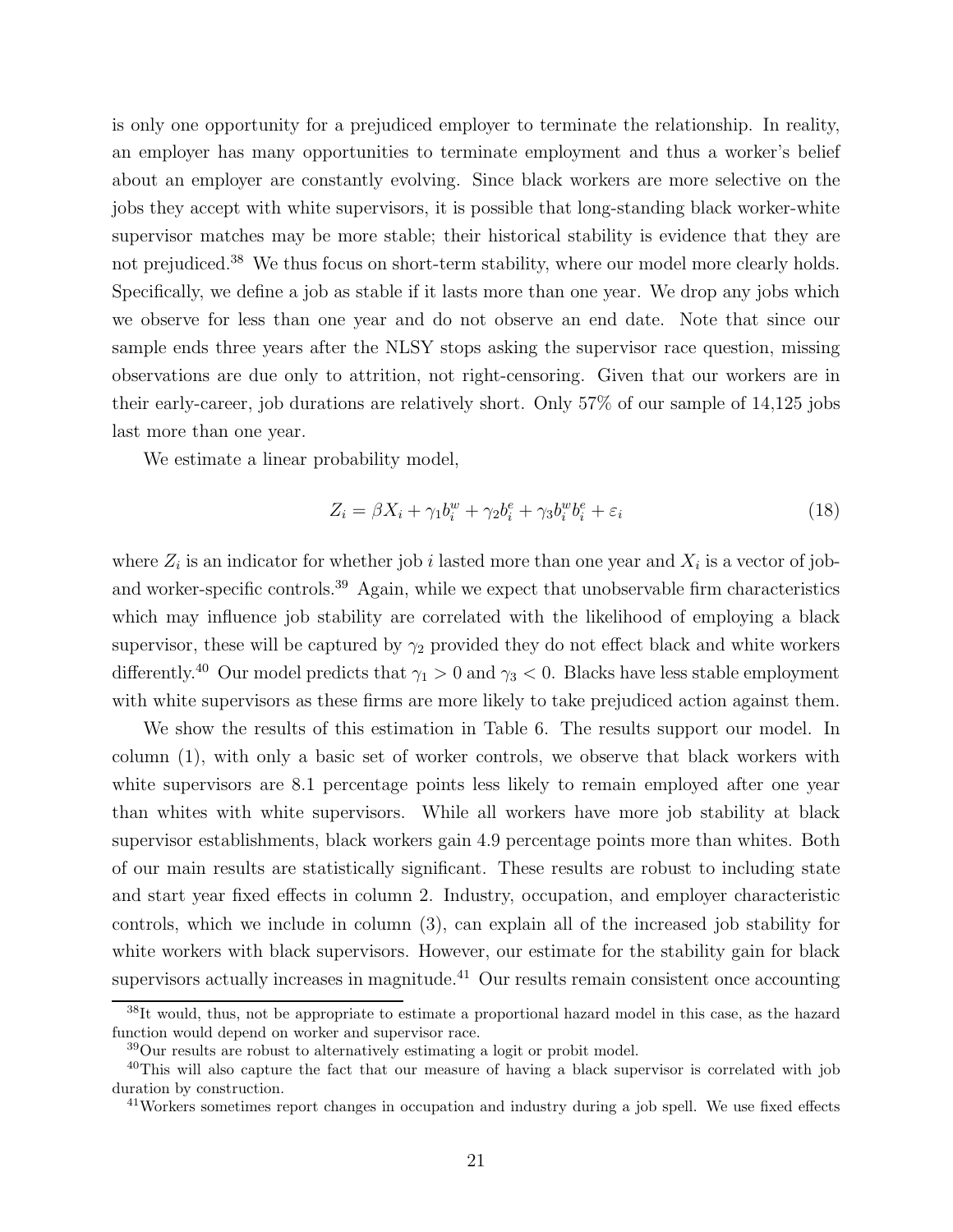for differences in cognitive test scores in column (4). With the full set of controls, our crosssectional results imply that black workers with white supervisors are 6.9 percentage points less likely to remain employed after 1 year than white workers. While supervisor race does not impact the job stability of whites, black workers at black supervisor establishments are 6.1 percentage points more likely to remain employed at the same establishment after 1 year than black workers with white supervisors.<sup>42</sup>

We include worker fixed effects in columns  $(5)-(7)$ . The effect of supervisor race is thus identified off of differences in job stability within workers on job spells with different raced supervisors. Given that only roughly 20% of our workers worked at both a black supervisor and white supervisor establishment, our estimates are substantially less precise than in the pooled cross-section approach. We do not see strong evidence for our model in the basic specification or including state and year fixed effects. However, once we include occupation, industry, and employer characteristic controls in column (7) our point estimate is of similar magnitude to what we observed in the pooled cross-sections, although it is not statistically significant at conventional levels.

Our model generates one final set of predictions on the interaction between job stability and prejudice. As prejudice increases, black workers' jobs become less stable regardless of supervisor race. Jobs with white supervisors become less stable as prejudice directly influences their stability. Jobs with black supervisors become less stable because blacks lower their reservation match quality as employment opportunities decrease. Following the same strategy as before, in Table 7 we estimate,

$$
Z_i = \beta X_i + \gamma_1 b_i^w + \gamma_2 b_i^e + \gamma_3 b_i^w b_i^e + \gamma_4 p_s + \gamma_5 b_i^w p_s + \gamma_6 b_i^e p_s + \gamma_7 b_i^w b_i^e p_s + \varepsilon_{is} \tag{19}
$$

where our predictions are  $\gamma_5 < 0$  and  $\gamma_5 + \gamma_7 < 0$ . We find some support for the second hypothesis in the pooled cross-section. While the effect is small and statistically insignificant when we include only a basic set of controls, the magnitude increases substantially when we add in industry, occupation, and employer characteristics in column (3). The result becomes statistically significant once we include a quartic in ASVAB score in column (4). Our estimates suggest that increasing the level of prejudice by one standard deviation, which amounts to moving from New England to the West North Central division of the Midwest, would lead to a 4 percentage point decrease in the probability that black workers with black supervisors would remain in their job for at least one year. We find little support for the first

for the first occupation and industry which they report.

 $42$ Note also that our model predicts that black workers with black supervisors should have lower job stability than white workers. In each of our specifications, black workers with black supervisors have lower job stability than white workers with black supervisors, although this is difference is never statistically significant.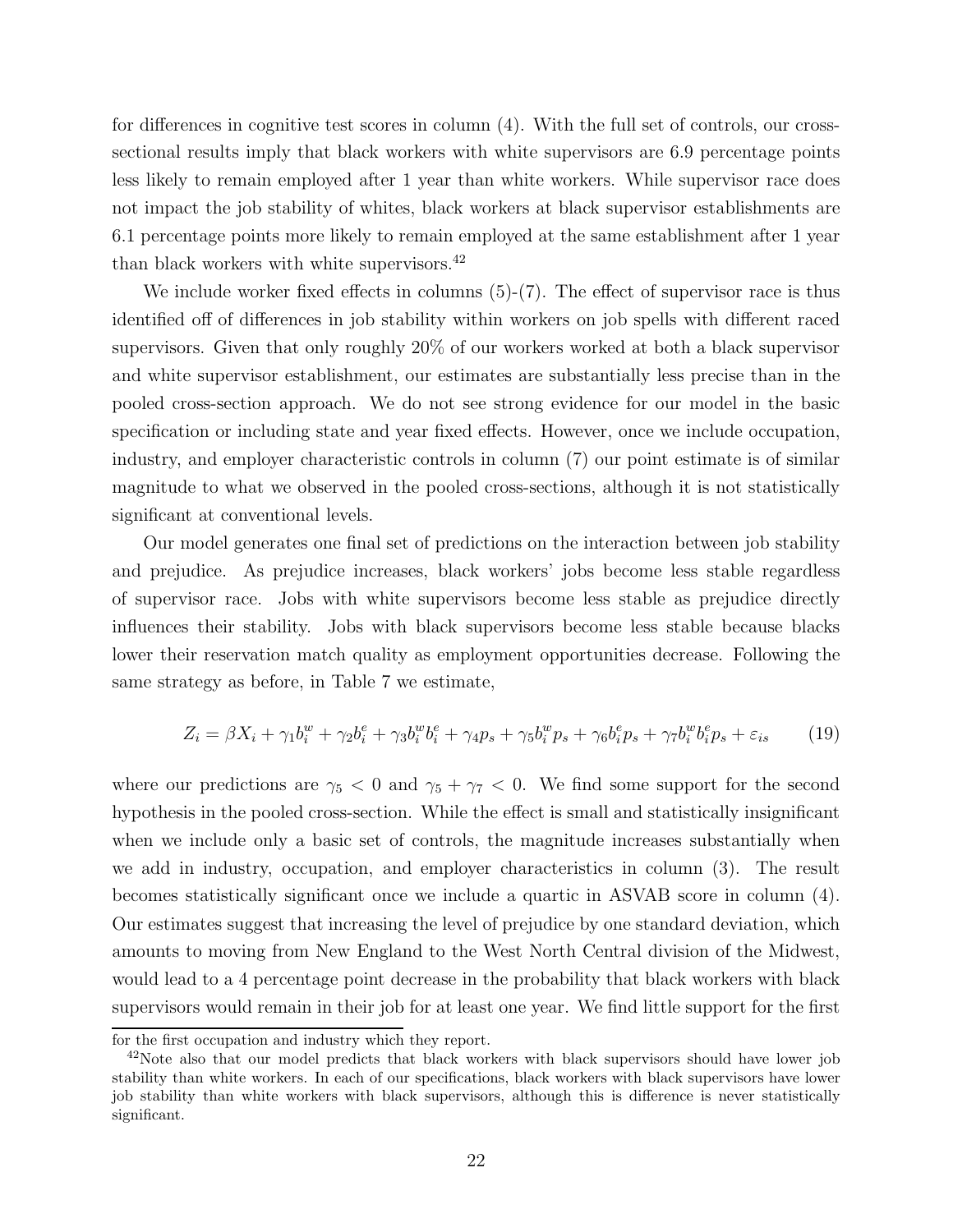hypothesis. The estimated effect of prejudice on black-worker white supervisor job stability is never significant and always close to zero.

We observe stronger support for our model once we include worker fixed effects. All of our estimates for  $\gamma_5 + \gamma_7$  are larger in magnitude than the comparable cross-sectional regression. The result is statistically significant when including census division and start year fixed effects in column (6). We lose statistical significance when we include industry, occupation, and employer controls in column (7) but this is primarily due to precision; our point estimate is above that which we estimated with statistical significance in the pooled cross-sections. We also see some support for our first hypothesis. With a full set of controls, we estimate that the stability of black worker-white supervisor matches decreases by 2.1 percentage points with a 1 standard deviation increase in prejudice. However, these estimates are very imprecise.

To check the robustness of our results to different definitions of job stability, we estimate (18) and (19) for every value of job duration between 60 and 1080 days, in 30 day intervals. We display the point estimates of interest for the cross-sectional specification with a full set of controls in Figures 2 and 3, respectively.<sup>43</sup> While not always significant, the point estimates are correct signed for almost every definition.

## 4.3 Robustness

Since supervisor race is calculated at the job spell level, longer job spells are more likely to be categorized as black supervisor jobs. One concern then is that our supervisor race effects are simply proxying for the characteristics of jobs which make them more stable. Given our identification strategy, this is only a problem if these characteristics affect black workers differently than whites. Nonetheless, in Appendix C.1, we investigate the robustness of our results under three scenarios that can partially account for this problem: 1) using only pre-2009 data, thus eliminating selected data at the end of the sample when the supervisor race question is no longer asked, 2) identifying a job's supervisor race based on the first reported supervisor, which eliminates the constructed correlation between job stability and supervisor race but increases measurement error and the reporting bias towards white supervisors, and 3) directly controlling for the completed length of the job spell. The results of each of these strategies are consistent with our main findings.

Our constructed measure of prejudice provides an interval-scaled measure of employer prejudice provided that the fraction of individuals who give a prejudiced response to each of

<sup>&</sup>lt;sup>43</sup>To produce a confidence interval for  $\gamma_5 + \gamma_7$ , we estimate a regression including a Black X White Supervisor and Black X Black Supervisor interaction (rather than a Black indicator and Black X Black Supervisor interaction), and use the standard error from the latter estimate.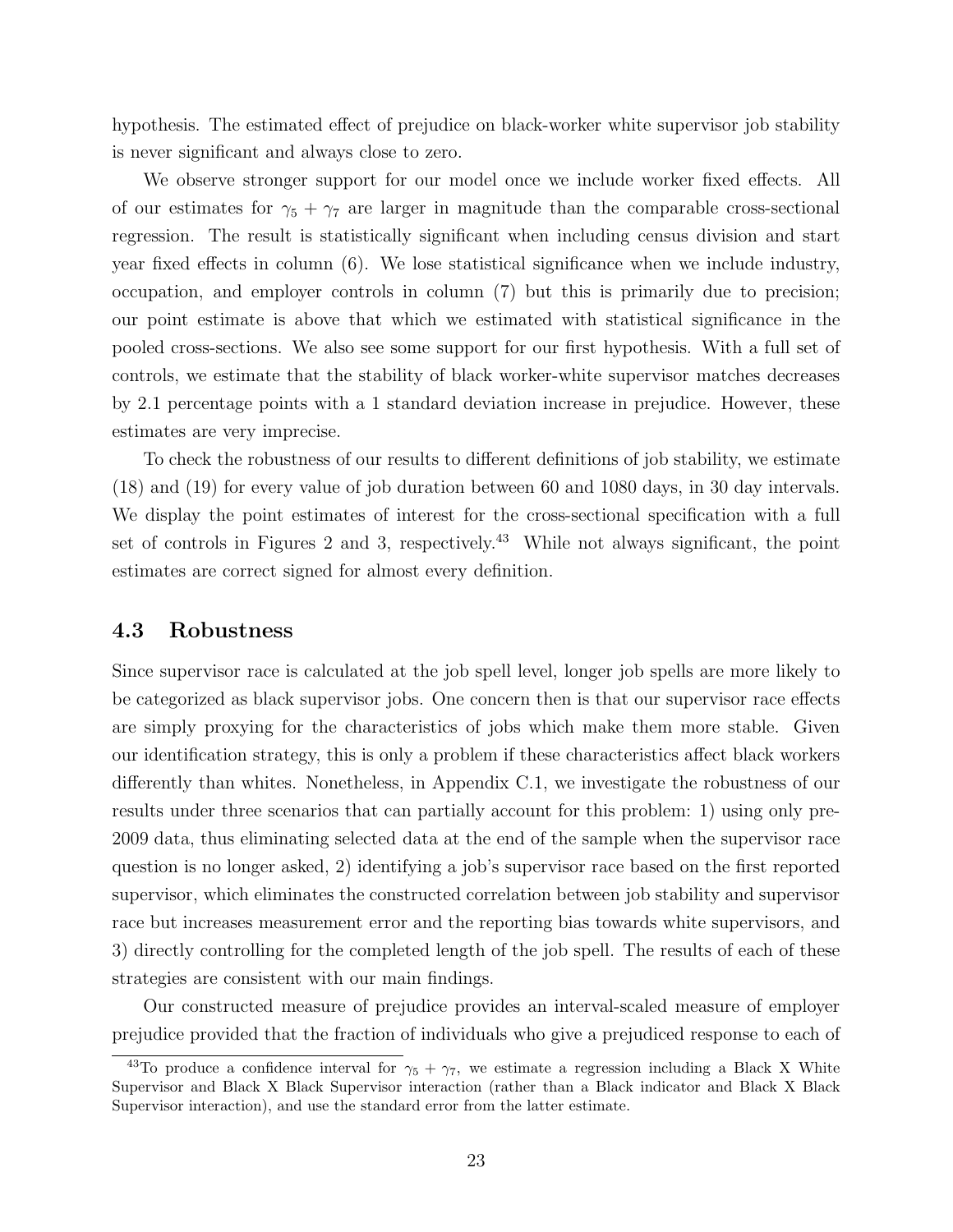the questions we use is linearly related to the fraction of prejudiced employers in a state.<sup>44</sup> We could alternatively measure prejudice using only a single question which would be correct under the weaker assumption that that question is linearly related to the fraction of prejudiced employers. However, the measurement error problem will be more severe, suggesting that the results will be further attenuated. In Appendix C.2, we estimate our main results under 9 different measures of prejudice from the GSS, including the individual questions that make up our factor analysis. Regardless of the question we use, our point estimates maintain the correct sign, and most are statistically significant.<sup>45</sup> This suggests that our model would be confirmed by nearly any way we construct a prejudice measure from the underlying GSS data.

It is possible that the lower job stability we observe for black workers at white supervisor firms is in fact a positive if, for instance, these firms provide better networks and workers are able to quickly find higher wage opportunities outside the firm. To test this, we estimated the impact of supervisor race on the wages of the next job a worker accepts. We find no significant relationship, suggesting this is not the case.  $46$ 

# 4.4 Alternative Explanations

While we posit the source of prejudice in our model is employers, many of our results would follow through from a model in which workers had a taste for same-race management. If racial tastes drive worker decisions, it could be problematic for our identification strategy. The estimated effect of being at a black supervisor establishment on white worker wages would reflect both unobservable establishment-level differences and a premium that must be paid to whites to overcome their distaste. It is not clear that such a model would imply that the gap in wages by supervisor race for black workers would be increasing in prejudice. Likewise, if black workers had higher job stability with black supervisor establishments because of a positive taste, it would seem to us that this job stability should be increasing in prejudice, rather than decreasing, as the unprejudiced job opportunities outside the firm diminish. Nonetheless, we do not rule out that it may be possible to construct a model based on worker tastes which allows this seemingly contradictory conclusion.

If workers tastes are important, however, it should also be that the actual race of the supervisor matters within a job spell. If a black worker is moved from a black supervisor

<sup>&</sup>lt;sup>44</sup>We note that having an interval-scaled measure of prejudice is important, as it is nearly impossible to make cross-group comparisons with ordinal data (Bond and Lang, 2013a; 2014).

<sup>45</sup>8 out of 9 measures produce a statistically significant negative relationship between black worker-black supervisor wages and prejudice. This number is 5 out of 9 for the supervisor race wage gap, and 4 out of 9 for the relationship between prejudice and black worker-black supervisor job stability.

<sup>46</sup>These results are available upon request.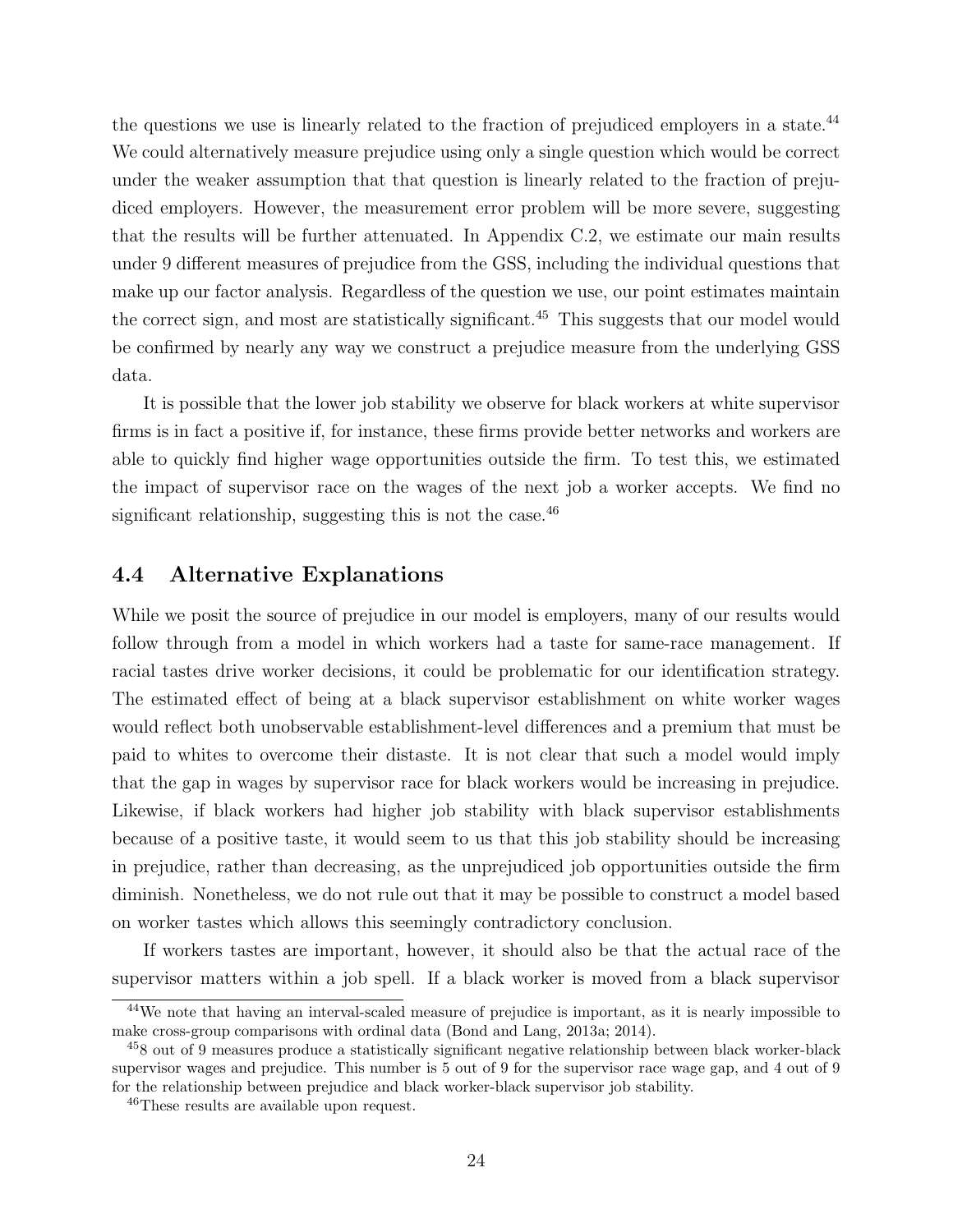to a white supervisor, they should require a wage increase to compensate them for their distaste. As we observe 1,303 job spells in which a worker's supervisor changes race, we can test this in the data. We do this in Table 8 by including job fixed effects. $47$  We find no evidence to support the idea that tastes for supervisor race within a job are important. Our point estimate for the effect on a black worker of switching to a black supervisor, is negative, but small and statistically insignificant. The estimate for white workers is almost exactly zero, suggesting that our identification strategy is not confounded by white worker tastes. In columns (3) and (4), we include an interaction between supervisor race and prejudice. While the point estimates suggest that tastes for supervisors may be important within a job for white workers in high prejudice areas, they are imprecisely estimated and statistically indistinguishable from zero.<sup>48</sup>

In addition, our empirical findings cannot be easily explained by conventional statistical discrimination models.<sup>49</sup> If firms with a strong black leadership presence are better at evaluating minority candidates, black workers may end up experiencing a lower turnover rate in these firms. However, the same differences in observability of skill or match quality would also suggest that highly-skilled black workers would be reluctant to apply to white supervisor firms. Such reluctance would lead to a negative selection of black workers into these jobs, and thus, lower wages for black workers in firms with white supervisors. Moreover, in order for a statistical model to generate both higher wages and higher turnover at white supervisor firms, it must be that black workers in these jobs have both higher average productivity (higher wages) and a higher variance of productivity (more bad matches and terminations) than workers at black supervisor jobs. In Figure 4, we plot the densities of ASVAB percentile scores for each worker-supervisor job pairing and demonstrate that we do not observe such patterns in our data. While the average percentile scores of black workers at white supervisor firms are higher, the variance of the distribution is identical and there is little discernible difference in the shape of the density curves.<sup>50</sup> Hence, although statisti-

<sup>&</sup>lt;sup>47</sup>Note that our overall sample size is reduced by one-third, since here we do not measure supervisor race at the job-spell level. This reflects years in which we do not observe the race of the supervisor, or that the worker has a non-black, non-white supervisor.

<sup>&</sup>lt;sup>48</sup>We also note that, given the way our prejudice variable is scaled, the point estimates suggest that white workers have a taste for *opposite* race supervisors everywhere in the United States outside of the South.

 $^{49}$ Of course if idiosyncratic match quality is important for productivity, as it is in our model, white supervisor firms may believe that black workers who apply to these jobs must be better matches as they would otherwise be unwilling to take on the risk associated with a possibly prejudice firm, and thus they statistically discriminate in their favor. At its core, we view this scenario as equivalent to the model we present in this paper.

 ${}^{50}$ It is also unclear why prejudice would matter in a model in which wage disparities are entirely statistical. This could be the case if, for instance, black workers were on average lower skilled in areas of high prejudice. While the average ASVAB percentile score is lower in high-prejudice states, we do not see evidence that it is disproportionately lower for blacks.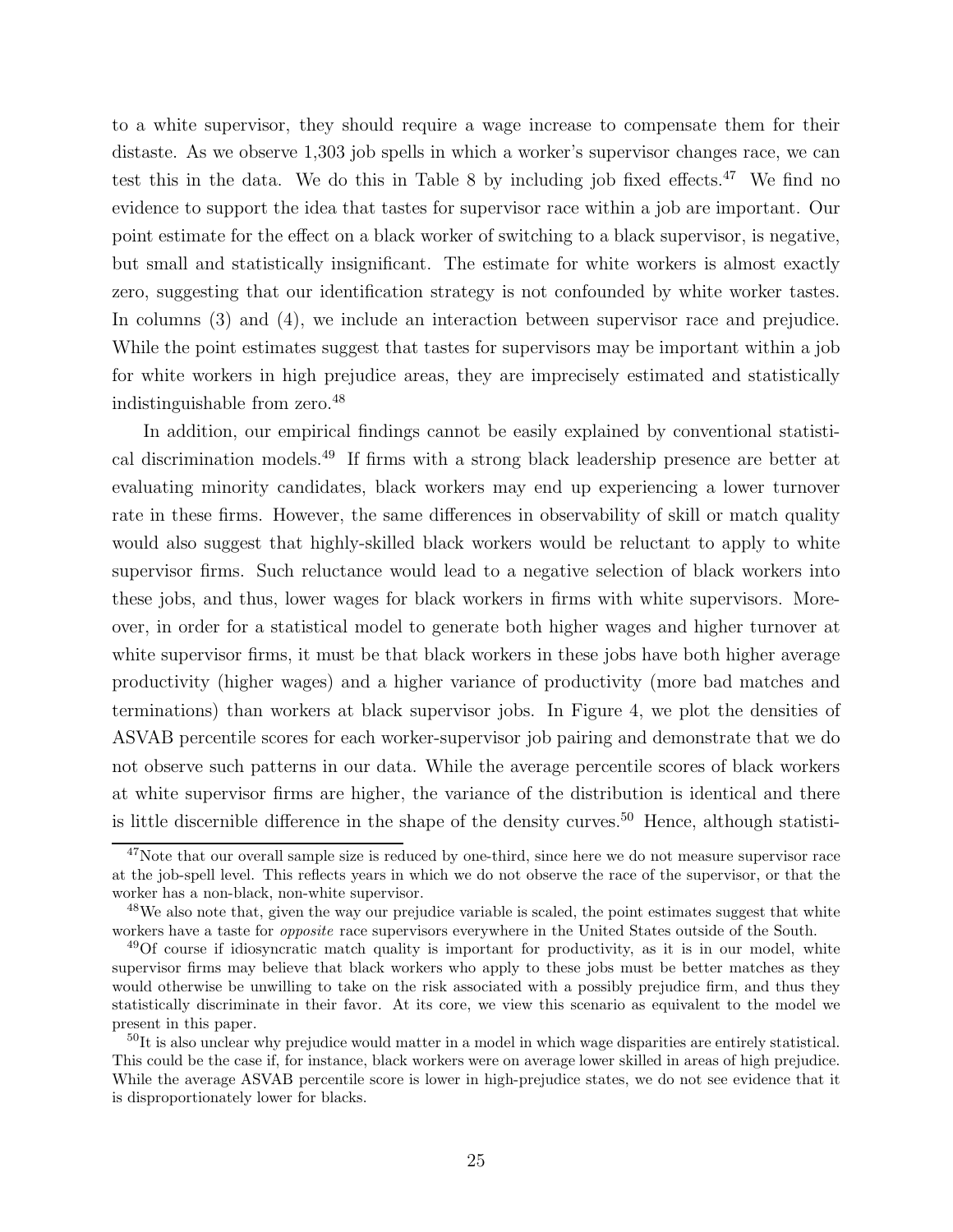cal discrimination remains an important explanation for racial wage disparities in the labor market, it does not appear to offer an explanation for our findings on wages and job stability.

# 5 Conclusion

In this paper, we develop a search model where some employers hold prejudices that are unobservable to workers. A supervisor's race acts as a signal of the employer's prejudice level. Since prejudiced employers may sometimes fire black workers arbitrarily, these jobs present less option value to black workers. Thus, they have lower reservation wages for employment when they can observe a black supervisor. This effect leads to lower wages overall and less job stability, but blacks still have relatively more stable matches when employed at a firm with a black supervisor. Increasing the level of prejudice decreases the value of search for black workers. This leads black workers to adopt lower reservation wages for jobs with black supervisors, causing these matches to have both lower wages and less job stability. It also decreases the value of employment with white supervisors, leading black workers to be more selective on the types of white supervisor jobs they accept. Thus, while white supervisor jobs become less stable as prejudice increases, the accepted wages actually increase relative to the wages accepted by workers with black supervisors. We confirmed the main predictions of our model using longitudinal data on job spells with information on supervisor race, matched with data on levels of local prejudice.

Our paper has important implications for both firm and government policy. Black workers respond to observable indicators of prejudice when making job decisions. In our model, workers always earn their marginal product so firms earn zero profits. However, if firms are able to extract a surplus from employees, non-prejudiced employers will find it beneficial to invest in policies, for example affirmative action, that signal their lack of prejudice to black workers. In contrast, a national affirmative action policy could have unintended negative consequences for black welfare. If the policy does not directly remedy firm prejudice, requiring firms to adopt the same hiring and promotion strategies decreases the level of information on prejudice these provide to the market. As a result, black workers will be more willing to accept poor quality jobs at the few firms they can ascertain with certainty are unprejudiced.

Although measured racial prejudice in the United States has declined substantially over the last half century, our paper demonstrates that the remaining prejudice, and the incomplete information on which firms possess this prejudice, can still have significant negative effects on black employment outcomes. Even when prejudice is not pervasive, the threat of prejudice, and the inability to identify employers who possess it, causes black workers to select into worse job opportunities with the unprejudiced employers they can identify.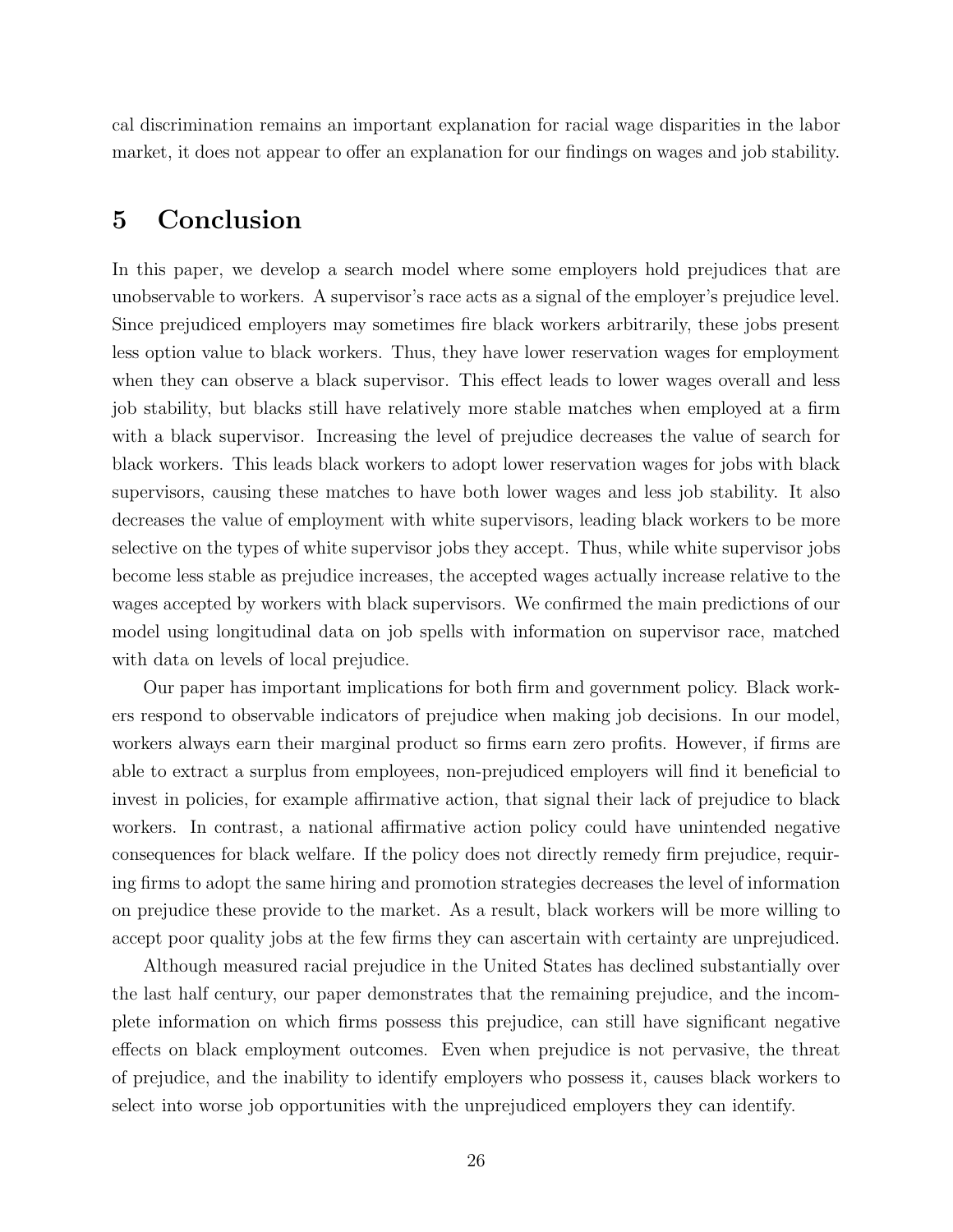# References

- [1] Aizer, Anna and Flavio Cunha. 2012. "The Production of Child Human Capital: Endowments, Investments, and Fertility." NBER Working Paper No. 18429
- [2] Arrow, Kenneth J. 1972. "Models of Job Discrimination." in Anthony H. Pascal (ed.), Racial Discrimination in Economic Life. Lexington, MA: D.C. Heath.
- [3] Bacolod, Marigee, Bernardo S. Blum, and William C. Strange. 2009. "Skills in the City." Journal of Urban Economics, 65 (2): 136-153.
- [4] Becker, Gary S. 1971. The Economics of Discrimination, Second edition. Chicago and London: University of Chicago Press.
- [5] Bertrand, Marianne, Dolly Chugh and Sendhil Mullainathan. 2005. "Implicit Discrimination." American Economic Review, 95 (2): 94-98.
- [6] Black, Dan A. 1995. "Discrimination in an Equilibrium Search Model." Journal of Labor Economics. 13 (2): 309-333.
- [7] Black, Dan A., Amelia Haviland, Seth Sanders, and Lowell Taylor. 2006. "Why Do Minority Men Earn Less? A Study of Wage Differentials Among the Highly Educated." Review of Economics and Statistics, 88 (2): 300-313.
- [8] Black, Dan A., and Jeffrey A. Smith. 2006. "Estimating the Returns to College Quality with Multiple Proxies for Quality." *Journal of Labor Economics*, 24 (3): 701-728.
- [9] Bjerk, David. "The Differing Nature of Black-White Wage Inequality Across Occupational Sectors." Journal of Human Resources, 27 (2): 398-434.
- [10] Bond, Timothy N. and Kevin Lang. 2013. "The Evolution of the Black-White Test Score Gap in Grades K-3: The Fragility of Results." Review of Economics and Statistics, 95 (5): 1468-1479.
- [11] Bond, Timothy N. and Kevin Lang. 2014. "The Sad Truth about Happiness Scales." NBER Working Paper No. 19950.
- [12] Bowlus, Audra J. and Zvi Eckstein. 2002. "Discrimination and Skill Differences in an Equilibrium Search Model." International Economic Review, 43 (4): 1309-1345.
- [13] Burdett, Kenneth. 1981. "A Useful Restriction on the Offer Distribution in Job Search Models." In Gunnar Eliasson, Bertil Homlund, and Frank P. Stafford (eds.) Studies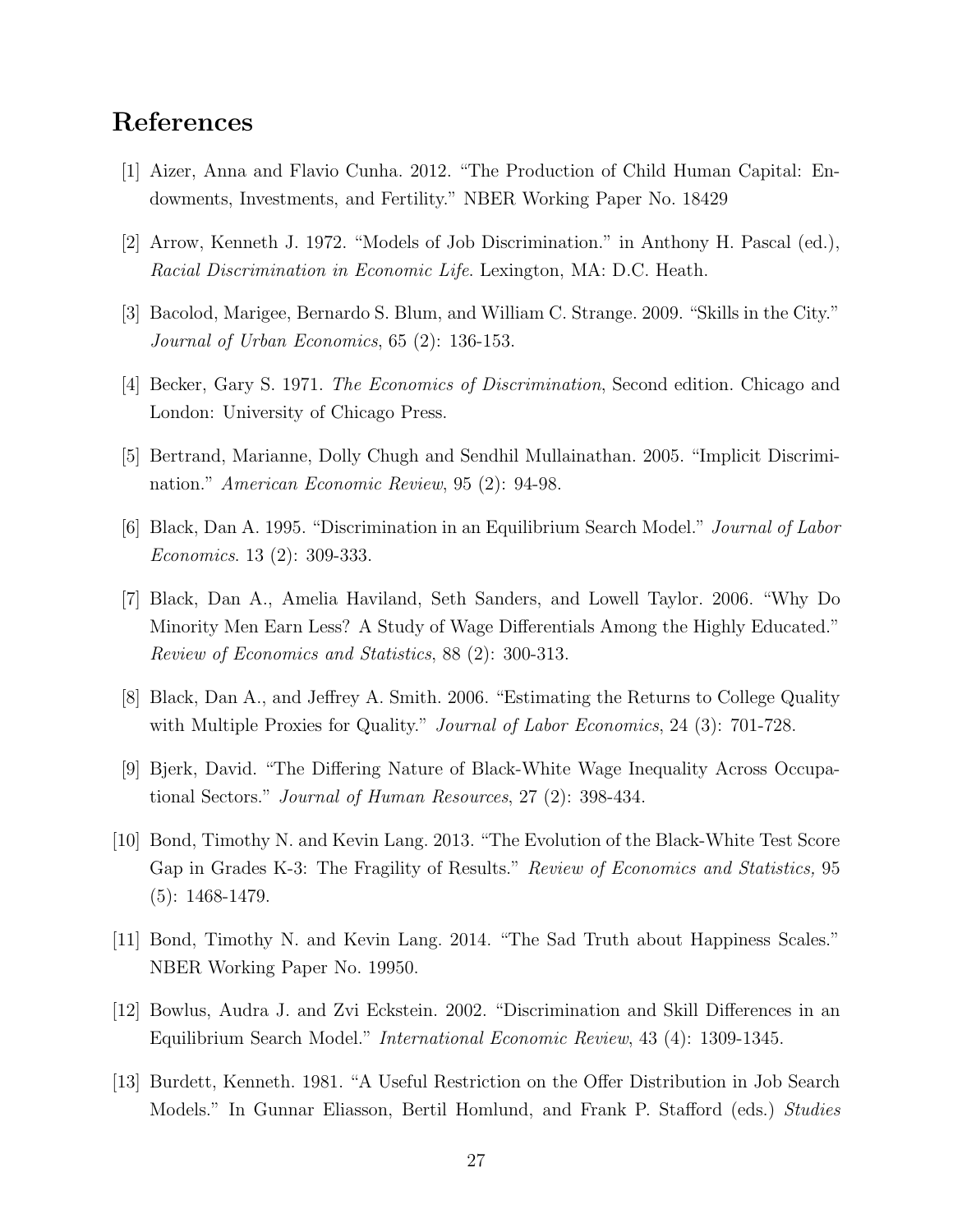in Labor Market Behavior: Sweden and the United States. Stockholm: IUI Conference Report.

- [14] Carneiro, Pedro, James J. Heckman, and Dimitriy V. Masterov. 2005. "Labor Market Discrimination and Racial Differences in Premarket Factors." Journal of Law and Economics, 48 (1): 1-39.
- [15] Carruthers, Celeste K. and Marianna H. Wanamaker. 2013. "Separate and Unequal in the Labor Market: School Quality and the Black-White Wage Gap." unpublished.
- [16] Charles, Kerwin Kofi and Jonathan Guryan. 2008. "Prejudice and Wages: An Empirical Assessment of Becker's The Economics of Discrimination." Journal of Political Economy, 116 (5): 773-809.
- [17] Charles, Kerwin Kofi and Jonathan Guryan. 2011. "Studying Discrimination: Fundamental Challenges and Recent Progress." Annual Review of Economics, (3): 479-511.
- [18] Cunha, Flavio and James J. Heckman. 2008. "Formulating, Identifying and Estimating the Technology of Cognitive and Noncognitive Skill Formation." Journal of Human Resources, 43 (4): 738-782.
- [19] Cunha, Flavio, James J. Heckman, and Susanne M. Schennach. 2010. "Estimating the Technology of Cognitive and Noncognitive Skill Formation." Econometrica, 78 (3): 889- 391.
- [20] Fadlon, Yariv. 2015. "Statistical Discrimination and the Implications of Employer-Employee Racial Matches." Journal of Labor Research. 36 (2): 232-248.
- [21] Fryer, Jr. Roland G., Paul S. Heaton, Steven D. Levitt, and Kevin M. Murphy. 2013. "Measuring Crack Cocaine and its Impact." Economic Inquiry. 51 (3): 1651-1681.
- [22] Fryer, Jr., Roland G., Devah Pager, and Jorg L. Spenkuch. 2013. "Racial Disparities in Job Finding and Offered Wages." Journal of Law and Economics. 56 (3): 633-689.
- [23] Giuliano, Laura, David I. Levine, and Jonathan Leonard. 2009. "Manager Race and the Race of New Hires." *Journal of Labor Economics*, 27 (4): 589-631.
- [24] Giuliano, Laura, David I. Levine, and Jonathan Leonard. 2011. "Racial Bias in the Manager-Employee Relationship: An Analysis of Quits, Dismissals, and Promotions at a Large Retail Firm." Journal of Human Resources, 46 (1): 26-52.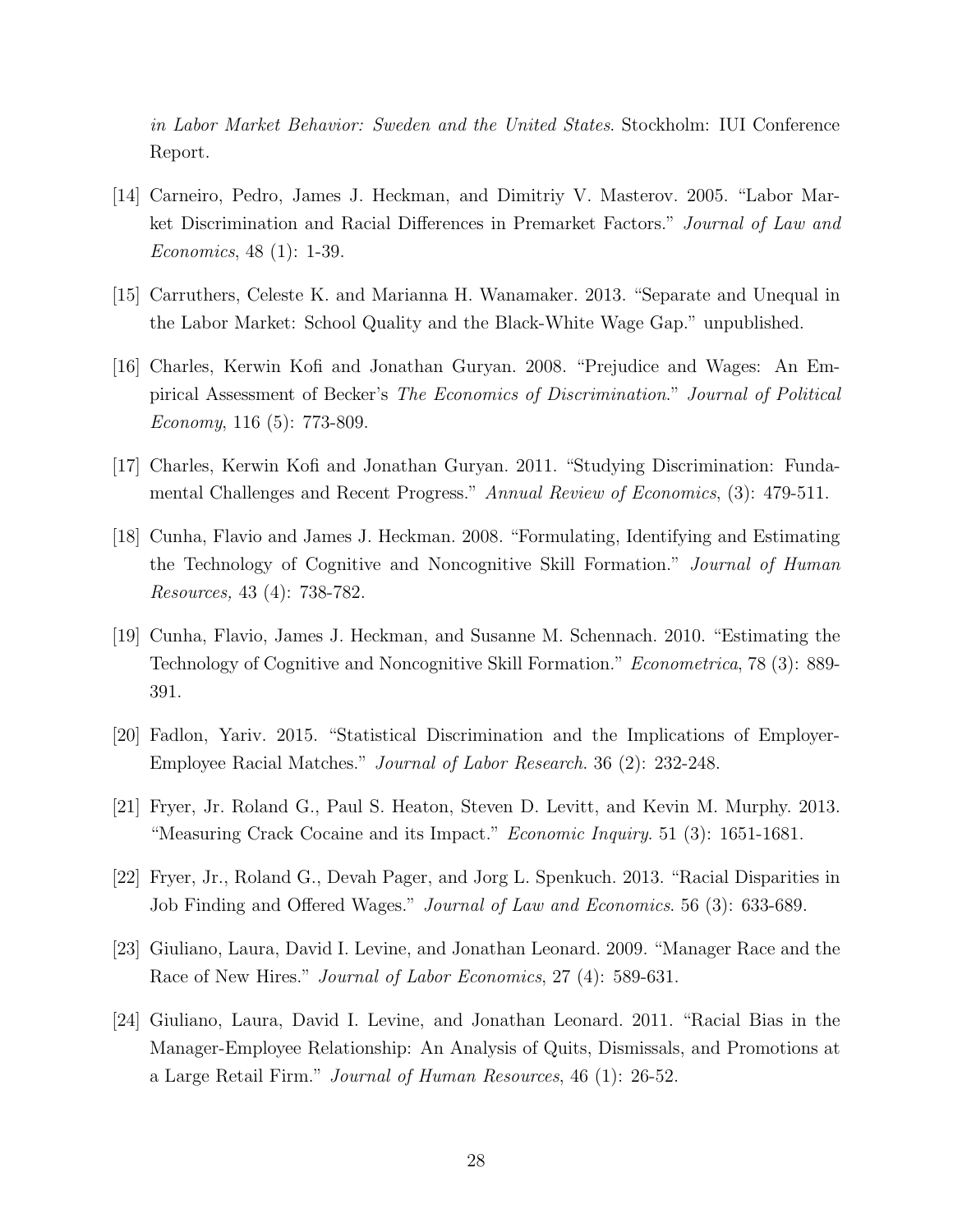- [25] Johnson, William R. and Derek Neal. 1998. "Basic Skills and the Black-White Earnings Gap." In Christopher Jencks and Meredith Phillips (eds.), The Black-White Test Score Gap. Washington, DC: Brookings Institution Press.
- [26] Jovanovic, Boyan. 1979. "Job Matching and the Theory of Turnover." Journal of Political Economy, 87 (5): 972-990.
- [27] Lang, Kevin and Jee-Yeon K. Lehmann. 2011. "Racial Discrimination in the Labor Market: Theory and Empirics." *Journal of Economic Literature*, 50 (4): 959-1006.
- [28] Lang, Kevin and Michael Manove. 2011. "Education and Labor-Market Discrimination." American Economic Review, 101 (4): 1467-1496.
- [29] Neal, Derek A. and William R. Johnson. 1996. "The Role of Premarket Factors in Black-White Wage Differences." Journal of Political Economy, 104 (5): 869-895.
- [30] Neal, Derek. 2004. "The Measured Black-White Wage Gap among Women Is Too Small." *Journal of Political Economy*, 112 (1): S1-S28.
- [31] Ritter, Joseph A. and Lowell J. Taylor. 2011. "Racial Disparity in Unemployment." Review of Economics and Statistics, 93 (1): 30-42.
- [32] Rogerson, Richard, Robert Shimer, and Randall Wright. 2005. "Search-Theoretic Models of the Labor Market: Survey." Journal of Economic Literature, 43 (4): 959-988.
- [33] Rooth, Dan-Olof. 2010. "Automatic Associations and Discrimination in Hiring: Real World Evidence." Labour Economics. 17 (3): 523-534.
- [34] Rosen, Asa. 1997. "An Equilibrium Search-Matching Model of Discrimination." European Economic Review, 41 (8): 1589-1613.
- [35] Sarzosa, Miguel. 2015. "The Dynamic Consequences of Bullying on Skill Accumulation." unpublished.
- [36] Stratton, Leslie S. 1993. "Racial Differences in Men's Unemployment." Industrial and Labor Relations Review, 46 (3): 451-63.
- [37] Ziegert, Jonathan C., and Paul J. Hanges. 2005. "Employment Discrimination: The Role of Implicit Attitudes, Motivation, and a Climate for Racial Bias." Journal of Applied Psychology, 90 (3): 553-562.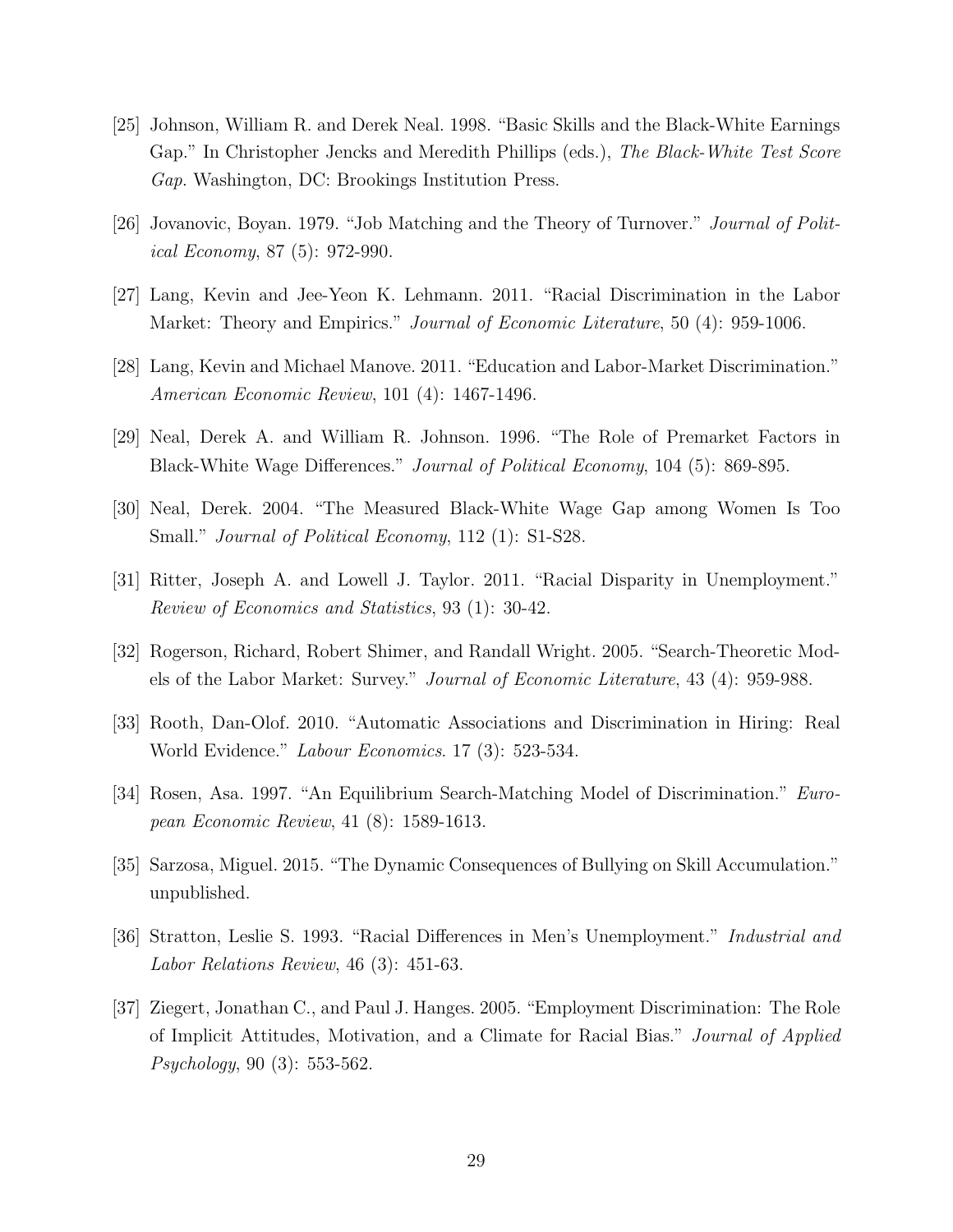# A Theoretical Appendix

## A.1 Proofs of Main Results

This appendix proves the main results of our paper. As we show in the text, blacks and whites follow the same search strategy for period 3 jobs, and black reservation wages are independent of supervisor race. Thus, the outcomes for whites, blacks with black supervisors, and blacks with white supervisors are always identical. We therefore will focus our proofs on search strategies for period 2 jobs.

#### A.1.1 Proof of Proposition 1

*Proof.* Average period 2 wages for black workers with supervisor race j are simply  $\omega E[q] \ge q_2^{rbj}$ . Applying the truncated uniform distribution, the average wage of workers with black supervisors is

$$
q_2^{\bar{b}b}=\frac{\omega}{2}(1+q_2^{rbb})
$$

and likewise for black workers with white supervisors,

$$
q_2^{\bar{b}w} = \frac{\omega}{2}(1 + q_2^{rbw})
$$

Since  $q_1^{rbb} < q_2^{rbb}, q_2^{\bar{b}b} < q_2^{\bar{b}w}$ .

### A.1.2 Proof of Proposition 2

Proof. The period 2 average wage for black workers with black supervisors is

$$
q_2^{\bar{b}b} = \frac{\omega}{2}(1+q_2^{rbb})
$$

and is thus a strictly increasing function of  $q^{rbb}$ . Taking the derivative with of  $q^{rbb}$  with respect to p,

$$
\frac{\partial q^{rbb}}{\partial p} = \frac{s\left[h - \frac{1}{2\omega}(\omega^2 + h^2)\right]}{2\omega - h} = -\frac{s}{2\omega} \frac{(\omega - h)^2}{2\omega - h}
$$

which is strictly less than zero since  $\omega > h$ .

### A.1.3 Proof of Proposition 3

Proof. From the uniform assumption, the difference in average wages is

$$
q_2^{\bar{b}w} - q_2^{\bar{b}b} = \frac{\omega + q_2^{rbw}}{2} - \frac{\omega + q_2^{rbb}}{2} = \frac{1}{2}(q_2^{rbw} - q_2^{rbb})
$$

Taking the derivative of this expression with respect to prejudice,

$$
\frac{\partial (\bar{q_2^{bw}}-q_2^{\bar{b}\bar{b}})}{\partial p} = \frac{1}{2}(\frac{\partial q_2^{rbw}}{\partial p}-\frac{\partial q_2^{rbb}}{\partial p})
$$

 $\Box$ 

 $\Box$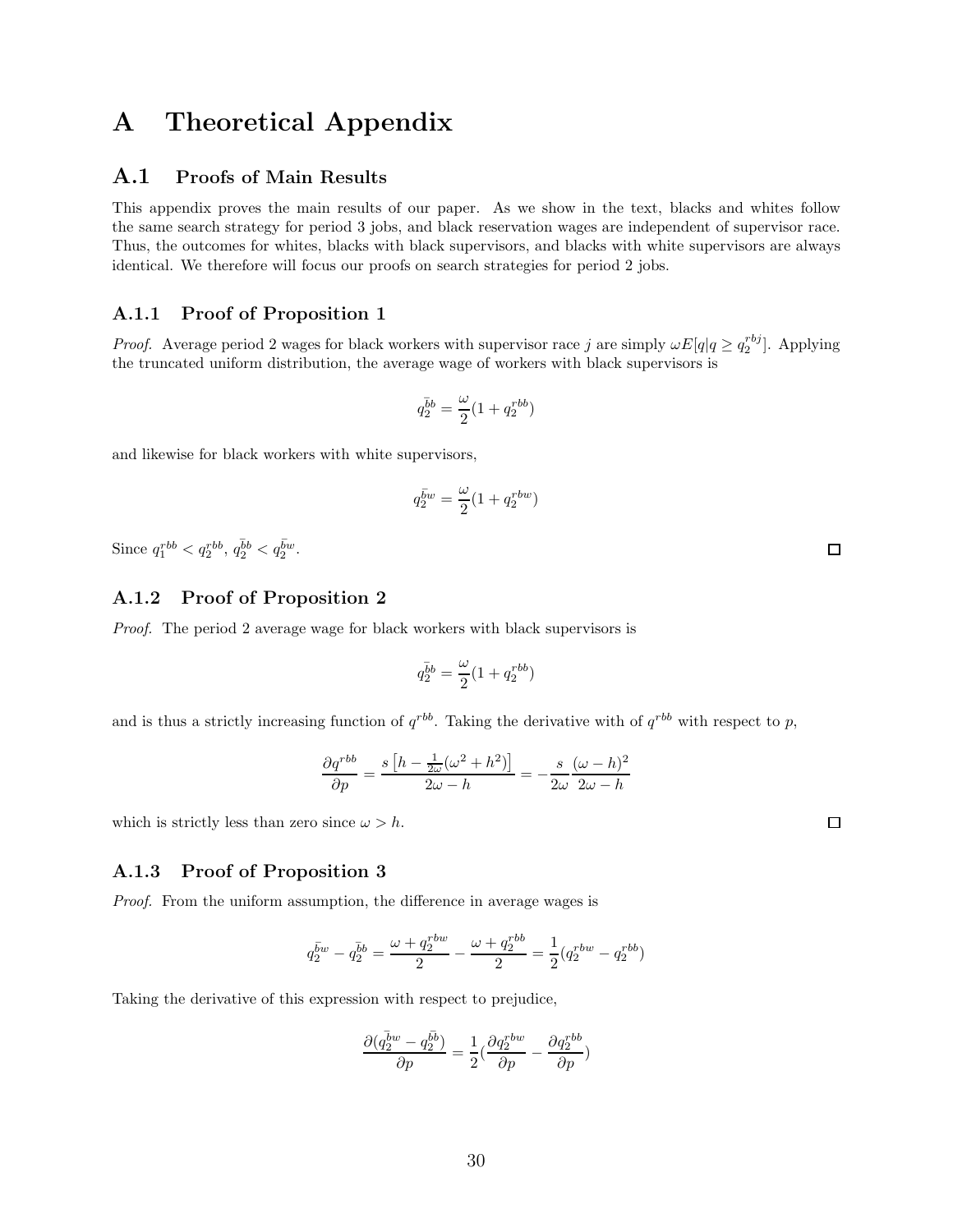where,

$$
\frac{\partial q_2^{rbw}}{\partial p} = \frac{\frac{\partial \pi}{\partial p} s(\omega - h) \left[ psh + \frac{1 - ps}{2\omega}(\omega^2 + h^2) \right]}{\left[ (2\omega - h) - \pi s(\omega - h) \right]^2} - \frac{\frac{s}{2\omega}(\omega - h)^2}{\left[ (2\omega - h) - \pi s(\omega - h) \right]}
$$

$$
\frac{\partial q_2^{rbb}}{\partial p} = -\frac{\frac{s}{2\omega}(\omega - h)^2}{2\omega - h}
$$

$$
\frac{\partial \pi}{\partial p} = \frac{(1 - s)(1 - b)}{\left[ (1 - b)(1 - p) + p(1 - s) \right]^2}
$$

This expression simplifies to

$$
\frac{\partial (\bar{q_2^{bw}}-q_2^{\bar{b}\bar{b}})}{\partial p}=\frac{1}{2}\Omega _2\left[ \Lambda _3+\Lambda _4\right]
$$

where,

$$
\Omega_2 = \frac{s(1-s)(\omega - h)}{2\omega[(1-b)(1-p) + p(1-s)]^2(2\omega - h)[(2\omega - h) - \pi s(\omega - h)]^2}
$$
  
\n
$$
\Lambda_3 = 2\omega hps(2\omega - h)[(1-b)(2-p) + p(1-s)] + p^2 s^2 (\omega - h)^3 (1-s)
$$
  
\n
$$
\Lambda_4 = (2\omega - h)(\omega^2 + h^2)[(1-b)(1-2ps) - p^2 s(b-s)]
$$

Note that since  $\omega > h \geq 0$  and  $b < 1, p < 1, s < 1, \Omega_2$  and  $\Lambda_3$  are both strictly positive. By inspection,  $\Lambda_4$  is positive so long as  $(1 - b)(1 - 2ps) > p^2s(b - s)$  and is thus a sufficient condition to guarantee the overall sign of the derivative is positive.  $\Box$ 

#### A.1.4 Proof of Proposition 4

*Proof.* A job with match signal q and a black supervisor lasts two periods whenever it is a good match, which occurs with probability q. For jobs with a white supervisor, the job must be both a good match and the employer must not terminate the worker due to prejudice. This occurs with probability  $(1 - q)(1 - \pi s)$ . Integrating over the distribution of accepted jobs, black supervisor jobs last longer provided

$$
\frac{1+q_2^{rbb}}{2} \ge \frac{1+q_2^{rbw}}{2}(1-\pi s)
$$

substituting for the reservation wages and multiplying both sides by 2,

$$
1 + \frac{(1+ps) + \frac{1-ps}{2\omega}(\omega^2 + h^2)}{2\omega - h} \ge \left[1 + \frac{(1+ps) + \frac{1-ps}{2\omega}(\omega^2 + h^2)}{(2\omega - h) - \pi s(\omega - h)}\right] (1 - \pi s)
$$

which simplifies to

$$
\left[ (1+ps) + \frac{1-ps}{2\omega}(\omega^2 + h^2) \right] \left[ \frac{1}{2\omega - h} - \frac{(1-\pi s)}{(2\omega - h) - \pi s(\omega - h)} \right] \ge -\pi s
$$

the right-hand side of the inequality is negative, while the left-hand side is positive since,

$$
(2\omega - h) - (\omega - h)\pi s > (2\omega - h) - (2\omega - h)\pi s
$$

 $\Box$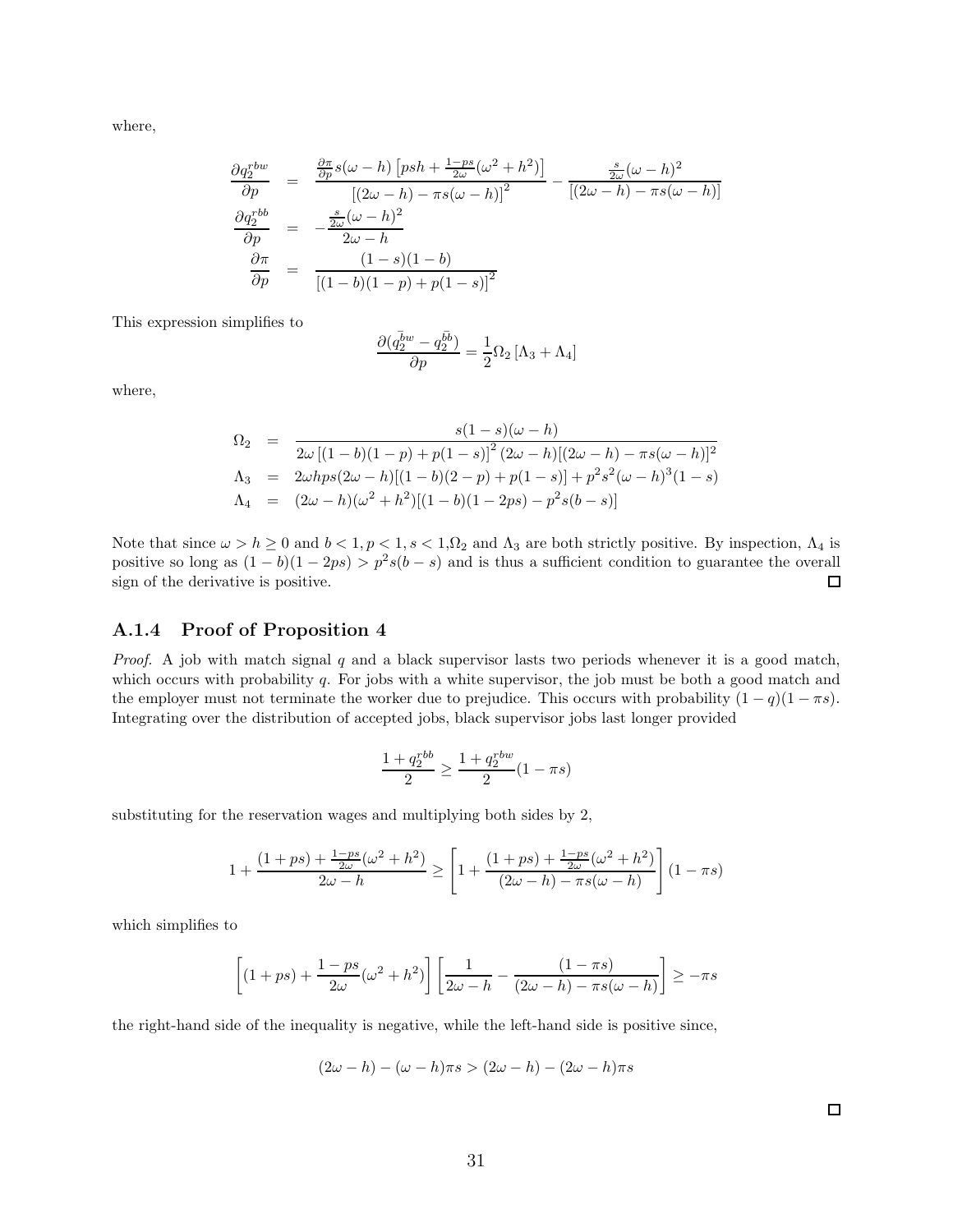#### A.1.5 Proof of Proposition 5

Proof. The probability of a job accepted with a black supervisor lasting two periods is the probability that this job is a good match. Given the uniform distribution of job offers, this amounts to

$$
\frac{1+q_2^{rbb}}{2}
$$

In Proposition 2, we showed that  $\frac{\partial q_2^{rbb}}{\partial p} < 0$ , which proves the proposition.

#### A.1.6 Proof of Proposition 6

Proof. The probability of a job accepted with a white supervisor lasting two periods is the probability that this job is a good match multiplied by the probability that the worker will not be terminated by prejudice. Given the uniform distribution of job offers, this amounts to

$$
\frac{1+q_2^{rbw}}{2}(1-\pi s)
$$

Taking the derivative of this expression with respect to p,

$$
\frac{1}{2}\left[-\frac{\partial\pi}{\partial p}s+\frac{\partial q_2^{rbw}(1-\pi s)}{\partial p}\right]
$$

The first term represents the change in the probability of a match lasting two periods at the upper-bound  $(q = 1)$ , which is negative since  $\frac{\partial \pi}{\partial p} > 0$ . The second term represents the change in probability of the match lasting two periods at the reservation match quality. This term must also be negative. Suppose not, and that the reservation match quality become more stable when p increased. Given that  $\frac{\partial \pi}{\partial p} > 0$ , this could only happen when  $q_2^{rbw}$  increases in p (which is possible). However, this would imply that both  $q_2^{rbw}$  and  $(1-\pi s)q_2^{rbw}$  has increased, and thus the total value of employment at the reservation match quality  $V_2^{bw}(q_2^{rbb})$ has also increased. But,  $V_2^{bw}(q_2^{rb}) = U_2^b$ . Taking the derivative of (8),

$$
\frac{\partial U^b}{\partial p} = -\frac{s}{2\omega}(\omega - h)^2
$$

which is strictly less than zero. Thus, we have a contradiction.

#### A.1.7 Proof of Proposition 7

*Proof.* The difference in period 2 mean wages is simply  $\frac{1}{2}(q_2^{rw} - q_2^{rb})$ . As show in the text  $q_2^{rw} > q_2^{rb}$ , thus white wages will be higher.  $\Box$ 

#### A.1.8 Proof of Proposition 8

Proof. The difference in stability for white workers with white supervisors and black workers with black supervisors is

$$
\frac{1}{2}(q_2^{rw}-q_2^{rbb})
$$

which is positive as  $q_2^{rw} > q_2^{rbb}$ . Likewise since white supervisor jobs are always less stable for black workers than black supervisor jobs (Proposition 4), we know that white workers will also experience longer job durations than black workers with white supervisors. Since the average job stability for black workers is a

 $\Box$ 

 $\Box$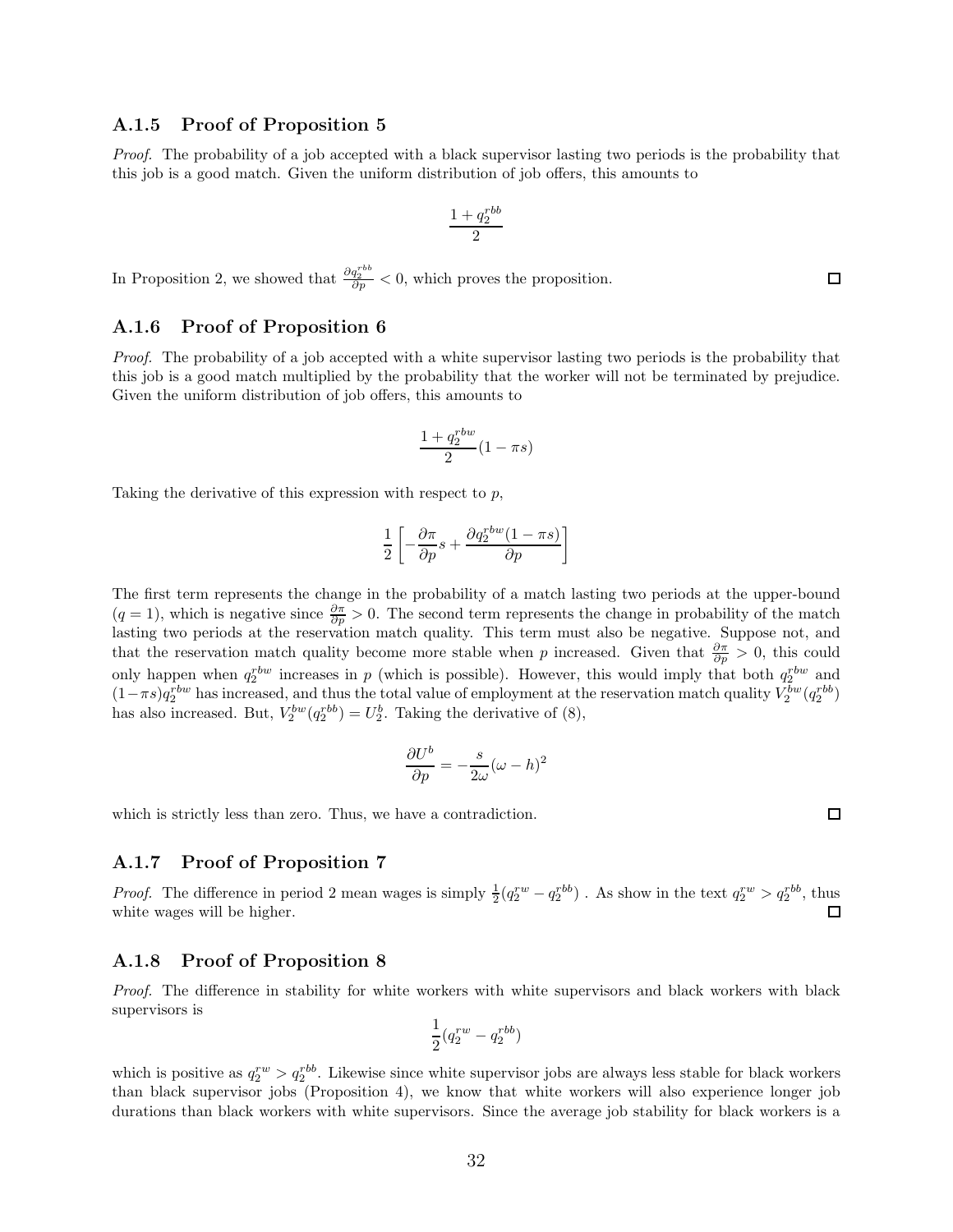linear combination of two stabilities which are less than the average stability for white workers, we know that white workers' overall average stability will be higher.  $\Box$ 

## A.2 General Distributions of Match Quality Signal

In this section, we explore the robustness of our results to general distributions of job match-quality. We show that all but one of our results hold for any log-concave probability distribution. For this single remaining case, we discuss conditions under which it would hold.

Consider the model outlined in Section 2, but that instead the distribution of match quality probability is  $f(q)$ , where  $f(q)$  is a continuous, twice-differentiable, log-concave probability distribution.<sup>51</sup> As the timing structure remains unchanged, each worker's reservation strategy for period 3 employment remains unchanged. Likewise, the value of employment in period 2 remains unchanged as this depends only on q and  $h$ .

The value of unemployment in period 2 for a white worker becomes,

$$
U_2^w = h + \int_{\frac{h}{\omega}}^1 q' \omega - h dF(q') + h \tag{20}
$$

The first part of this expression is the utility of household production from being unemployed in period 2. The second part is the expected gain of unemployment in period 3 from receiving a job offer. The third part of the expression is the value of unemployment in period  $3(h)$  which represents the utility received whenever the worker receives a job offer below his reservation value  $(\frac{h}{\omega})$ . This simplifies using integration by parts to

$$
U_2^w = 2h + \omega \int_{\frac{h}{\omega}}^1 1 - F(q')dq' \tag{21}
$$

By equating (21) with the value of period 2 employment (8), we can solve for a white worker's initial reservation wage policy,

$$
q_2^{rw} = (2\omega - h)^{-1} (h + \omega \int_{\frac{h}{\omega}}^1 1 - F(q') dq')
$$
 (22)

The value of unemployment in period 2 for black workers differs in that ps of the time they will match with a prejudiced employer who does not offer them a position. Thus, the value of unemployment can be written as

$$
U_2^b = 2h + (1 - ps)\omega \int_{\frac{h}{\omega}}^1 q'\omega - h dF(q')
$$
\n(23)

which simplifies by integration by parts to,

$$
U_2^b = 2h + (1 - ps)\omega \int_{\frac{h}{\omega}}^1 1 - F(q')dq' \tag{24}
$$

Black workers are concerned about supervisor race as firms with black supervisors implicitly offer them higher job stability and more option value. Equating the value of period 2 employment at a black supervisor firm (9) with equation (24) yields the black worker-black supervisor reservation wage,

$$
q_2^{rbb} = (2\omega - h)^{-1} \left[ h + (1 - ps)\omega \int_{\frac{h}{\omega}}^1 1 - F(q')dq' \right]
$$
 (25)

<sup>51</sup>It is common in search theoretic models to assume that wage distributions are log-concave as this assures that increases in the distribution of wages lead to increases in the actual observed wages, holding constant a reservation wage. See, for example, Rogerson, Shimer, and Wright (2005).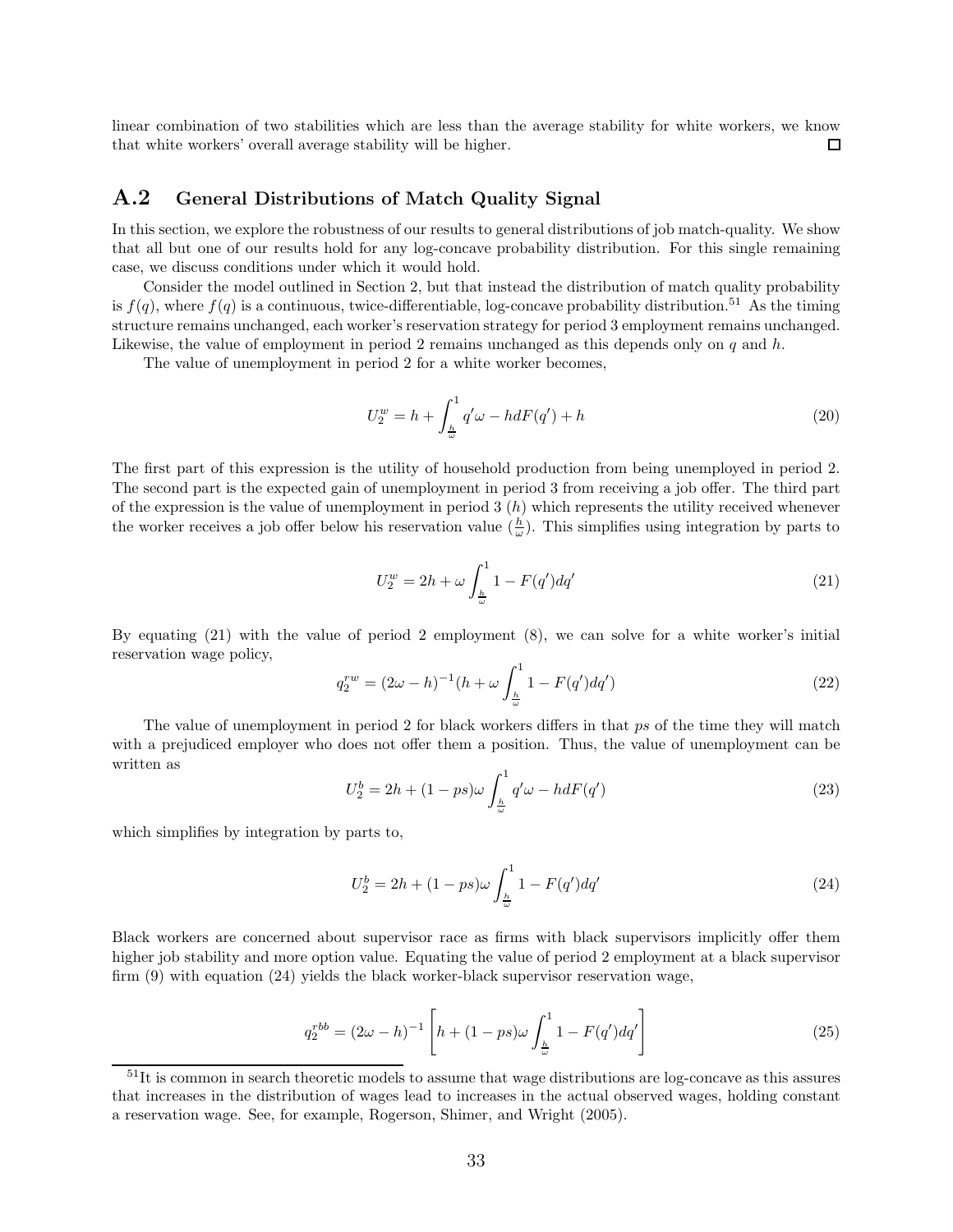We can do likewise for the value of white supervisor employment,

$$
q_2^{rbw} = [(2\omega - h) - \pi s(\omega - h)]^{-1} \left[ h + (1 - ps)\omega \int_{\frac{h}{\omega}}^1 1 - F(q')dq' \right]
$$
 (26)

We now prove our main results in this setting. Again, as all workers have identical reservation strategies for period 3 employment, we prove our results only for period 2.

#### A.2.1 Propositions 1 and 4

Proposition. Conditional on tenure and potential experience, black workers with white supervisors earn (weakly) higher wages and have (weakly) lower job stability than black workers with black supervisors

*Proof.* First note that  $q_2^{rbw} > q_2^{rbb}$  since  $\pi s > 0$ . Thus the expressions have the same numerator, but  $q_2^{rbb}$  has a larger denominator. Since the observed wages in period 2 are simply the expected value of the distribution truncated at the reservation wage, the distributions are independent of supervisor race, and white supervisor jobs have a higher truncation point, the distribution of white supervisor job wages first order stochastically dominates that of black supervisor job wages and thus has a higher mean.

The probability for a job with match quality q and a black supervisor remaining in period 3 is simply q. For a same quality job with a white supervisor, this probability is  $(1 - \pi s)q$ . Thus the distribution of stability probabilities for white supervisor jobs is simply the distribution for black supervisor jobs shifted down by a proportion. Denote  $\tilde{q}$  as the probability of remaining in a position in period 3. Since  $f(q)$  is log-concave,  $E[\tilde{q}|\tilde{q} > \tilde{q}_r]$  is higher for black supervisor jobs than white supervisor jobs (Burdett, 1981). In words, if the reservation match is equally stable for black supervisor jobs and white supervisor jobs, then the average job stability among accepted jobs will be higher for black supervisor jobs than white supervisor jobs. Since  $q_2^{rbw} > q_2^{rbb}$ ,  $V_2^{bw}(q_2^{rbw})$  can only be equal to  $V_2^{bb}(q_2^{rbb})$  if  $q_2^{rbb} > (1 - \pi s)q_2^{rbw}$ . As average match quality is an increasing function of reservation match stability, the average stability of white supervisor jobs must be less than that of black supervisor jobs.  $\Box$ 

### A.2.2 Propositions 2, 5, and 6

Proposition. Conditional on tenure and potential experience, black workers with black supervisors' wages and job stability are (weakly) decreasing in prejudice. Black workers with white supervisors' job stability is (weakly) decreasing in prejudice.

Proof. Black workers' wage and job stability are monotonic functions of their reservation wage, thus it is sufficient to differentiate  $(25)$  with respect to p,

$$
\frac{\partial q_2^{rbb}}{\partial p} = \frac{-s\omega \int_{\frac{h}{\omega}}^1 1 - F(q')dq'}{(2\omega - h)}
$$

which is strictly less than zero.

White supervisor job stability is also a monotonic function of the job stability of the reservation match. As  $U_2^b$  is strictly decreasing in prejudice,  $V_2^{bw}$  must be decreasing at the reservation match, and this can only occur if the reservation match becomes less stable (see proof of Proposition 6).  $\Box$ 

#### A.2.3 Propositions 7 and 8

Proposition. Conditional on tenure and potential experience, black workers with black supervisors' have (weakly) lower wages and (weakly) less job stability than white workers. Black workers with white supervisors' have (weakly) less job stability than white workers.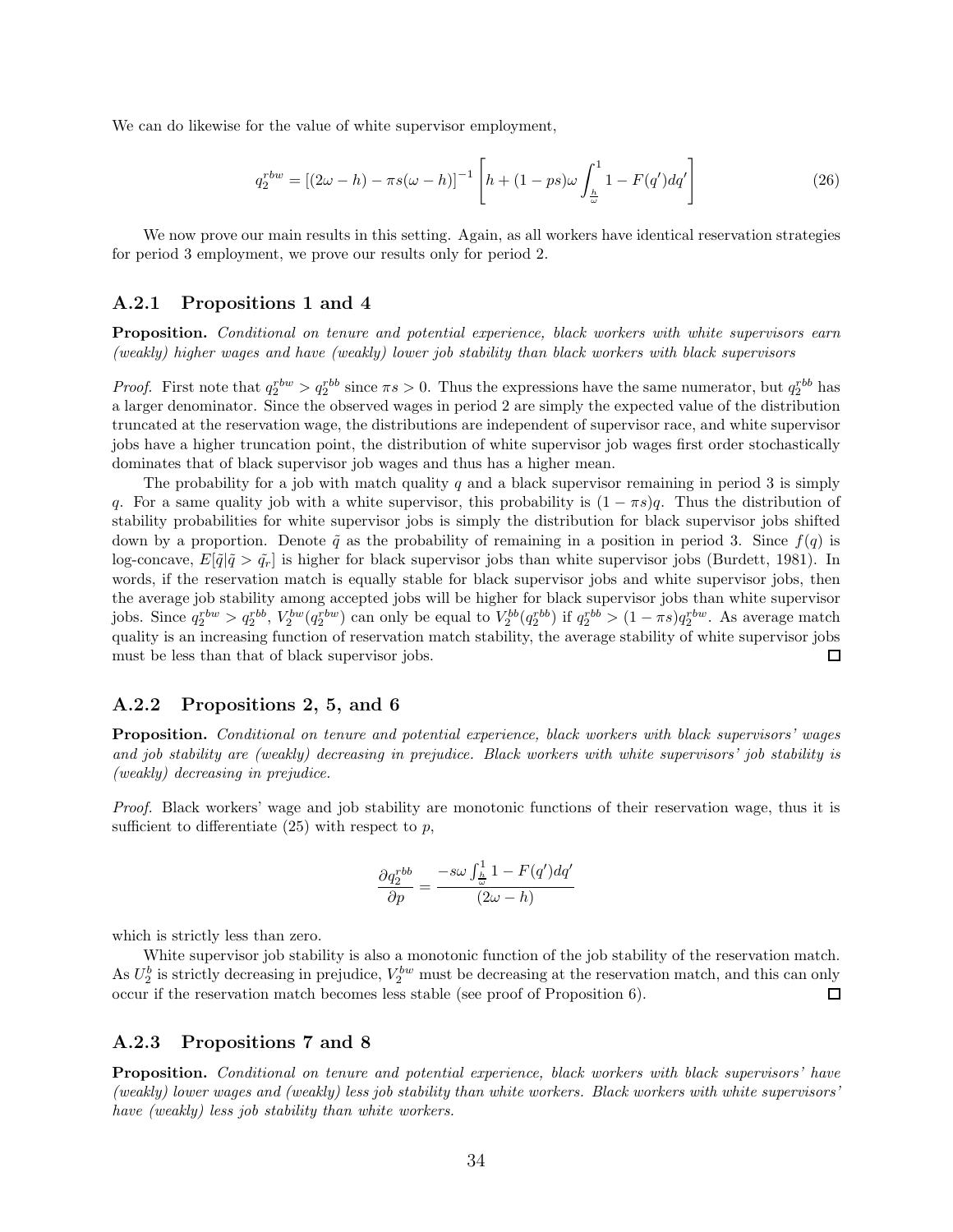Proof. Comparing (22) to (25), note that white workers have a higher reservation match quality than black workers with black supervisors. Since the expected wages and job stabilities are monotonic functions of the reservation match quality, the first two parts of the proposition holds. The third part of the proposition follows from the proof in section A.2.2, since black workers have lower job stability with white supervisors than black supervisors.  $\Box$ 

#### A.2.4 Proposition 3

Proposition 3 does not directly translate to general match quality distributions. This result depends on the curvature of the distribution. Here we show a condition under which the change in the average wage between white supervisors and black supervisors moves in the same direction as the change in the reservation wage.

**Proposition.** So long as  $\frac{f(q_2^{rbw})\int_{q_2^{rbw}}^{1} q'(q')dq' - f'(q_2^{rbw})[1 - F(q_2^{rbw})]}{[1 - F(a_2^{rbw})]^2}$  $\frac{f(q') dq' - f'(q_2^{rbw})[1 - F(q_2^{rbw})]}{[1 - F(q_2^{rbw})]^2} - \frac{f(q_2^{rbb}) \int_{q_2^{rbb}}^{1} q' f(q') dq' - f'(q_2^{rbb})[1 - F(q_2^{rbb})]}{[1 - F(q_2^{rbb})]^2}$  $\frac{(1-F(q_2^{rb})^2)^2}{(1-F(q_2^{rb})^2)^2} > 0,$ the difference in average wages of black workers with black supervisors and black workers with white supervi-

sors is increasing in prejudice, conditional on tenure and experience, whenever the difference in reservation wages is increasing in prejudice.

Proof. The difference in average wages for black workers with white supervisors and black workers with black supervisors is

$$
\omega \left[ \frac{\int_{q_2^{rbw}}^{1} q' dF(q')}{1 - F(q_2^{rbw})} - \frac{\int_{q_2^{rbb}}^{1} q' dF(q')}{1 - F(q_2^{rb})} \right]
$$

taking the derivative with respect to  $p$ ,

$$
\omega \left[ \Theta_1 \frac{\partial q_2^{rbw}}{\partial p} - \Theta_2 \frac{\partial q_2^{rbb}}{\partial p} \right]
$$

where,

$$
\Theta_1 \equiv \frac{f(q_2^{rbw}) \int_{q_2^{rbw}}^{1} q' f(q') dq' - q_2^{rbw} f(q_2^{rbw}) [1 - F(q_2^{rbw})]}{[1 - F(q_2^{rbw})]^2}
$$

$$
\Theta_2 \equiv \frac{f(q_2^{rbb}) \int_{q_2^{rbb}}^{1} q' f(q') dq' - q_2^{rbb} f(q_2^{rbb}) [1 - F(q_2^{rbb})]}{[1 - F(q_2^{rbb})]^2}
$$

Thus, whenever 
$$
\frac{\partial q_2^{rbw}}{\partial p} > \frac{\partial q_2^{rbb}}{\partial p}
$$
, the expression will also be positive if  $\frac{f(q_2^{rbw}) \int_{q_2^{rbw}}^1 q'(q') dq' - q_2^{rbw} f(q_2^{rbw})[1 - F(q_2^{rbw})]}{[1 - F(q_2^{rbw})]^2}$   
\n $\frac{f(q_2^{rbb}) \int_{q_2^{rbb}}^1 q'(q') dq' - q_2^{rbb} f(q_2^{rbb})[1 - F(q_2^{rbb})]}{[1 - F(q_2^{rbb})]^2} > 0$ 

In the main text we show a sufficient condition for the difference in reservation wages to be increasing in prejudice. This specific condition will depend on the distribution of match qualities, however the intuition will generally match that in the main text. To see this, note that at equilibrium,  $V_2^{bw}(q_2^{rbw}) = V_2^{bb}(q_2^{rbb}) = U_2^{bb}(q_2^{rbw})$ and thus any (negative) change in the value of unemployment must cause an equal change to the value of reservation employment with both supervisor types. Thus,

$$
\frac{\partial U_2^b}{\partial p} = (2\omega - h) \frac{\partial q_2^{rbb}}{\partial p}
$$

and,

$$
\frac{\partial U_2^b}{\partial p} = \left[ (2\omega - h) - \pi s(\omega - h) \right] \frac{\partial q_2^{rbw}}{\partial p} - s(\omega - h) q_2^{rbw} \frac{\partial \pi}{\partial p}
$$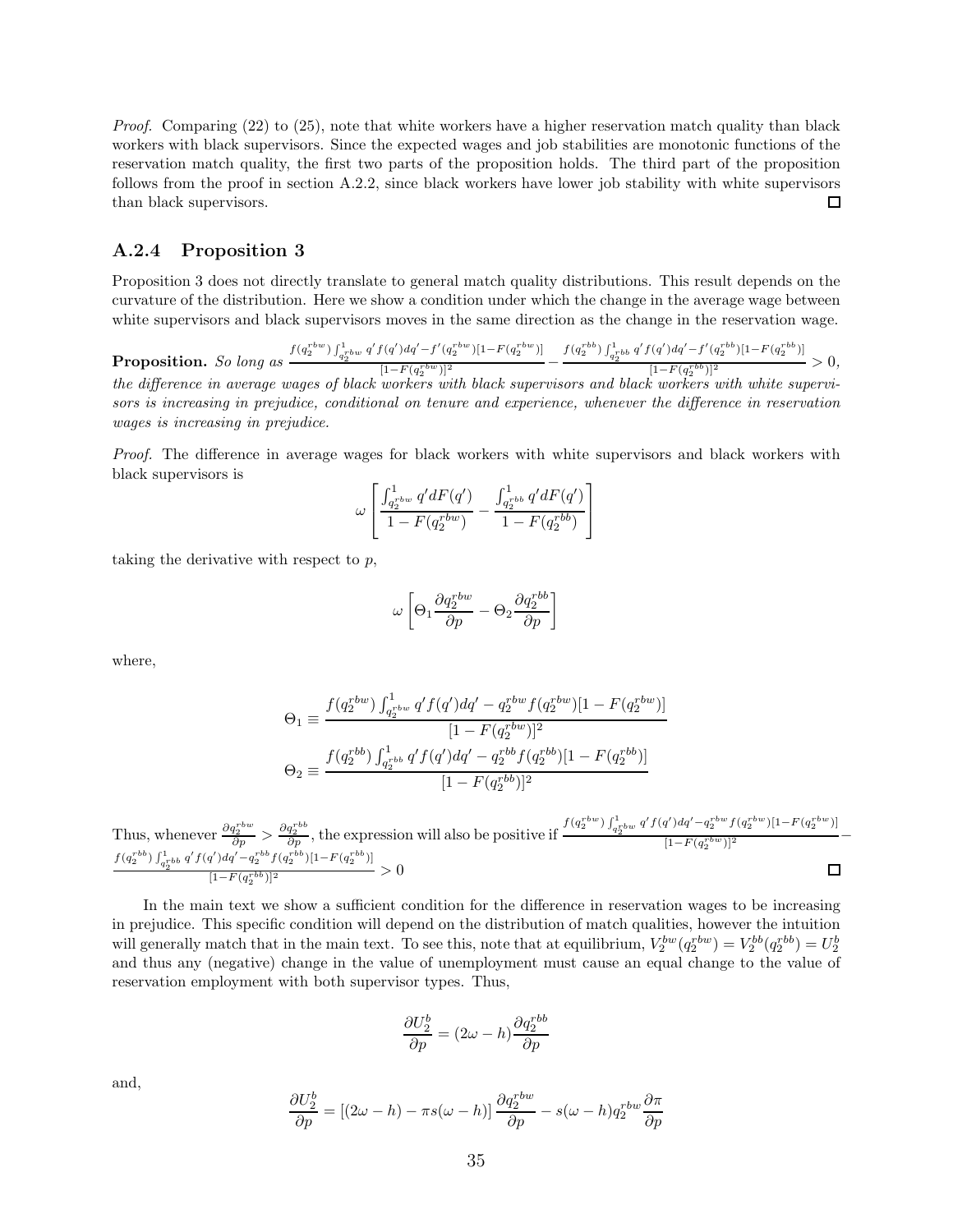Note the difference between these two expressions. The first expression shows that decreasing  $q_2^{rbw}$  can have a smaller effect on the value of unemployment than  $q_2^{rbb}$  because prejudice  $(\pi s)$  decreases the value of high-quality jobs to black workers. However, prejudice also has a direct negative effect on the value of job opportunities with white supervisors represented by the second expression. This means that  $q_2^{rbw}$  has to adjust less than  $q_2^{rbb}$  to an increase in prejudice. The former effect is strongest when  $\pi$  is high.

# B Data Appendix

## B.1 GSS Prejudice Measures

Here we list the exact wording and coding of the questions we used to measure prejudice in the general social survey

## B.1.1 Lack Will

The variable RACDIF4 asks, "On the average African Americans have worse jobs, income, and housing than white people. Do you think these differences are because most African Americans just don't have the motivation or willpower to pull themselves up out of poverty?" Respondents could choose 'Yes' or 'No.' We coded 'Yes' answers as prejudiced responses. The question was asked in every survey from 1998-2010.

### B.1.2 No Discrimination

The variable RACDIF1 asks, "On average African Americans have worse jobs, income, and housing than white people. Do you think these differences are mainly due to discrimination?" Respondents could choose 'Yes' or 'No.' We coded 'Yes' answers as prejudiced responses. This question was asked in every survey from 1998-2010.

### B.1.3 Oppose Marriage

The variable MARBLK asks, "How about having a close relative or family member marry a black person? Would you be very in favor of it happening, somewhat in favor, neither in favor nor opposed to it happening, somewhat opposed or very opposed to it happening?" Respondents could choose 'Strongly Favor,' 'Favor,' 'Neither favor nor oppose,' 'Oppose,' or 'Strongly Oppose.' We coded 'Strongly Oppose' answers as prejudiced responses. The question was asked in every survey from 1998-2010.

## B.1.4 Against Housing Laws

The variable RACOPEN asks, "Suppose there is a community-wide vote on the general housing issue. There are two possible laws to vote on. One law says that a homeowner can decide for himself whom to sell his house to, even if he prefers not to sell to African Americans. The second law says that a homeowner cannot refuse to sell to someone because of their race or color. Which law would you vote for?" Respondents could choose 'A homeowner can decide for himself whom to sell his house to, even if he prefers not to sell to African Americans,' 'A homeowner cannot refuse to sell to someone because of their race or color,' or 'Neither.' We coded the first response as prejudiced. This question was asked in every survey from 2004-2010.

### B.1.5 Lazy

The variable WORKBLKS asks, "I'm going to show you a seven-point scale on which the characteristics of [Blacks] can be rated... A score of 1 means that you think almost all of the people in the group are [hard-working]. A score of 7 means that you think almost everyone in the group are [lazy]. A score of 4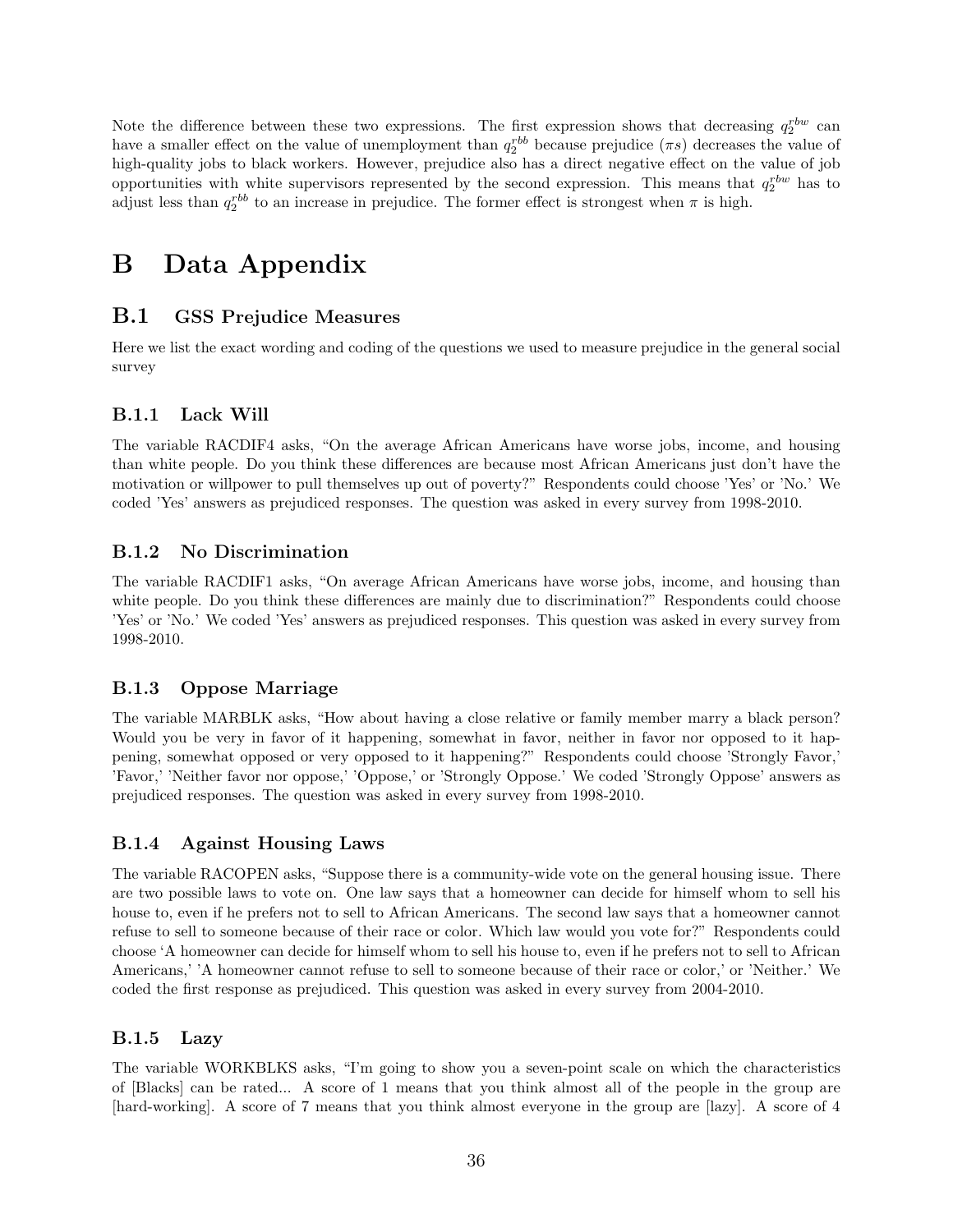means that you think that the group is not towards one end or another, and of course you may choose any number in between that comes closest to where you think people in the group stand." Respondents can choose a number between 1-7. We coded answers of 5 or greater as prejudiced responses. This question was asked in every survey from 1998-2010.

### B.1.6 Favor Anti-Miscegenation Laws

The variable RACMAR asks, "Do you think there should be laws against marriages between African-Americans and whites?" Respondents could choose 'Yes' or 'No.' We coded 'Yes' answers as prejudiced responses. This question was asked in each survey from 1998-2002.

### B.1.7 Against Black President

The variable RACPRES asks, "If your party nominated an African-American for President, would you vote for him if he were qualified for the job?" Respondents could choose 'Yes' or 'No.' We coded 'No' responses as prejudiced responses. The question was asked in the 2008 and 2010 surveys.

### B.1.8 Inborn Differences

The variable RACDIF2 asks, "On the average African Americans have worse jobs, income, and housing than white people. Do you think these differences are because most African Americans have less in-born ability to learn?" Respondents could choose 'Yes' or 'No.' We coded 'Yes' answers as prejudiced responses. The question was asked in each survey from 1998-2010.

### B.1.9 Smart

The variable INTLBLKS asks, "I'm going to show you a seven-point scale on which the characteristics of [Blacks] can be rated... A score of 1 means that you think almost all of the people in the group are [unintelligent]. A score of 7 means that you think almost everyone in the group are [intelligent]. A score of 4 means that you think that the group is not towards one end or another, and of course you may choose any number in between that comes closest to where you think people in the group stand." Respondents can choose a number between 1-7. We coded answers of 3 or less as prejudiced responses. This question was asked in every survey from 1998-2010.

# C Empirical Appendix

# C.1 Supervisor Race and Job Stability Correlation

In Table C1 we test the sensitivity of our wage results to three specifications in which this bias may be less severe. In columns (1) and (2), we use only pre-2009 data to both construct our measure of supervisor race and in estimation of the worked fixed effect specification with a full set of controls. This removes a potential correlation between supervisor race and job quality for later jobs due to the NSLY removing the supervisor race question from post-2009 surveys. All of our main wage results are robust. In columns (3) and (4), we use only the race of the first reported supervisor of the job spell to classify the establishment. This removes the potential bias, but increases measurement error which should attenuate our results. The results are again largely supportive. While the effect of having a black supervisor on wages, and the impact of prejudice on the "supervisor race wage gap" is not statistically significant, they retain the correct sign, and are of similar magnitude to previous estimates. We see strong evidence that black workers with black supervisors' wages decrease in prejudice. In columns (5) and (6), we control for the total length of the job spell directly. While this should eliminate the concerns about the bias of our supervisor race measure, it is an over-control in the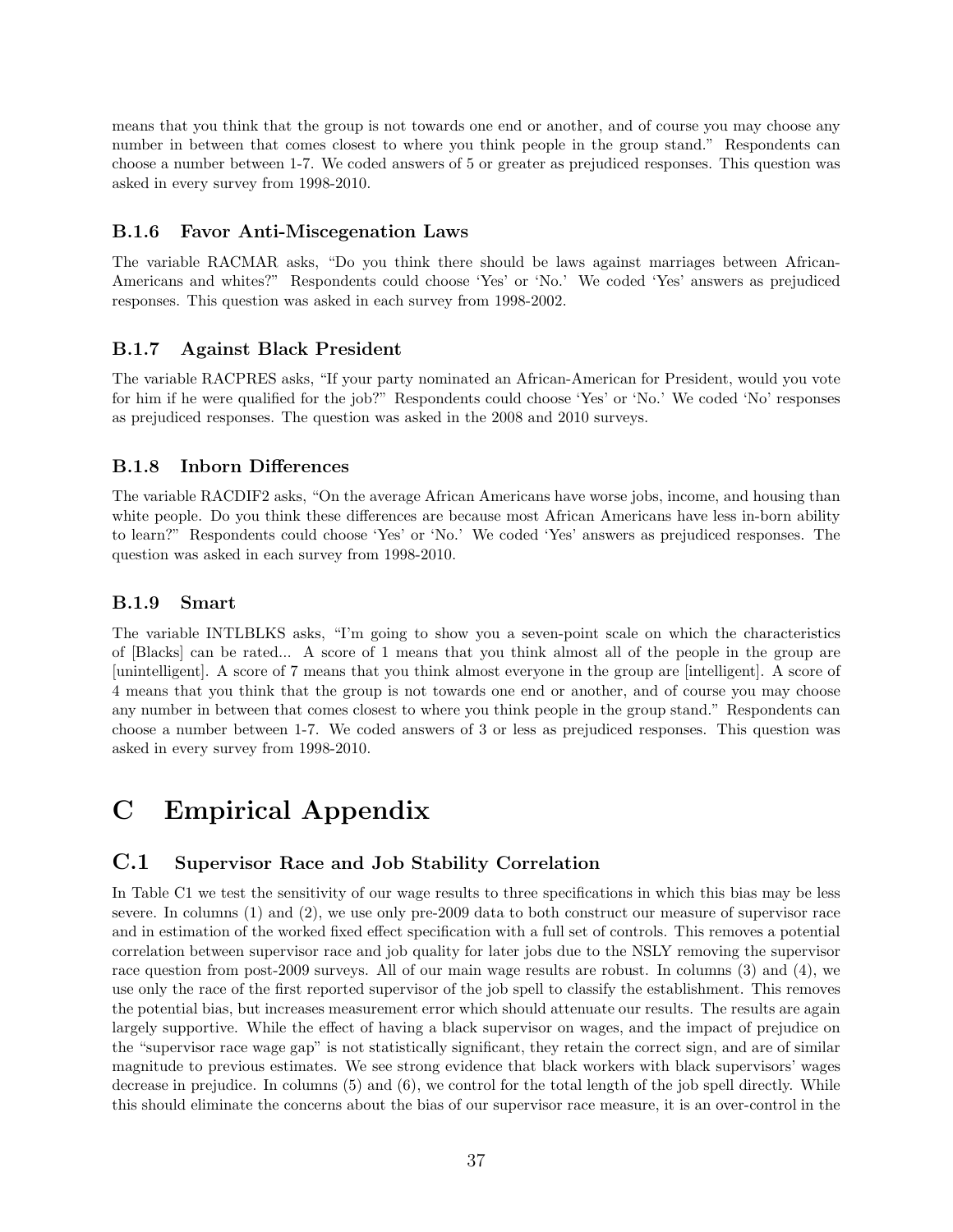sense that well matched jobs will necessarily be both high wage and more stable. Nonetheless, all of our models predictions hold under these specifications.

In Table C2, we repeat the first two exercises on our job stability results. The results are again largely robust. The effect of having a black supervisor on job stability is positive and significant under both approaches. The effect of prejudice on black worker - black supervisor job stability is negative and significant using only pre-2009 data. When we measure supervisor race using only the race of the first reported supervisor, the effect is not statistically significant, though still negative and of similar magnitude to previous results.

# C.2 Alternative Measures of Prejudice

To test the sensitivity of our results to the individual components of our prejudice measure, in the first five columns of Table C3 we estimate our fixed effect wage specification using the individual questions as measures of prejudice directly. The columns use, in order, opposition to open housing laws, do not believe blacks lag whites due to discrimination, believe that blacks lag whites due to lack of will, oppose the marriage of a close relative to a black individual, and believe that blacks are lazy. The responses are scaled to be mean 0, standard deviation 1 across states, to ease comparison with the factor analysis results. Reassuringly, the choice of question does not appear to be of great importance for our result. Black worker-black supervisor wages are decreasing in prejudice for all of the questions we use to construct our measure, and significantly so for all but the lazy question. The "supervisor race wage gap" for black workers is increasing in prejudice for every question as well, and statistically significant for three out of the five questions.

In columns (6) through (9) we measure prejudice through four additional questions we did not use, due to smaller samples and less dispersion in the data: support for anti-miscegenation laws, refusal to vote for black presidential candidates, belief that blacks lag whites due to inborn disability, and a belief that blacks are not intelligent. These questions yield similar conclusions. Our result on the supervisor race wage gap is significant for 2 out of these 4 variables, while our result for black supervisor-black worker wages is statistically significant for all four.

In Table C4, we repeat this exercise using the cross-sectional specification on job stability. Again, the results are largely consistent across questions. We see that job stability is decreasing in prejudice for black workers with black supervisors regardless of how we measure prejudice. While the result is not statistically significant for the questions not used in our baseline measure, the magnitudes are only slightly smaller.

Taken together, while we cannot be certain under which questions our assumptions are satisfied, given the general consistency of results, the results of Tables C3 and C4 suggest that if our assumptions hold for any question in the GSS than our theory would likely be confirmed by a precise measure of state-wide rates of employment prejudice. Moreover, nearly any way in which we construct a measure of prejudice from the General Social Survey will yield results supportive of our model.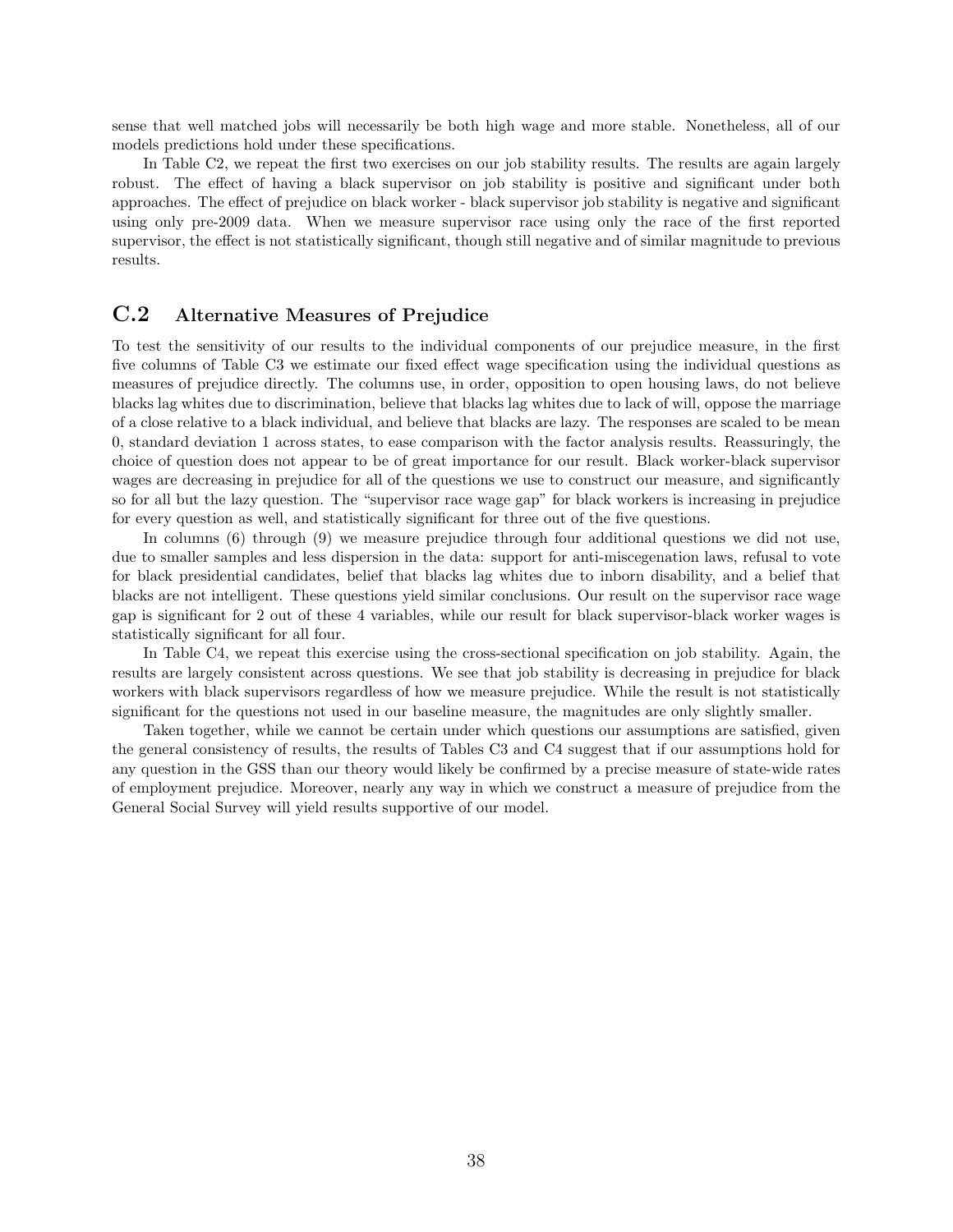

Figure 1: Model Timing Structure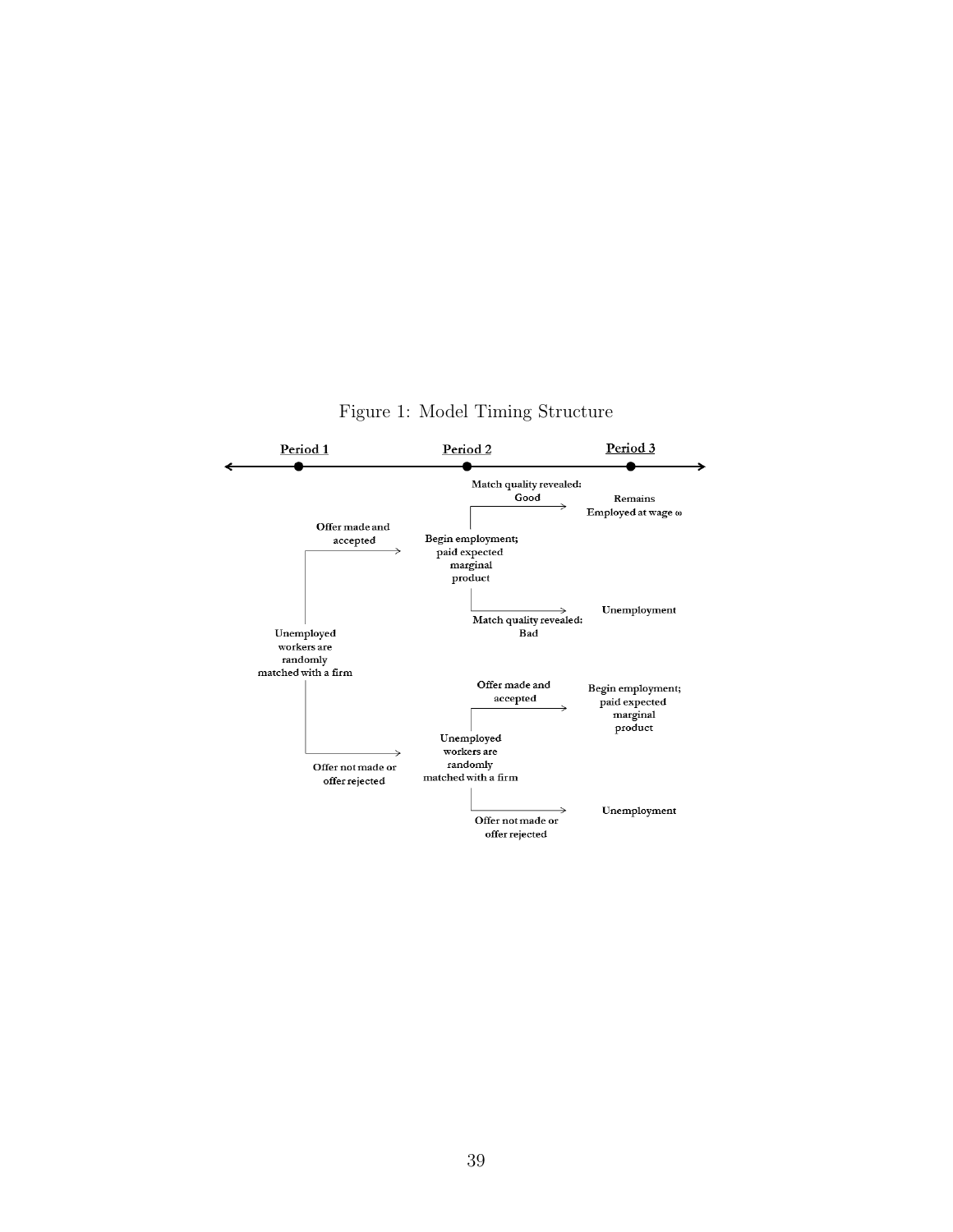

Figure 2: Effect of Black Supervisor on Black Job Stability - Alternative Durations

Point estimates and 95% confidence interval for estimate of  $\gamma_5 + \gamma_7$  under different job length definitions of job stability. Points were estimated at 30 day intervals. Regressions included controls for gender, education, industry and occupation fixed effects, whether the employer offered health insurance, whether the employer offered any benefits, union membership, and quartic terms in starting potential experience and ASVAB percentile score.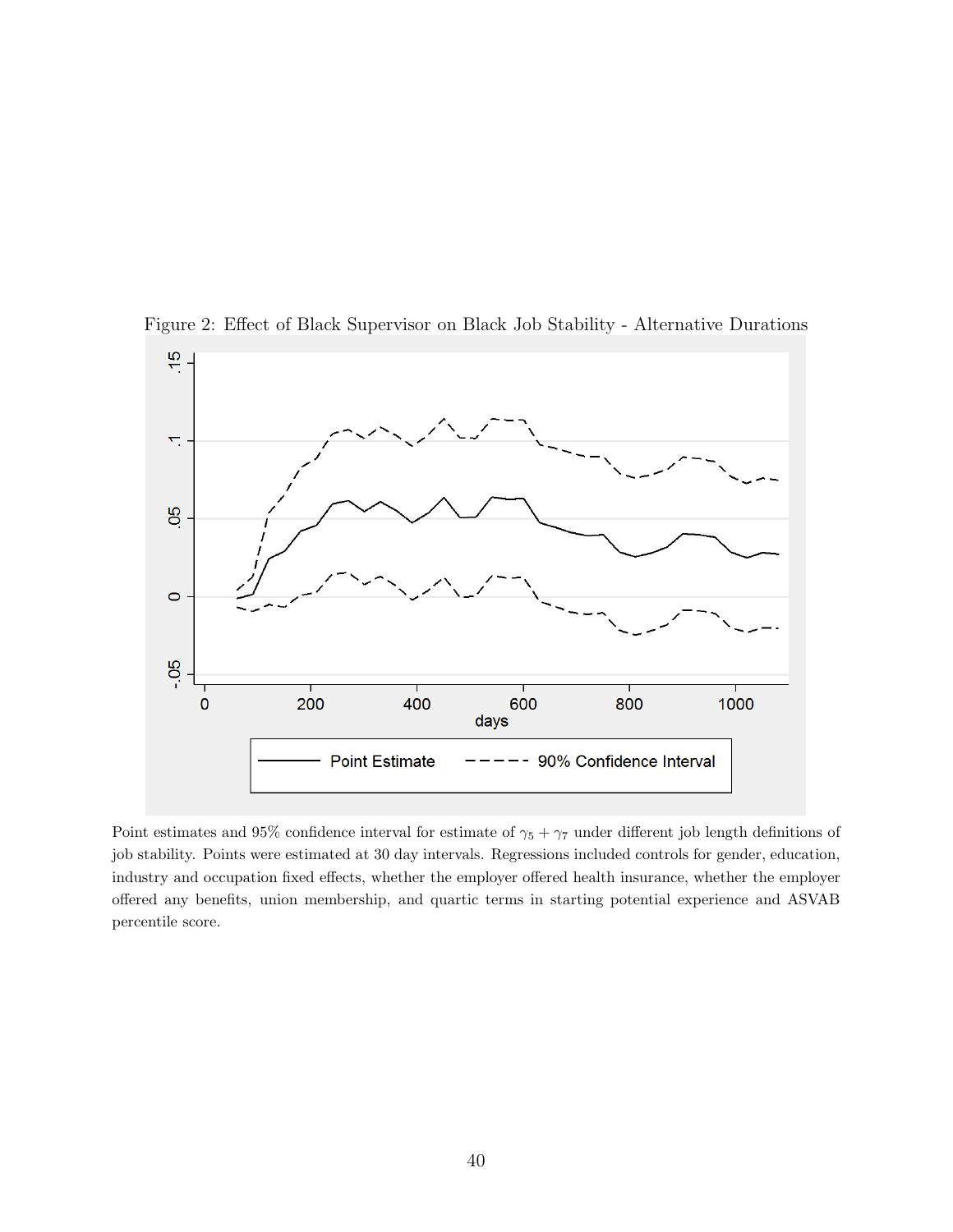Figure 3: Effect of Prejudice Black Supervisor-Black Worker Job Stability - Alternative Durations



Point estimates and 95% confidence interval for estimate of  $\gamma_5 + \gamma_7$  under different job length definitions of job stability. Points were estimated at 30 day intervals. Regressions included controls for gender, education, industry and occupation fixed effects, whether the employer offered health insurance, whether the employer offered any benefits, union membership, and quartic terms in starting potential experience and ASVAB percentile score.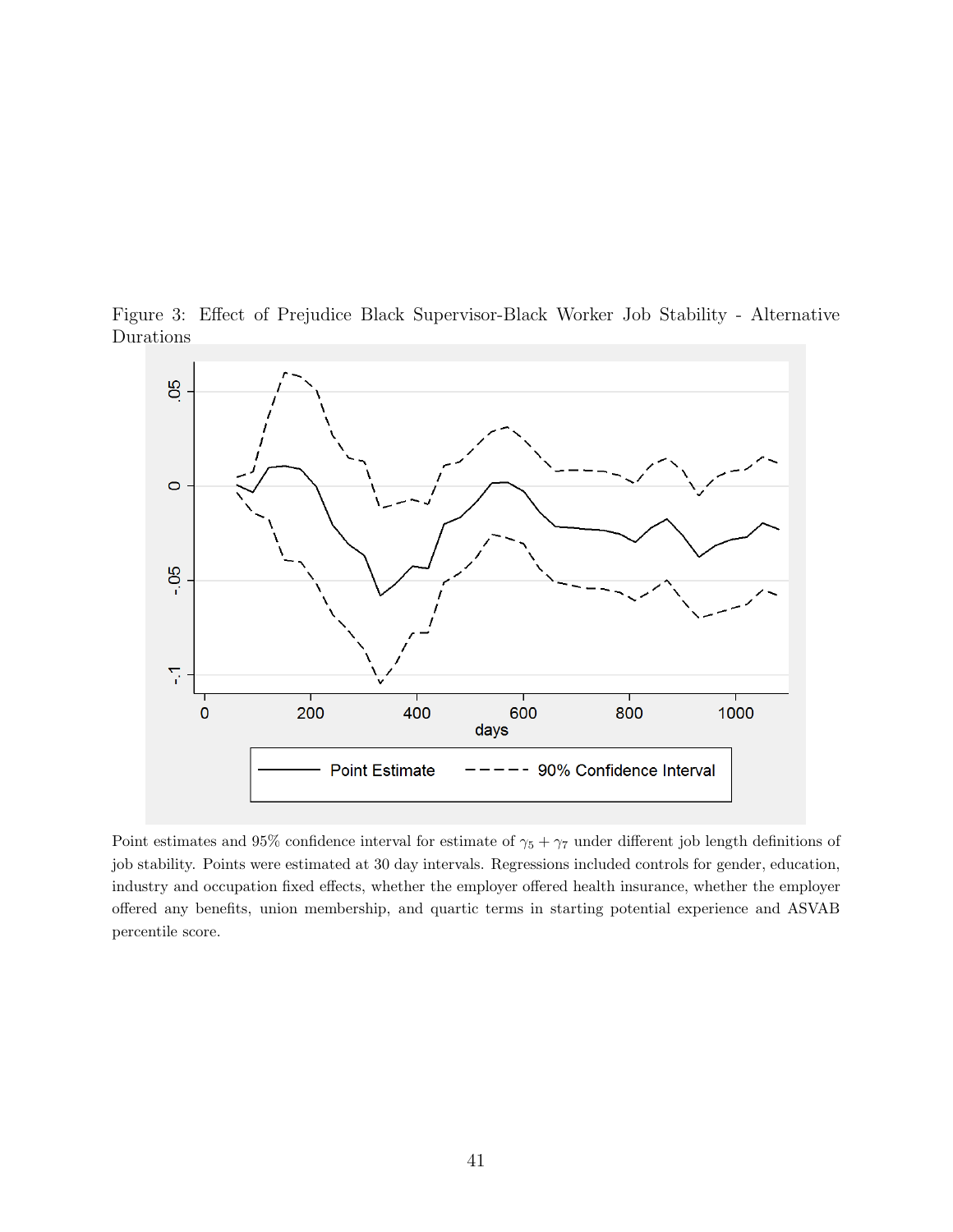

Figure 4: Distribution of Black Worker ASVAB Percentile Scores by Supervisor Race

Kernel density estimates of ASVAB percentile scores for black workers by supervisor race.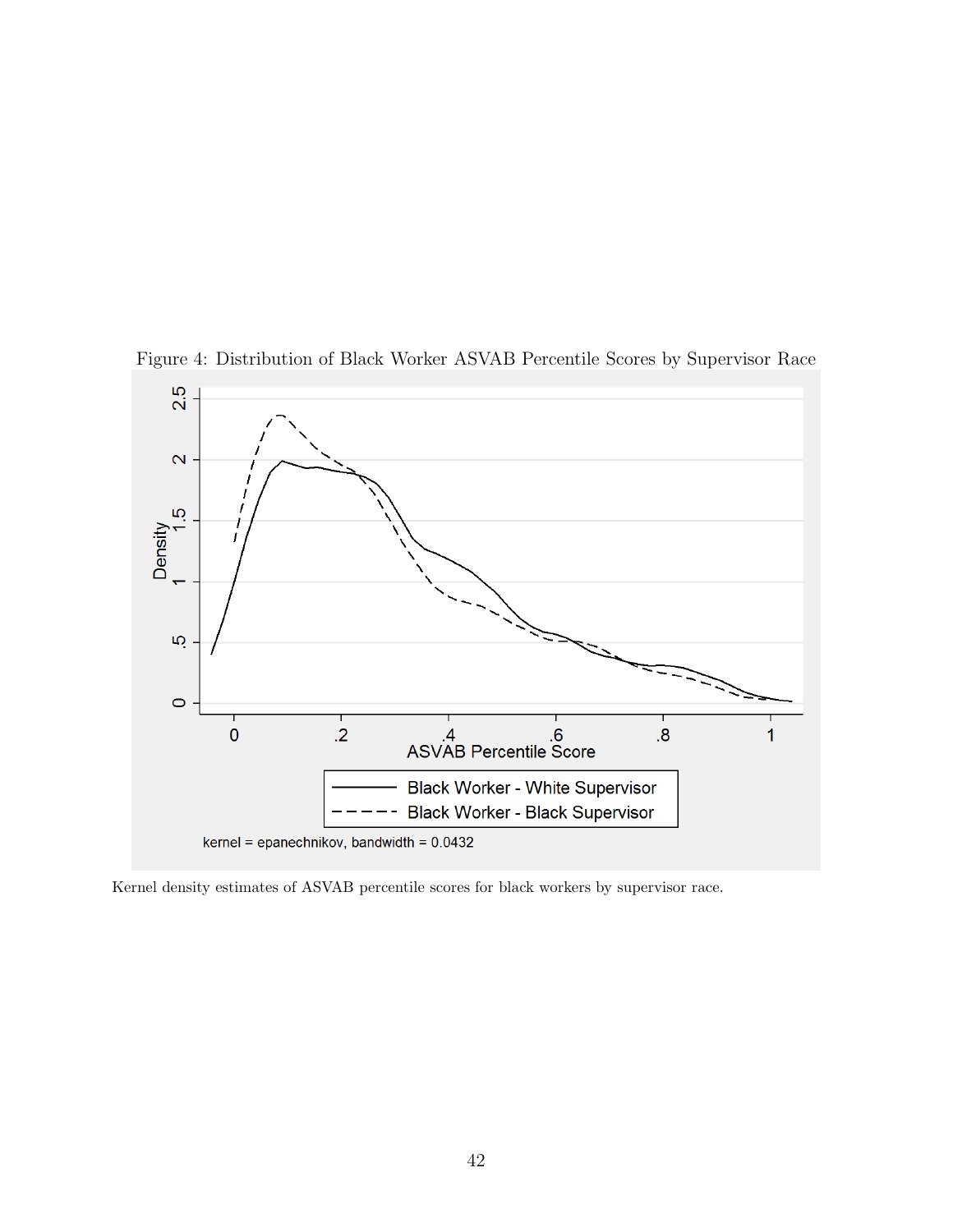| Table 1: White Prejudice by Census Division |           |                |         |         |                 |        |        |         |         |  |
|---------------------------------------------|-----------|----------------|---------|---------|-----------------|--------|--------|---------|---------|--|
|                                             |           |                |         |         | Census Division |        |        |         |         |  |
|                                             | Northeast |                |         | Midwest |                 | South  |        | West    |         |  |
|                                             |           | $\overline{2}$ | 3       | 4       | 5               | 6      |        | 8       | 9       |  |
| Lack Will                                   | 0.43      | 0.48           | 0.54    | 0.49    | 0.58            | 0.64   | 0.58   | 0.44    | 0.43    |  |
| No Discrimination                           | 0.64      | 0.67           | 0.73    | 0.68    | 0.78            | 0.81   | 0.78   | 0.64    | 0.65    |  |
| Oppose Marriage                             | 0.16      | 0.22           | 0.25    | 0.25    | 0.33            | 0.48   | 0.35   | 0.18    | 0.16    |  |
| Against Housing Laws                        | 0.45      | 0.45           | 0.42    | 0.62    | 0.50            | 0.58   | 0.54   | 0.42    | 0.44    |  |
| Lazy                                        | 0.32      | 0.38           | 0.37    | 0.38    | 0.43            | 0.48   | 0.44   | 0.32    | 0.33    |  |
| Prejudice                                   | $-1.00$   | $-0.42$        | $-0.12$ | $-0.06$ | 0.67            | 1.43   | 0.78   | $-0.96$ | $-0.94$ |  |
|                                             | (0.55)    | (0.43)         | (0.30)  | (0.59)  | (0.94)          | (0.56) | (0.69) | (0.48)  | (0.12)  |  |
| Observations                                | 626       | 1754           | 2403    | 996     | 2378            | 830    | 1202   | 1032    | 1706    |  |

Table 1: White Prejudice by Census Division

De-trended fraction of individuals in each region for the combined 1998-2010 wave of the General Social Survey who reported each belief. Prejudice is first factor from principal factor analysis, normalized to be mean 0 and standard deviation 1 across states. Standard deviations in parenthesis See Appendix B for details of the data construction.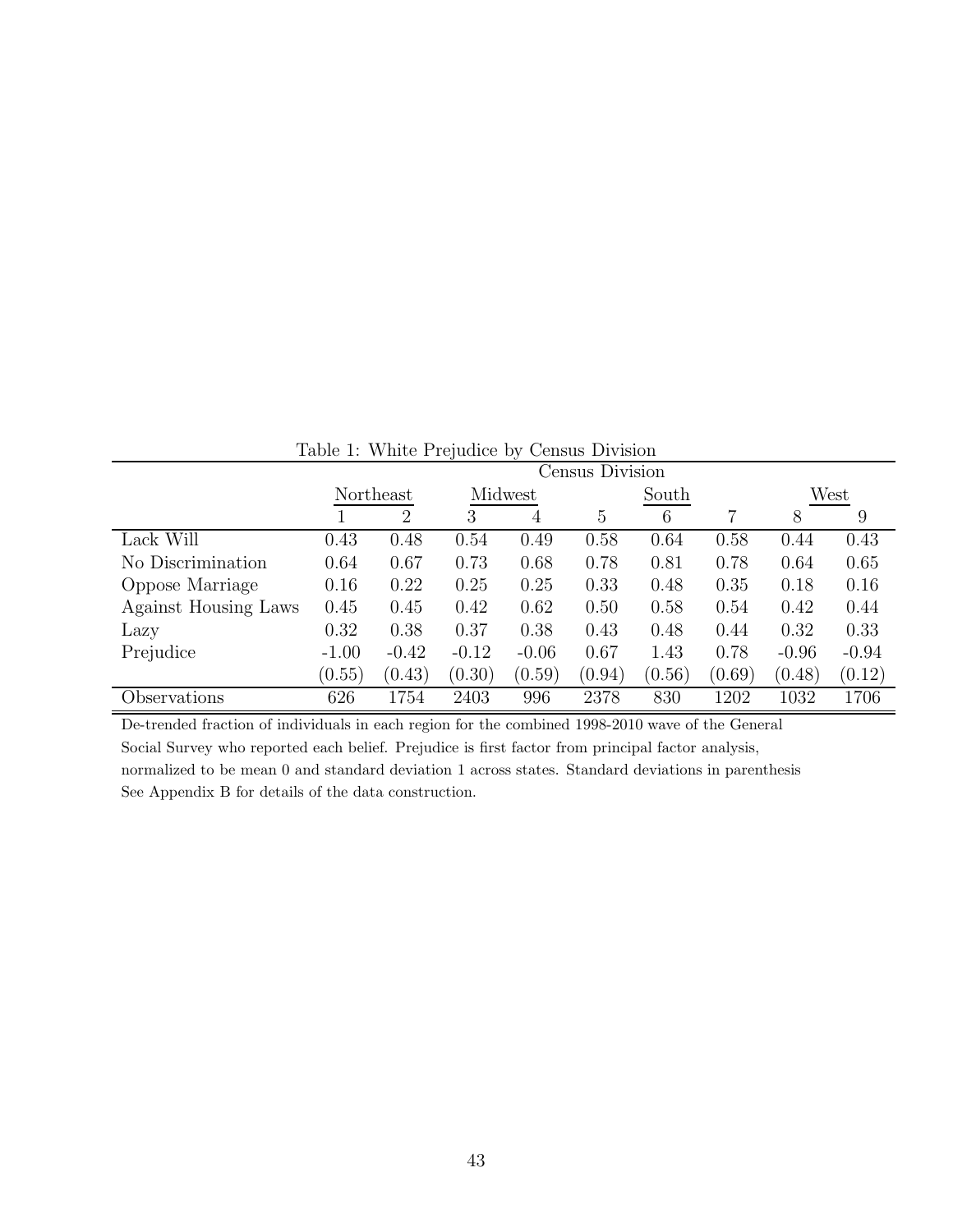| ⊥ധ്വ∪<br>. _<br>Deperthence negationed |         | <u>VOL IVOL</u> | 1 ian        |
|----------------------------------------|---------|-----------------|--------------|
|                                        | (1)     | (2)             | (3)          |
|                                        | Total   | White           | <b>Black</b> |
| Log Wage                               | 7.24    | 7.30            | 7.12         |
|                                        | (0.46)  | (0.46)          | (0.43)       |
| Education                              | 13.54   | 13.69           | 13.21        |
|                                        | (2.44)  | (2.48)          | (2.32)       |
| Female                                 | 0.47    | 0.45            | 0.51         |
|                                        | (0.50)  | (0.50)          | (0.50)       |
| Potential Experience                   | 4.80    | 4.64            | 5.15         |
|                                        | (3.18)  | (3.14)          | (3.23)       |
| Tenure                                 | 2.62    | 2.70            | 2.44         |
|                                        | (2.23)  | (2.26)          | (2.15)       |
| <b>ASVAB</b>                           | 0.48    | 0.55            | 0.31         |
|                                        | (0.28)  | (0.27)          | (0.24)       |
| <b>Black Supervisor</b>                | 0.22    | 0.08            | 0.53         |
|                                        | (0.42)  | (0.27)          | (0.50)       |
| <b>Against Housing Laws</b>            | 0.47    | 0.47            | 0.48         |
|                                        | (0.09)  | (0.09)          | (0.10)       |
| No Discrimination                      | 0.72    | 0.71            | 0.75         |
|                                        | (0.08)  | (0.07)          | (0.08)       |
| Against Marriage                       | 0.27    | 0.25            | 0.31         |
|                                        | (0.11)  | (0.10)          | (0.13)       |
| Lack Will                              | 0.52    | 0.51            | 0.56         |
|                                        | (0.08)  | (0.08)          | (0.09)       |
| Lazy                                   | 0.39    | 0.38            | 0.41         |
|                                        | (0.06)  | (0.06)          | (0.07)       |
| Prejudice                              | $-0.02$ | $-0.15$         | 0.26         |
|                                        | (0.84)  | (0.79)          | (0.86)       |
| Observations                           | 34123   | 22732           | 11391        |

Table 2: Descriptive Statistics - Worker Race

Descriptive statistics by worker race. Each observation is a job-year. Standard deviations in parenthesis. Observations are weighted by days they were worked in that year. See Appendix B for description of prejudice measures.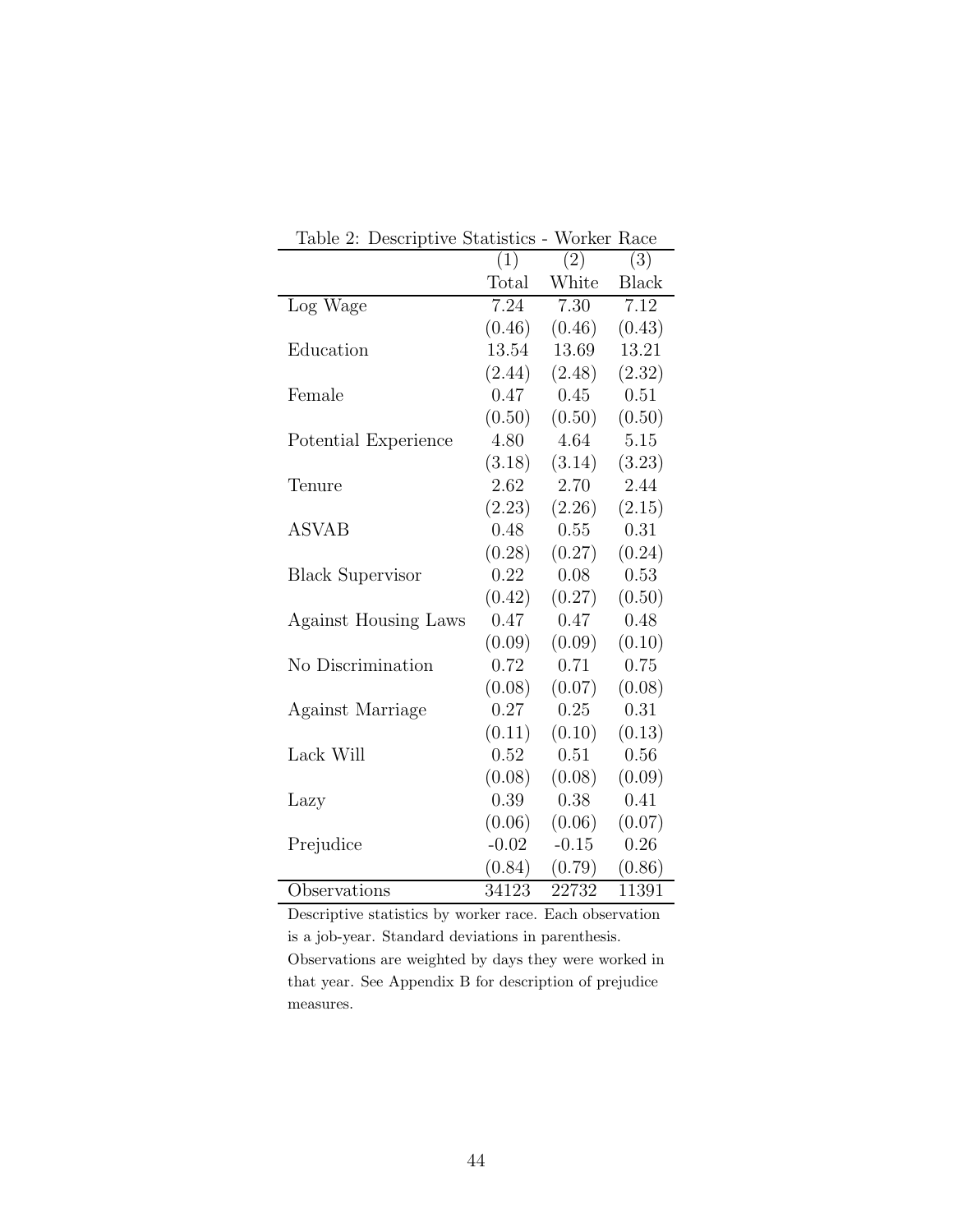|                      | $\overline{(1)}$ | (2)          |
|----------------------|------------------|--------------|
|                      | White            | <b>Black</b> |
| Log Wage             | 7.26             | 7.16         |
|                      | (0.45)           | (0.45)       |
| Education            | 13.62            | 13.24        |
|                      | (2.46)           | (2.36)       |
| Female               | 0.46             | 0.51         |
|                      | (0.50)           | (0.50)       |
| Potential Experience | 4.73             | 5.05         |
|                      | (3.16)           | (3.22)       |
| Tenure               | 2.57             | 2.77         |
|                      | (2.19)           | (2.32)       |
| <b>ASVAB</b>         | 0.51             | 0.36         |
|                      | (0.28)           | (0.27)       |
| Black                | 0.20             | 0.76         |
|                      | (0.40)           | (0.43)       |
| Against Housing Laws | 0.47             | 0.48         |
|                      | (0.09)           | (0.09)       |
| No Discrimination    | 0.71             | 0.75         |
|                      | (0.07)           | (0.08)       |
| Against Marriage     | 0.26             | 0.31         |
|                      | (0.11)           | (0.13)       |
| Lack Will            | 0.51             | 0.56         |
|                      | (0.08)           | (0.09)       |
| Lazy                 | 0.38             | 0.41         |
|                      | (0.06)           | (0.07)       |
| Prejudice            | $-0.09$          | 0.23         |
|                      | (0.82)           | (0.85)       |
| Observations         | 26636            | 7487         |

Table 3: Descriptive Statistics - Supervisor Race

Descriptive statistics by supervisor race measure. Each observation is a job-year. Standard deviations in parenthesis. Observations are weighted by days they were worked in that year. See Appendix B for description of prejudice measures.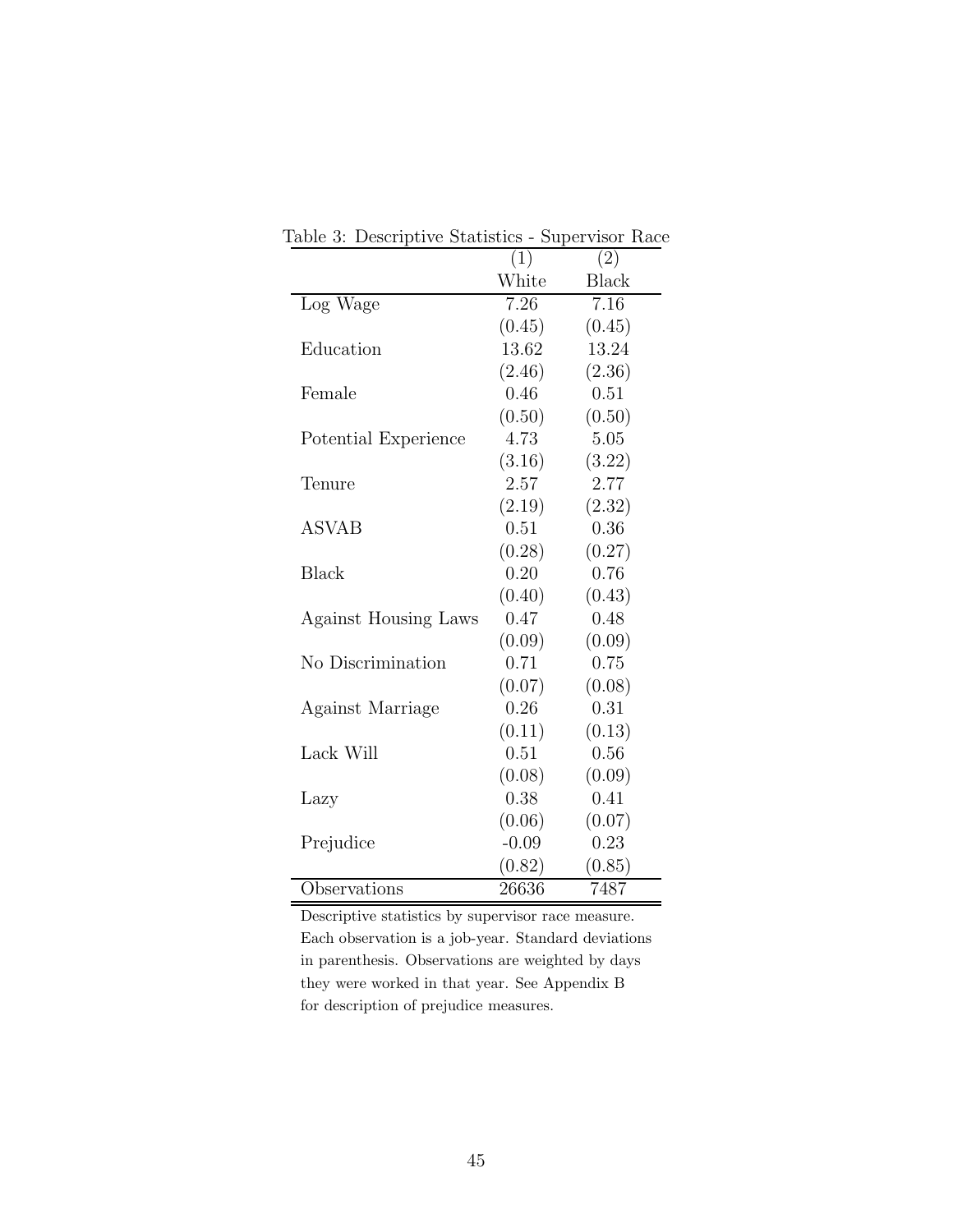|                                 | (1)            | (2)            | (3)            | $\left( 4\right)$ | (5)            | (6)                  | (7)       |
|---------------------------------|----------------|----------------|----------------|-------------------|----------------|----------------------|-----------|
|                                 | Log Wage       | Log Wage       | Log Wage       | Log Wage          | Log Wage       | Log Wage             | Log Wage  |
| <b>Black</b>                    | $-0.116***$    | $-0.106***$    | $-0.088***$    | $-0.047***$       |                |                      |           |
|                                 | (0.013)        | (0.013)        | (0.011)        | (0.013)           |                |                      |           |
| <b>Black Supervisor</b>         | 0.028          | 0.029          | 0.014          | 0.009             | 0.033          | 0.029                | 0.014     |
|                                 | (0.023)        | (0.023)        | (0.020)        | (0.022)           | (0.021)        | (0.021)              | (0.019)   |
| <b>Black X Black Supervisor</b> | $-0.059**$     | $-0.058**$     | $-0.047**$     | $-0.046*$         | $-0.055**$     | $-0.051**$           | $-0.043*$ |
|                                 | (0.028)        | (0.027)        | (0.023)        | (0.026)           | (0.025)        | (0.026)              | (0.023)   |
| Worker Characteristics          | Yes            | Yes            | Yes            | Yes               | Yes            | Yes                  | Yes       |
| Worker FE                       | N <sub>o</sub> | N <sub>o</sub> | $\rm No$       | $\rm No$          | Yes            | Yes                  | Yes       |
| <b>ASVAB</b> Quartic            | N <sub>o</sub> | N <sub>o</sub> | N <sub>o</sub> | Yes               | N <sub>o</sub> | $\rm No$             | $\rm No$  |
| <b>Employer Characteristics</b> | $\rm No$       | $\rm No$       | Yes            | Yes               | $\rm No$       | $\rm No$             | Yes       |
| Occupation FE                   | No             | No             | Yes            | Yes               | $\rm No$       | N <sub>o</sub>       | Yes       |
| Industry FE                     | $\rm No$       | $\rm No$       | Yes            | Yes               | N <sub>o</sub> | N <sub>o</sub>       | Yes       |
| State FE                        | $\rm No$       | Yes            | Yes            | Yes               | $\rm No$       | Yes                  | Yes       |
| Year FE                         | N <sub>o</sub> | Yes            | Yes            | Yes               | $\rm No$       | $\operatorname{Yes}$ | Yes       |
| Observations                    | 34123          | 34076          | 33519          | 27841             | 34123          | 34076                | 33519     |

Table 4: Racial Employment Matches and Wages

Robust standard errors in parenthesis clustered at the individual level. Worker characteristics in columns (1)-(4) include controls for education, <sup>a</sup> gender dummy, and quartic terms in potential experience and tenure. Worker characteristics in columns (5)-(7) include quartic terms in potential experience and tenure. Industry FE are 2-digit (2002) NAICS codes. Occupation FE are 2-digit (2002) SOC codes.  $^*p<.1,$   $^{**}p<.05,$   $^{***}p<.01$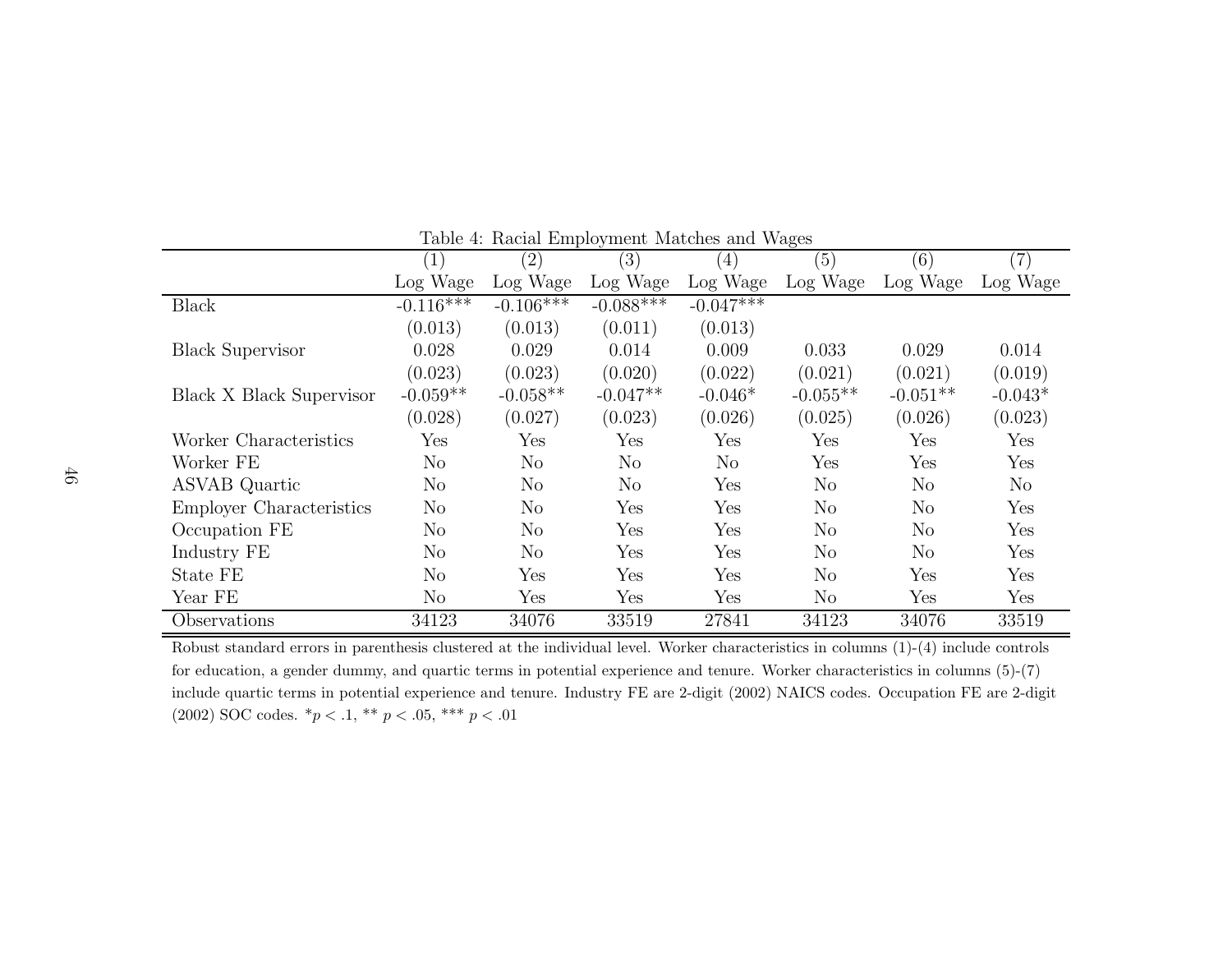| Table 5: Prejudice and and Wages                  |                |                |             |                |                |                |            |  |  |  |  |
|---------------------------------------------------|----------------|----------------|-------------|----------------|----------------|----------------|------------|--|--|--|--|
|                                                   | (1)            | (2)            | (3)         | (4)            | (5)            | (6)            | (7)        |  |  |  |  |
|                                                   | Log Wage       | Log Wage       | Log Wage    | Log Wage       | Log Wage       | Log Wage       | Log Wage   |  |  |  |  |
| <b>Black</b>                                      | $-0.092***$    | $-0.097***$    | $-0.079***$ | $-0.035*$      |                |                |            |  |  |  |  |
|                                                   | (0.019)        | (0.018)        | (0.016)     | (0.018)        |                |                |            |  |  |  |  |
| <b>Black Supervisor</b>                           | $0.041**$      | $0.034*$       | 0.014       | 0.008          | 0.035          | 0.031          | 0.010      |  |  |  |  |
|                                                   | (0.018)        | (0.018)        | (0.017)     | (0.019)        | (0.024)        | (0.023)        | (0.022)    |  |  |  |  |
| Black X Black Supervisor                          | $-0.060**$     | $-0.056**$     | $-0.039*$   | $-0.038$       | $-0.052$       | $-0.047$       | $-0.030$   |  |  |  |  |
|                                                   | (0.024)        | (0.023)        | (0.022)     | (0.023)        | (0.035)        | (0.034)        | (0.029)    |  |  |  |  |
| Prejudice                                         | $-0.059***$    | $-0.063**$     | $-0.051**$  | $-0.055**$     | 0.002          | $-0.027$       | $-0.017$   |  |  |  |  |
|                                                   | (0.016)        | (0.028)        | (0.023)     | (0.023)        | (0.014)        | (0.022)        | (0.021)    |  |  |  |  |
| Prejudice X Black $(\gamma_5)$                    | $-0.006$       | $-0.004$       | $-0.008$    | $-0.015$       | $-0.073**$     | $-0.067**$     | $-0.055*$  |  |  |  |  |
|                                                   | (0.021)        | (0.022)        | (0.019)     | (0.022)        | (0.030)        | (0.029)        | (0.030)    |  |  |  |  |
| Prejudice X Black Supervisor                      | 0.013          | 0.017          | 0.003       | $-0.006$       | $0.042*$       | $0.042*$       | $0.039*$   |  |  |  |  |
|                                                   | (0.023)        | (0.025)        | (0.022)     | (0.023)        | (0.025)        | (0.025)        | (0.022)    |  |  |  |  |
| Prejudice X Black X Black Supervisor $(\gamma_7)$ | $-0.018$       | $-0.020$       | $-0.017$    | $-0.012$       | $-0.052$       | $-0.054$       | $-0.059*$  |  |  |  |  |
|                                                   | (0.032)        | (0.031)        | (0.029)     | (0.030)        | (0.035)        | (0.035)        | (0.030)    |  |  |  |  |
| $\gamma_5+\gamma_7$                               | $-0.024$       | $-0.025$       | $-0.025$    | $-0.027$       | $-0.125***$    | $-0.120***$    | $-0.114**$ |  |  |  |  |
| Worker Characteristics                            | Yes            | Yes            | Yes         | Yes            | Yes            | Yes            | Yes        |  |  |  |  |
| Worker Fixed Effects                              | N <sub>o</sub> | $\rm No$       | $\rm No$    | N <sub>o</sub> | Yes            | Yes            | Yes        |  |  |  |  |
| <b>ASVAB</b> Quartic                              | N <sub>o</sub> | $\rm No$       | $\rm No$    | Yes            | $\rm No$       | N <sub>o</sub> | $\rm No$   |  |  |  |  |
| <b>Employer Characteristics</b>                   | N <sub>o</sub> | $\rm No$       | Yes         | Yes            | $\rm No$       | N <sub>o</sub> | Yes        |  |  |  |  |
| Occupation FE                                     | N <sub>o</sub> | $\rm No$       | Yes         | Yes            | $\rm No$       | $\rm No$       | Yes        |  |  |  |  |
| Industry FE                                       | N <sub>o</sub> | N <sub>o</sub> | Yes         | Yes            | N <sub>o</sub> | N <sub>o</sub> | Yes        |  |  |  |  |
| Census Division FE                                | N <sub>o</sub> | Yes            | Yes         | Yes            | N <sub>o</sub> | Yes            | Yes        |  |  |  |  |
| Year FE                                           | $\rm No$       | Yes            | Yes         | Yes            | $\rm No$       | Yes            | Yes        |  |  |  |  |
| Observations                                      | 31442          | 31442          | 30916       | 25642          | 31442          | 31442          | 30916      |  |  |  |  |

47

Robust standard errors clustered at the state level in parenthesis. Worker characteristics in columns (1)-(4) include controls for education, <sup>a</sup> gender dummy, and quartic terms in potential experience and tenure. Worker characteristics in column (5)-(7) include quartic terms in potential experience and tenure. Industry FE are 2-digit (2002) NAICS codes. Occupation FE are 2-digit (2002) SOC codes. Significance stars on  $\gamma_5 + \gamma_7$  represent p−level on test of  $\gamma_5 + \gamma_7 = 0$ .  $^*p < .1$ ,  $^{**}p < .05$ ,  $^{***}p < .01$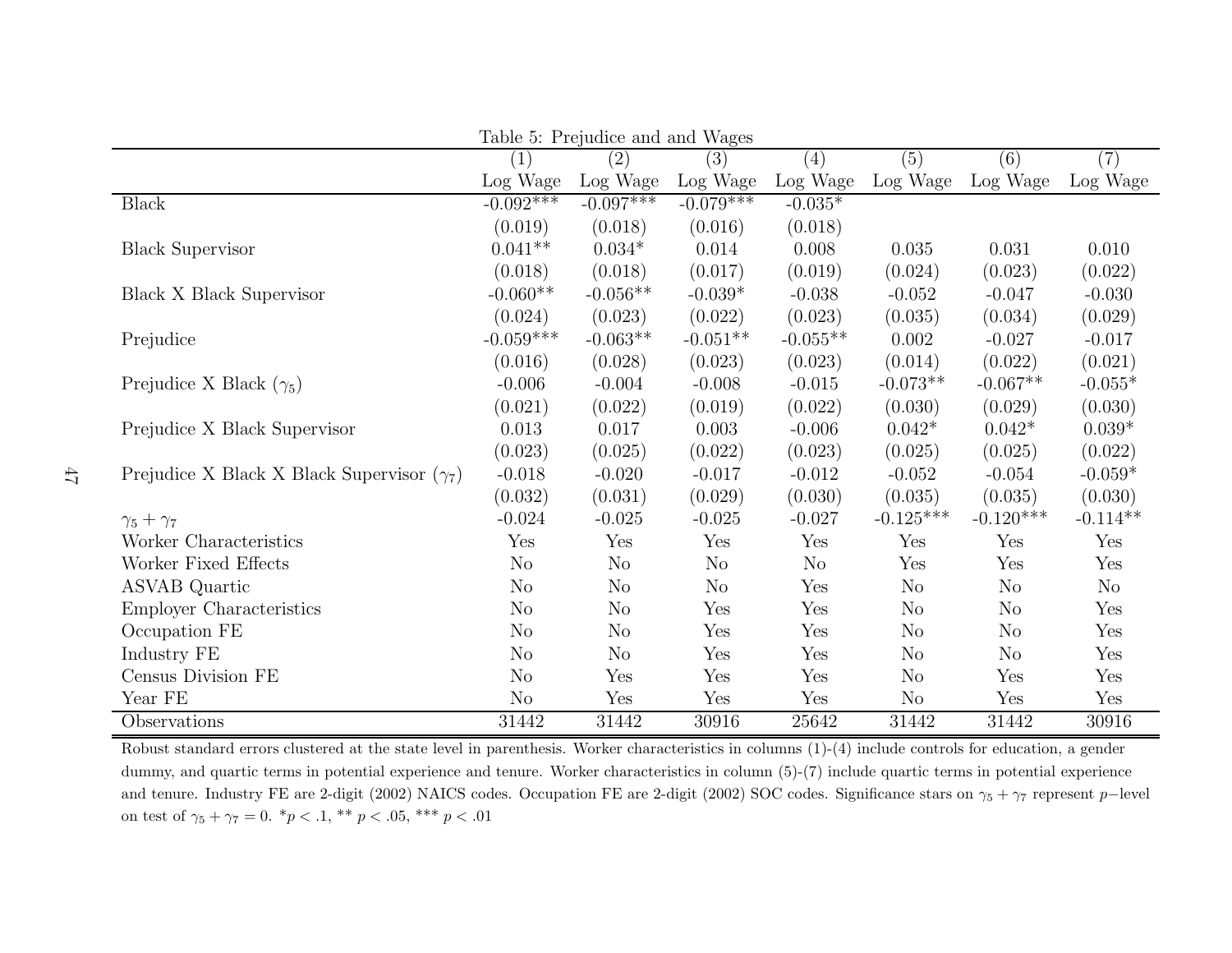|                                 | $\left(1\right)$ | $\left( 2\right)$ | (3)            | (4)            | (5)       | (6)            | $\left( 7\right)$ |
|---------------------------------|------------------|-------------------|----------------|----------------|-----------|----------------|-------------------|
|                                 | Stable           | Stable            | Stable         | Stable         | Stable    | Stable         | Stable            |
| <b>Black</b>                    | $-0.081$ ***     | $-0.076***$       | $-0.079***$    | $-0.069***$    |           |                |                   |
|                                 | (0.012)          | (0.013)           | (0.012)        | (0.014)        |           |                |                   |
| <b>Black Supervisor</b>         | $0.054***$       | $0.053***$        | 0.011          | 0.007          | $0.075**$ | $0.071**$      | 0.026             |
|                                 | (0.020)          | (0.020)           | (0.018)        | (0.020)        | (0.033)   | (0.033)        | (0.032)           |
| Black X Black Supervisor        | $0.049**$        | $0.047*$          | $0.068***$     | $0.061**$      | 0.011     | 0.012          | 0.044             |
|                                 | (0.024)          | (0.024)           | (0.022)        | (0.025)        | (0.040)   | (0.040)        | (0.039)           |
| Worker Characteristics          | Yes              | Yes               | Yes            | Yes            | Yes       | Yes            | Yes               |
| Worker FE                       | $\rm No$         | N <sub>o</sub>    | N <sub>o</sub> | N <sub>o</sub> | Yes       | Yes            | Yes               |
| <b>ASVAB</b> Quartic            | $\rm No$         | N <sub>o</sub>    | $\rm No$       | Yes            | $\rm No$  | N <sub>o</sub> | $\rm No$          |
| <b>Employer Characteristics</b> | $\rm No$         | N <sub>o</sub>    | Yes            | Yes            | $\rm No$  | $\rm No$       | Yes               |
| Occupation FE                   | $\rm No$         | N <sub>o</sub>    | Yes            | Yes            | No        | $\rm No$       | Yes               |
| Industry FE                     | $\rm No$         | N <sub>o</sub>    | Yes            | Yes            | No        | $\rm No$       | Yes               |
| State FE                        | $\rm No$         | Yes               | Yes            | Yes            | $\rm No$  | Yes            | Yes               |
| Year FE                         | $\rm No$         | Yes               | Yes            | Yes            | $\rm No$  | Yes            | Yes               |
| Observations                    | 14125            | 14078             | 13740          | 11284          | 14125     | 14078          | 13740             |

Table 6: Racial Employment Matches and Job Stability

Robust standard errors clustered at the individual level in parenthesis. "Stable" is defined as <sup>a</sup> job lasting more than <sup>1</sup> year. Worker characteristics in columns (1)-(4) include controls for education, <sup>a</sup> gender dummy, and <sup>a</sup> quartic term instarting potential experience. Worker characteristics in columns (5)-(7) include <sup>a</sup> quartic term in starting potential experience. Industry FE are 2-digit (2002) NAICS codes. Occupation FE are 2-digit (2002) SOC codes.  $*p < .1, **p < .05,$ \*\*\*  $p < .01$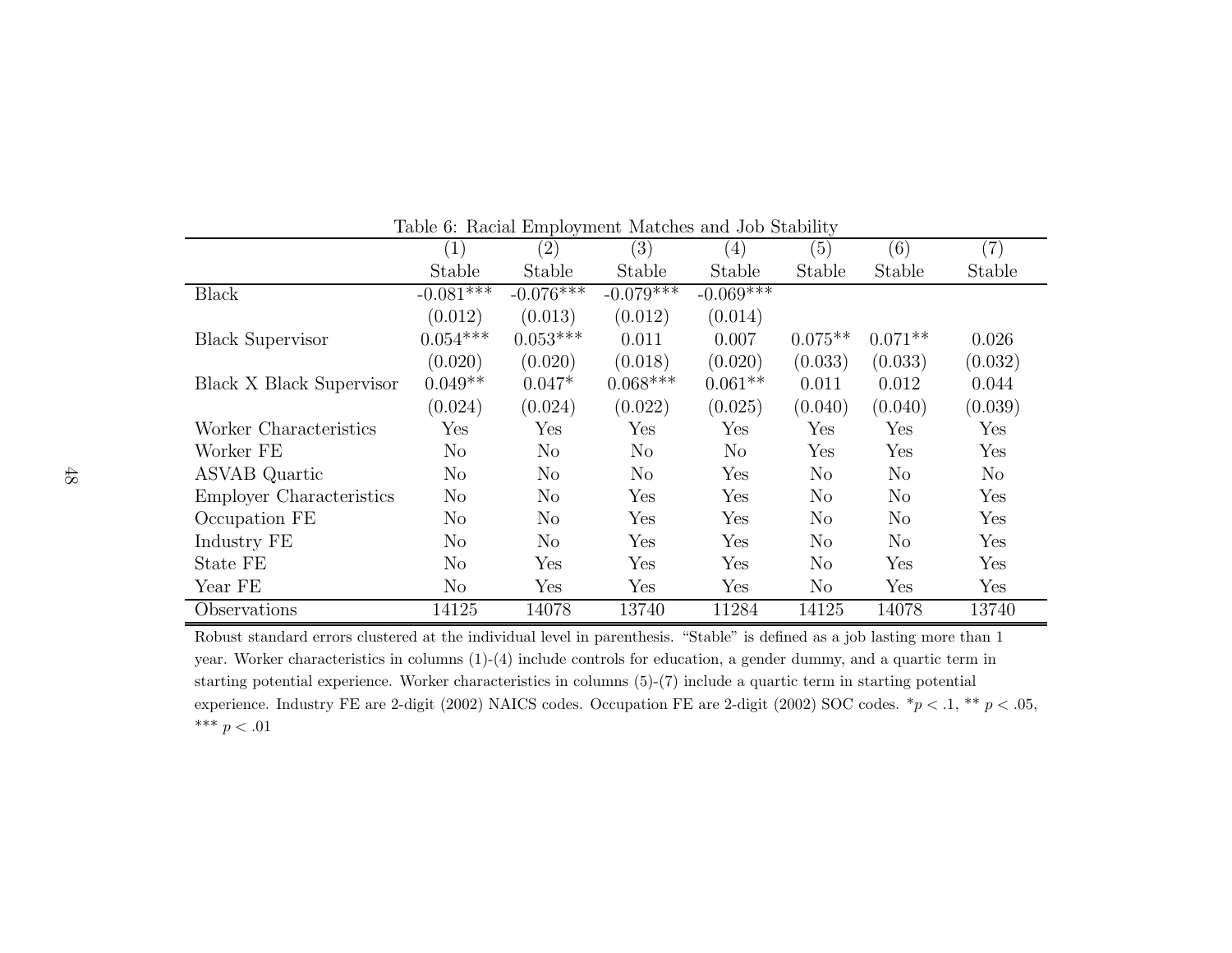|                                                   | Table <i>(: Prejudice and Job Stability</i> |                |                |                |                |            |          |
|---------------------------------------------------|---------------------------------------------|----------------|----------------|----------------|----------------|------------|----------|
|                                                   | $\left(1\right)$                            | (2)            | (3)            | (4)            | (5)            | (6)        | (7)      |
|                                                   | Stable                                      | Stable         | Stable         | Stable         | Stable         | Stable     | Stable   |
| <b>Black</b>                                      | $-0.078***$                                 | $-0.078***$    | $-0.080***$    | $-0.069***$    |                |            |          |
|                                                   | (0.014)                                     | (0.014)        | (0.012)        | (0.015)        |                |            |          |
| <b>Black Supervisor</b>                           | $0.047***$                                  | $0.046***$     | 0.004          | $-0.001$       | $0.073***$     | $0.068***$ | 0.023    |
|                                                   | (0.014)                                     | (0.015)        | (0.015)        | (0.018)        | (0.020)        | (0.023)    | (0.026)  |
| <b>Black X Black Supervisor</b>                   | $0.057***$                                  | $0.051***$     | $0.073***$     | $0.070***$     | 0.016          | 0.014      | 0.049    |
|                                                   | (0.016)                                     | (0.018)        | (0.018)        | (0.023)        | (0.033)        | (0.031)    | (0.032)  |
| Prejudice                                         | $-0.007$                                    | $-0.001$       | 0.004          | 0.005          | $-0.032$       | 0.009      | 0.004    |
|                                                   | (0.008)                                     | (0.011)        | (0.013)        | (0.014)        | (0.024)        | (0.029)    | (0.026)  |
| Prejudice X Black $(\gamma_5)$                    | $-0.008$                                    | $-0.004$       | $-0.005$       | 0.002          | $-0.026$       | $-0.044$   | $-0.021$ |
|                                                   | (0.016)                                     | (0.015)        | (0.017)        | (0.022)        | (0.045)        | (0.044)    | (0.044)  |
| Prejudice X Black Supervisor                      | 0.011                                       | 0.018          | 0.026          | 0.037          | 0.041          | 0.039      | 0.027    |
|                                                   | (0.020)                                     | (0.021)        | (0.022)        | (0.023)        | (0.025)        | (0.026)    | (0.028)  |
| Prejudice X Black X Black Supervisor $(\gamma_7)$ | $-0.005$                                    | $-0.012$       | $-0.028$       | $-0.042$       | $-0.042$       | $-0.033$   | $-0.026$ |
|                                                   | (0.028)                                     | (0.029)        | (0.031)        | (0.034)        | (0.036)        | (0.035)    | (0.036)  |
| $\gamma_5+\gamma_7$                               | $-0.014$                                    | $-0.015$       | $-0.032$       | $-0.040*$      | $-0.067$       | $-0.077*$  | $-0.047$ |
| Worker Characteristics                            | Yes                                         | Yes            | Yes            | Yes            | Yes            | Yes        | Yes      |
| Worker FE                                         | N <sub>o</sub>                              | N <sub>o</sub> | N <sub>o</sub> | N <sub>o</sub> | Yes            | Yes        | Yes      |
| <b>ASVAB</b> Quartic                              | N <sub>o</sub>                              | N <sub>o</sub> | $\rm No$       | Yes            | $\rm No$       | $\rm No$   | $\rm No$ |
| <b>Employer Characteristics</b>                   | N <sub>o</sub>                              | No             | Yes            | Yes            | N <sub>o</sub> | $\rm No$   | Yes      |
| Occupation FE                                     | No                                          | N <sub>o</sub> | Yes            | Yes            | $\rm No$       | $\rm No$   | Yes      |
| Industry FE                                       | N <sub>o</sub>                              | N <sub>o</sub> | Yes            | Yes            | $\rm No$       | $\rm No$   | Yes      |
| Census Division FE                                | N <sub>o</sub>                              | Yes            | Yes            | Yes            | N <sub>o</sub> | Yes        | Yes      |
| Year FE                                           | N <sub>o</sub>                              | Yes            | Yes            | Yes            | $\rm No$       | Yes        | Yes      |
| Observations                                      | 13000                                       | 12981          | 12669          | 10394          | 13000          | 12981      | 12669    |

 $T<sub>1</sub>$ :  $T<sub>2</sub>$   $T<sub>3</sub>$   $T<sub>4</sub>$   $T<sub>5</sub>$   $T<sub>6</sub>$   $T<sub>7</sub>$   $T<sub>8</sub>$ 

Robust standard errors in parenthesis clustered at the individual level. "Stable" is defined as <sup>a</sup> job lasting more than <sup>1</sup> year. Worker characteristics in columns (1)-(4) include <sup>a</sup> gender dummy, and quartic terms in starting potential experience. Worker characteristics in column (5)-(7) include <sup>a</sup> quartic term in starting potential experience. Industry FE are 2-digit (2002) NAICS codes. Occupation FE are 2-digit (2002) SOC codes. Significance stars on  $\gamma_5 + \gamma_7$  represent p−level on test of  $\gamma_5 + \gamma_7 = 0$ .  $*p < .1, **p < .05, **p < .01$ 

49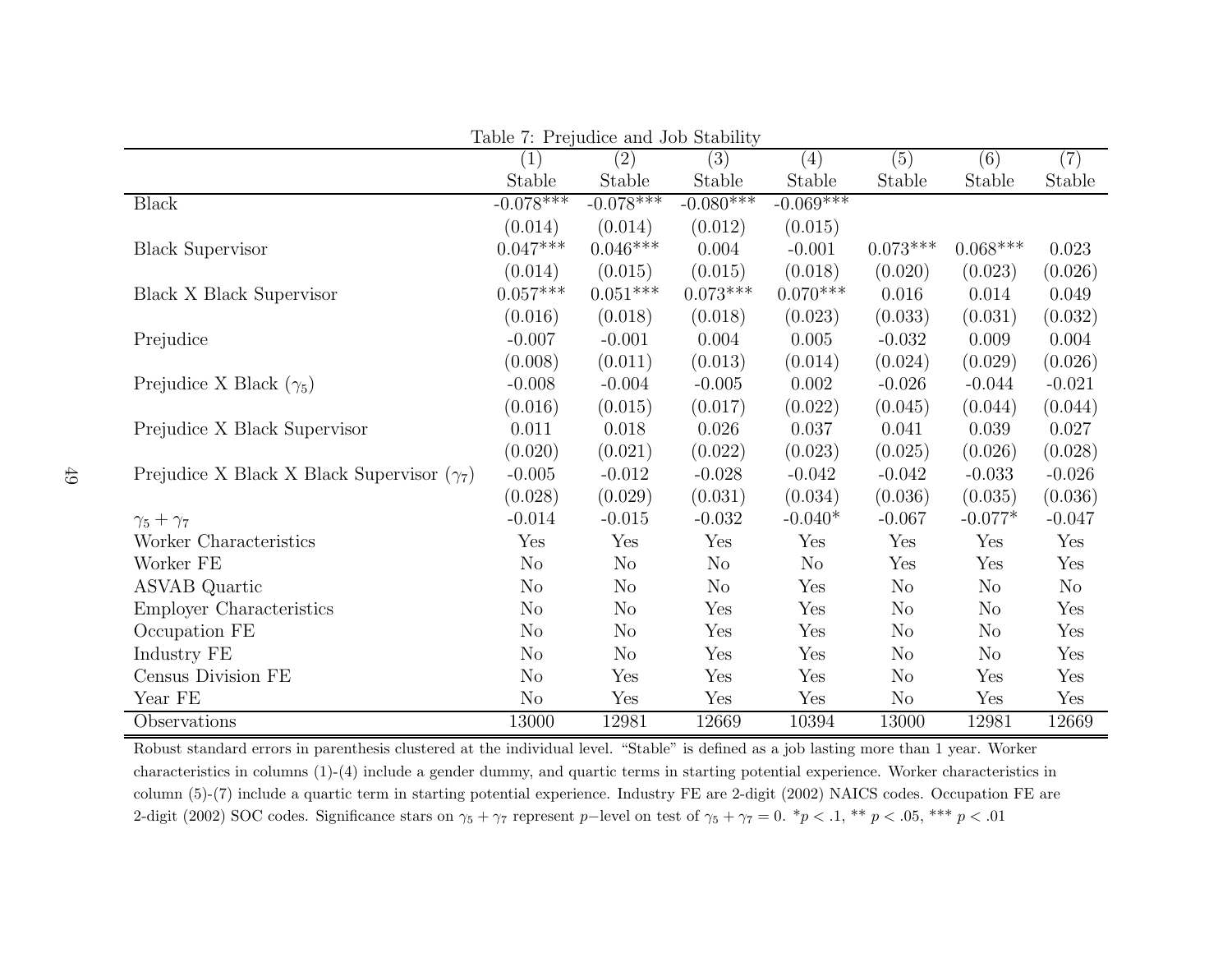| Table 8: WILLIIII JOD Spell Supervisor Race Effects |                  |                   |          |                  |  |  |  |  |  |
|-----------------------------------------------------|------------------|-------------------|----------|------------------|--|--|--|--|--|
|                                                     | $\left(1\right)$ | $\left( 2\right)$ | (3)      | $\left(4\right)$ |  |  |  |  |  |
|                                                     | Log Wage         | Log Wage          | Log Wage | Log Wage         |  |  |  |  |  |
| <b>Black Supervisor</b>                             | $-0.000$         | $-0.002$          | $-0.004$ | $-0.005$         |  |  |  |  |  |
|                                                     | (0.033)          | (0.031)           | (0.032)  | (0.030)          |  |  |  |  |  |
| <b>Black X Black Supervisor</b>                     | $-0.015$         | $-0.015$          | $-0.013$ | $-0.014$         |  |  |  |  |  |
|                                                     | (0.041)          | (0.039)           | (0.040)  | (0.038)          |  |  |  |  |  |
| Prejudice X Black Supervisor                        |                  |                   | 0.058    | 0.062            |  |  |  |  |  |
|                                                     |                  |                   | (0.054)  | (0.054)          |  |  |  |  |  |
| Prejudice X Black X Black Supervisor                |                  |                   | $-0.051$ | $-0.053$         |  |  |  |  |  |
|                                                     |                  |                   | (0.061)  | (0.060)          |  |  |  |  |  |
| Job FE                                              | Yes              | Yes               | Yes      | Yes              |  |  |  |  |  |
| Worker Characteristics                              | $\rm No$         | Yes               | $\rm No$ | Yes              |  |  |  |  |  |
| Occupation FE                                       | $\rm No$         | Yes               | $\rm No$ | Yes              |  |  |  |  |  |
| Year FE                                             | $\rm No$         | Yes               | No       | Yes              |  |  |  |  |  |
| Observations                                        | 23843            | 23657             | 21914    | 21734            |  |  |  |  |  |

Table 8: Within Job Spell Supervisor Race Effect

Robust standard errors clustered at the state level in parenthesis. Worker characteristics include quartic terms in potential experience and tenure. Industry FE are 2-digit (2002) NAICS codes. Occupation FE are 2-digit (2002) SOC codes.  $\binom{*}{} p < .1, \,\, \binom{*}{} p < .05, \,\, \binom{*}{} * p < .01$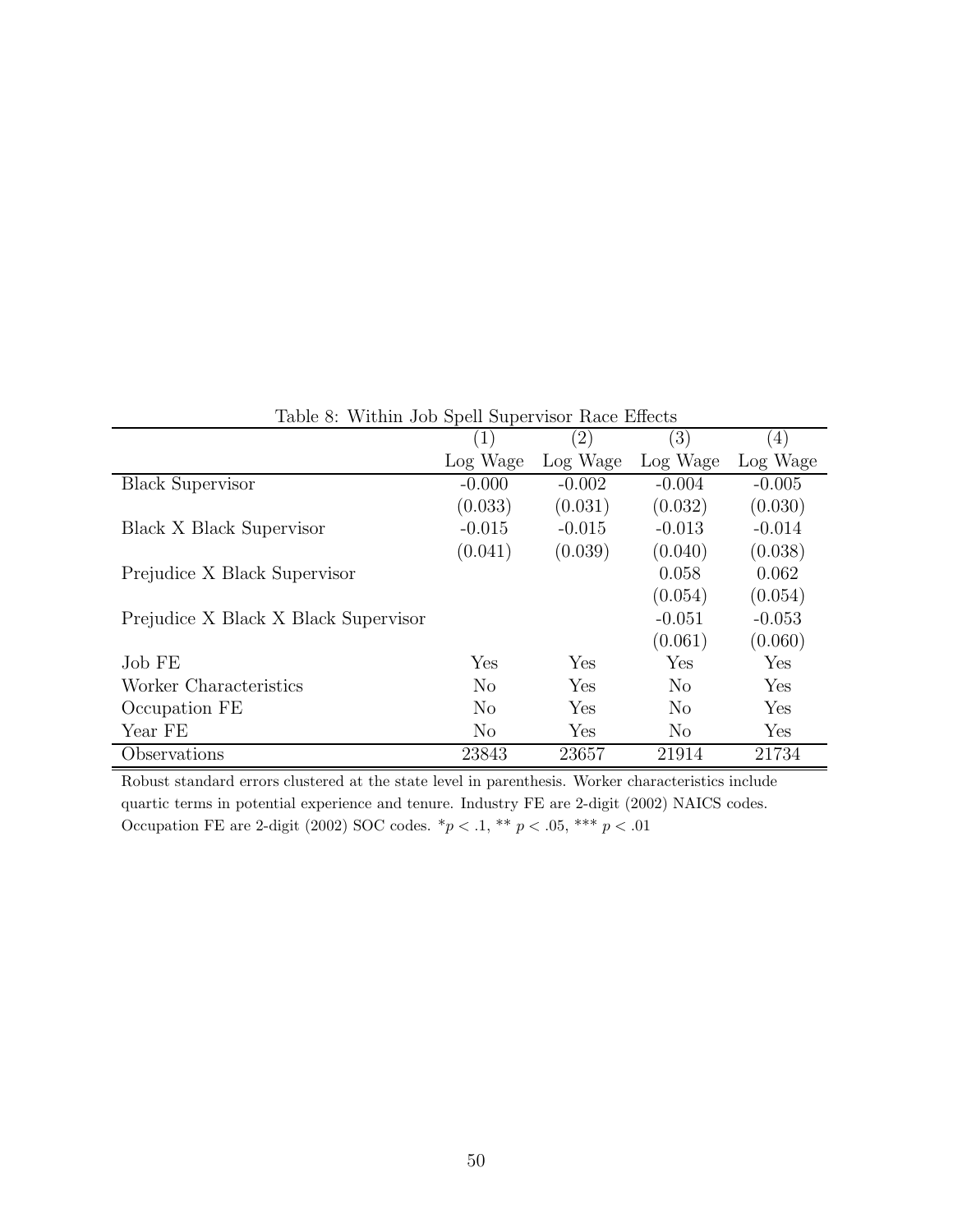|                                                   | (1)       | (2)            | (3)            | (4)                   | (5)              | (6)        |
|---------------------------------------------------|-----------|----------------|----------------|-----------------------|------------------|------------|
|                                                   |           | Pre-2009       |                | First Supervisor Race | Duration Control |            |
|                                                   | Log Wage  | Log Wage       | Log Wage       | Log Wage              | Log Wage         | Log Wage   |
| <b>Black Supervisor</b>                           | $0.015\,$ | 0.010          | 0.004          | 0.005                 | 0.008            | $0.005\,$  |
|                                                   | (0.020)   | (0.022)        | (0.022)        | (0.026)               | (0.019)          | (0.022)    |
| Black X Black Supervisor                          | $-0.043*$ | $-0.031$       | $-0.036$       | $-0.031$              | $-0.042*$        | $-0.030$   |
|                                                   | (0.024)   | (0.030)        | (0.025)        | (0.036)               | (0.023)          | (0.029)    |
| Prejudice                                         |           | $-0.003$       |                | $-0.011$              |                  | $-0.019$   |
|                                                   |           | (0.021)        |                | (0.020)               |                  | (0.019)    |
| Prejudice X Black $(\gamma_5)$                    |           | $-0.046$       |                | $-0.069**$            |                  | $-0.055*$  |
|                                                   |           | (0.032)        |                | (0.033)               |                  | (0.029)    |
| Prejudice X Black Supervisor                      |           | $0.044*$       |                | 0.025                 |                  | $0.039*$   |
|                                                   |           | (0.022)        |                | (0.030)               |                  | (0.020)    |
| Prejudice X Black X Black Supervisor $(\gamma_7)$ |           | $-0.058*$      |                | $-0.043$              |                  | $-0.060**$ |
|                                                   |           | (0.030)        |                | (0.037)               |                  | (0.029)    |
| $\gamma_5+\gamma_7$                               |           | $-0.104**$     |                | $-0.112**$            |                  | $-0.115**$ |
| Worker Characteristics                            | Yes       | Yes            | Yes            | Yes                   | Yes              | Yes        |
| Worker FE                                         | Yes       | Yes            | Yes            | Yes                   | Yes              | Yes        |
| <b>Employer Characteristics</b>                   | Yes       | Yes            | Yes            | Yes                   | Yes              | Yes        |
| Job Duration Quartic                              | No        | N <sub>o</sub> | N <sub>o</sub> | N <sub>o</sub>        | Yes              | Yes        |
| Occupation FE                                     | Yes       | Yes            | Yes            | Yes                   | Yes              | Yes        |
| Industry FE                                       | Yes       | Yes            | Yes            | Yes                   | Yes              | Yes        |
| State FE                                          | Yes       | N <sub>o</sub> | Yes            | N <sub>o</sub>        | Yes              | No         |
| Census Division FE                                | $\rm No$  | Yes            | N <sub>o</sub> | Yes                   | N <sub>o</sub>   | Yes        |
| Year FE                                           | Yes       | Yes            | Yes            | Yes                   | Yes              | Yes        |
| Observations                                      | 27152     | 25025          | 32558          | 29995                 | 33553            | 30947      |

Table C1: Robustness to Supervisor Measure - Wages

Robust standard errors in parenthesis. Standard errors clustered at the individual level in columns (1), (3), and (5), and clustered at the state level in columns (2), (4), and (6). Column (1) and (2) use only observations before <sup>2009</sup> for both constructing the supervisor race measure and estimating the equation. Columns (3) and (4) define <sup>a</sup> job spell as having <sup>a</sup> black supervisor if the first reported supervisor is black. Columns (5) and (6) control for <sup>a</sup> quartic in total job duration. Worker characteristics include <sup>a</sup> quartic term in starting potential experience. Industry FE are 2-digit (2002) NAICS codes. Occupation FE are 2-digit (2002) SOC codes. Significance stars on  $\gamma_5 + \gamma_7$  represent p−level on test of  $\gamma_5 + \gamma_7 = 0$ .  $^*p < .1$ ,  $^{**}p < .05$ ,  $^{***}p < .01$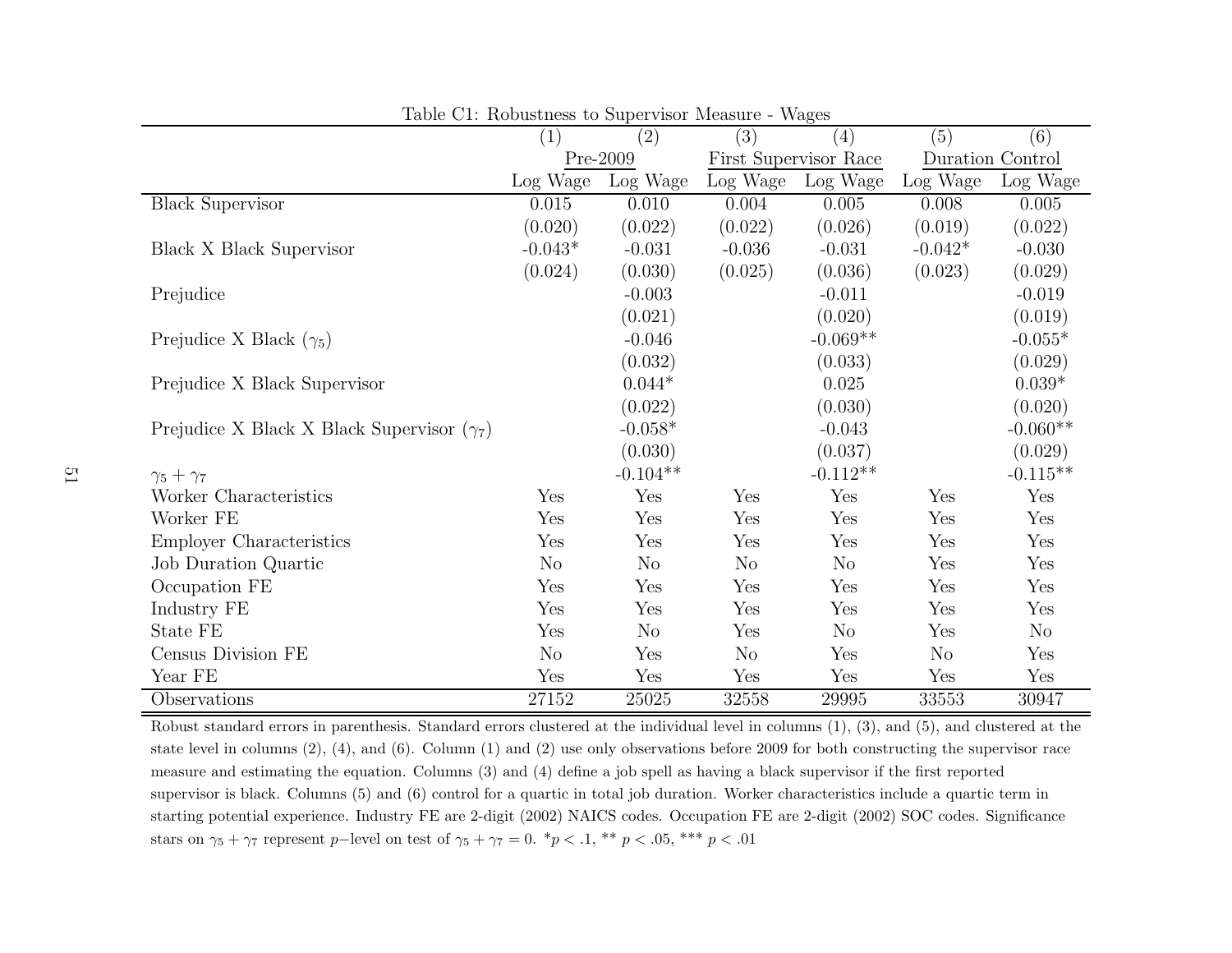| $\frac{1}{2}$ and $\frac{1}{2}$ . The properties to puper visor intersure<br>vop praprire |                |                   |                |                       |  |  |  |  |  |
|-------------------------------------------------------------------------------------------|----------------|-------------------|----------------|-----------------------|--|--|--|--|--|
|                                                                                           | (1)            | $\left( 2\right)$ | (3)            | $\left( 4\right)$     |  |  |  |  |  |
|                                                                                           |                | Pre-2009          |                | First Supervisor Race |  |  |  |  |  |
|                                                                                           | Stable         | Stable            | Stable         | Stable                |  |  |  |  |  |
| <b>Black</b>                                                                              | $-0.080***$    | $-0.079***$       | $-0.059***$    | $-0.062***$           |  |  |  |  |  |
|                                                                                           | (0.012)        | (0.011)           | (0.012)        | (0.011)               |  |  |  |  |  |
| <b>Black Supervisor</b>                                                                   | 0.017          | 0.011             | $-0.066***$    | $-0.068***$           |  |  |  |  |  |
|                                                                                           | (0.019)        | (0.015)           | (0.022)        | (0.022)               |  |  |  |  |  |
| Black X Black Supervisor                                                                  | $0.065***$     | $0.072***$        | $0.088***$     | $0.094***$            |  |  |  |  |  |
|                                                                                           | (0.023)        | (0.016)           | (0.026)        | (0.023)               |  |  |  |  |  |
| Prejudice                                                                                 |                | 0.006             |                | $-0.001$              |  |  |  |  |  |
|                                                                                           |                | (0.014)           |                | (0.013)               |  |  |  |  |  |
| Prejudice X Black $(\gamma_5)$                                                            |                | $-0.011$          |                | 0.003                 |  |  |  |  |  |
|                                                                                           |                | (0.017)           |                | (0.016)               |  |  |  |  |  |
| Prejudice X Black Supervisor                                                              |                | 0.037             |                | 0.032                 |  |  |  |  |  |
|                                                                                           |                | (0.023)           |                | (0.032)               |  |  |  |  |  |
| Prejudice X Black X Black Supervisor $(\gamma_7)$                                         |                | $-0.037$          |                | $-0.040$              |  |  |  |  |  |
|                                                                                           |                | (0.029)           |                | (0.044)               |  |  |  |  |  |
| $\gamma_5+\gamma_7$                                                                       |                | $-0.0476*$        |                | $-0.0371$             |  |  |  |  |  |
| Worker Characteristics                                                                    | Yes            | Yes               | Yes            | Yes                   |  |  |  |  |  |
| <b>Employer Characteristics</b>                                                           | Yes            | Yes               | Yes            | Yes                   |  |  |  |  |  |
| Occupation FE                                                                             | Yes            | Yes               | Yes            | Yes                   |  |  |  |  |  |
| Industry FE                                                                               | Yes            | Yes               | Yes            | Yes                   |  |  |  |  |  |
| State FE                                                                                  | Yes            | N <sub>o</sub>    | Yes            | N <sub>o</sub>        |  |  |  |  |  |
| Census Division FE                                                                        | N <sub>o</sub> | Yes               | N <sub>o</sub> | Yes                   |  |  |  |  |  |
| Year FE                                                                                   | Yes            | Yes               | Yes            | Yes                   |  |  |  |  |  |
| Observations                                                                              | 12963          | 11962             | 13439          | 12380                 |  |  |  |  |  |

Table C2: Robustness to Supervisor Measure - Job Stability

Robust standard errors in parenthesis. Standard errors clustered at the individual level in columns (1) and (3), and clustered at the state level in columns (2) and (4). Column (1) and (2) use only observations before 2008 for both constructing the supervisor race measure and estimating the equation. Columns (3) and (4) define a job spell as having a black supervisor if the first reported supervisor is black. Worker characteristics include a gender dummy, and a quartic term in starting potential experience. Industry FE are 2-digit (2002) NAICS codes. Occupation FE are 2-digit (2002) SOC codes. Significance stars on  $\gamma_5 + \gamma_7$  represent p−level on test of  $\gamma_5 + \gamma_7 = 0$ .  $^*p < .1$ ,  $^{**}p < .05$ ,  $^{***}p < .01$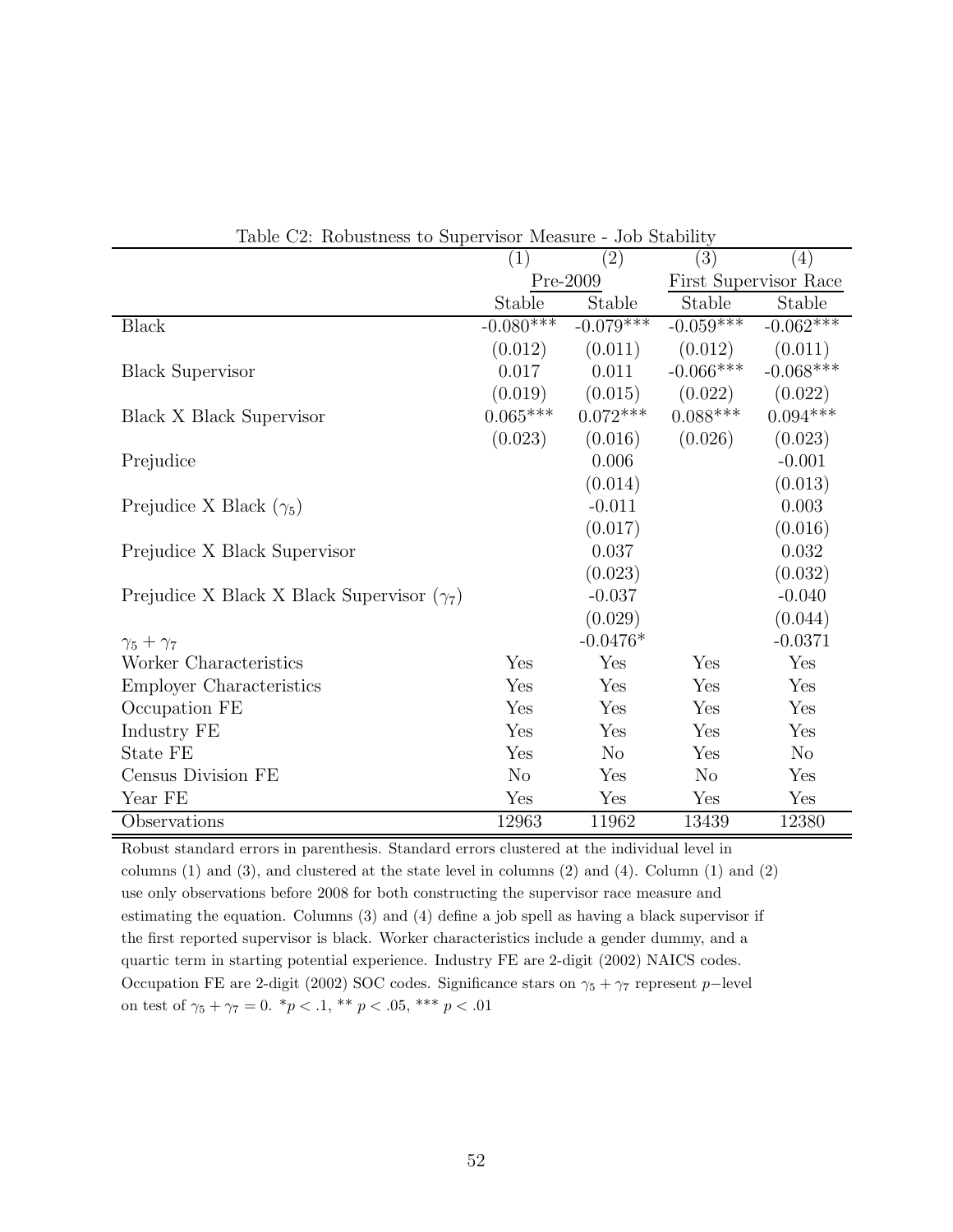|                                                   | $\left(1\right)$     | (2)                  | (3)        | $\left( 4\right)$ | (5)      | (6)        | (7)         | (8)        | (9)       |
|---------------------------------------------------|----------------------|----------------------|------------|-------------------|----------|------------|-------------|------------|-----------|
|                                                   | No Open              | No Disc              | Lack Will  | Marriage          | Lazy     | Misceg     | President   | Inborn     | Smart     |
| Prejudice                                         | 0.015                | 0.003                | $-0.021$   | $-0.053*$         | $-0.022$ | $-0.022$   | 0.015       | 0.012      | $-0.003$  |
|                                                   | (0.021)              | (0.018)              | (0.019)    | (0.026)           | (0.018)  | (0.016)    | (0.014)     | (0.018)    | (0.015)   |
| Prejudice X Black $(\gamma_5)$                    | $-0.073***$          | $-0.043*$            | $-0.022$   | $-0.021$          | $-0.002$ | $-0.030$   | $-0.088***$ | $-0.016$   | $-0.014$  |
|                                                   | (0.026)              | (0.025)              | (0.026)    | (0.030)           | (0.027)  | (0.031)    | (0.018)     | (0.024)    | (0.021)   |
| Prejudice X Black Supervisor                      | 0.032                | 0.003                | $0.047**$  | $0.034*$          | 0.039    | $0.043**$  | $0.038**$   | $0.053***$ | $0.037*$  |
|                                                   | (0.025)              | (0.021)              | (0.023)    | (0.018)           | (0.026)  | (0.019)    | (0.017)     | (0.018)    | (0.019)   |
| Prejudice X Black X Black Supervisor $(\gamma_7)$ | $-0.058**$           | $-0.015$             | $-0.064**$ | $-0.048*$         | $-0.048$ | $-0.056**$ | $-0.036$    | $-0.053**$ | $-0.034$  |
|                                                   | (0.028)              | (0.025)              | (0.029)    | (0.024)           | (0.031)  | (0.027)    | (0.030)     | (0.021)    | (0.022)   |
| $\gamma_5+\gamma_7$                               | $-0.131***$          | $-0.058*$            | $-0.086**$ | $-0.069*$         | $-0.049$ | $-0.086**$ | $-0.124***$ | $-0.069**$ | $-0.048*$ |
| Worker Characteristics                            | Yes                  | Yes                  | Yes        | Yes               | Yes      | Yes        | Yes         | Yes        | Yes       |
| Worker FE                                         | Yes                  | Yes                  | Yes        | Yes               | Yes      | Yes        | Yes         | Yes        | Yes       |
| Employer Characteristics                          | Yes                  | Yes                  | Yes        | Yes               | Yes      | Yes        | Yes         | Yes        | Yes       |
| Occupation FE                                     | Yes                  | Yes                  | Yes        | Yes               | Yes      | Yes        | Yes         | Yes        | Yes       |
| Industry FE                                       | Yes                  | Yes                  | Yes        | Yes               | Yes      | Yes        | Yes         | Yes        | Yes       |
| Census Division FE                                | Yes                  | Yes                  | Yes        | Yes               | Yes      | Yes        | Yes         | Yes        | Yes       |
| Year FE                                           | $\operatorname{Yes}$ | $\operatorname{Yes}$ | Yes        | Yes               | Yes      | Yes        | Yes         | Yes        | Yes       |
| Observations                                      | 30916                | 33209                | 33209      | 33006             | 33209    | 32458      | 26085       | 33209      | 33209     |

Table C3: Robustness to Different Prejudice Measures - Wages

Standard errors clustered at the state-level in parenthesis. Each column represents prejudice being measured as the fraction in the state who report the prejudiced belief listed on the top. These are as follows: (1) Oppose open housing laws (2) Do not believe blacks lag whites due to discrimination (3) Believe blacks lag whites due to lack of will (4) Oppose the marriage of a close relative to black individual (5) Believe that blacks are lazy (6) In favor of anti-miscegenation laws (7) Would not vote for <sup>a</sup> black presidential candidate (8) Believe blacks lag whites due to inborn disability (9) Believe that blacks are not intelligent. Worker characteristics include <sup>a</sup> quartic in starting potential experience. All columns control for race, supervisor race, and the interaction between race and supervisor race. Industry FE are 2-digit (2002) NAICS codes. Occupation FE are 2-digit (2002) SOC codes. Significance stars on  $\gamma_5 + \gamma_7$  represent p-level on test of  $\gamma_5 + \gamma_7 = 0$ .  $*p < .1, ** p < .05$ , \*\*\*  $p < .01$